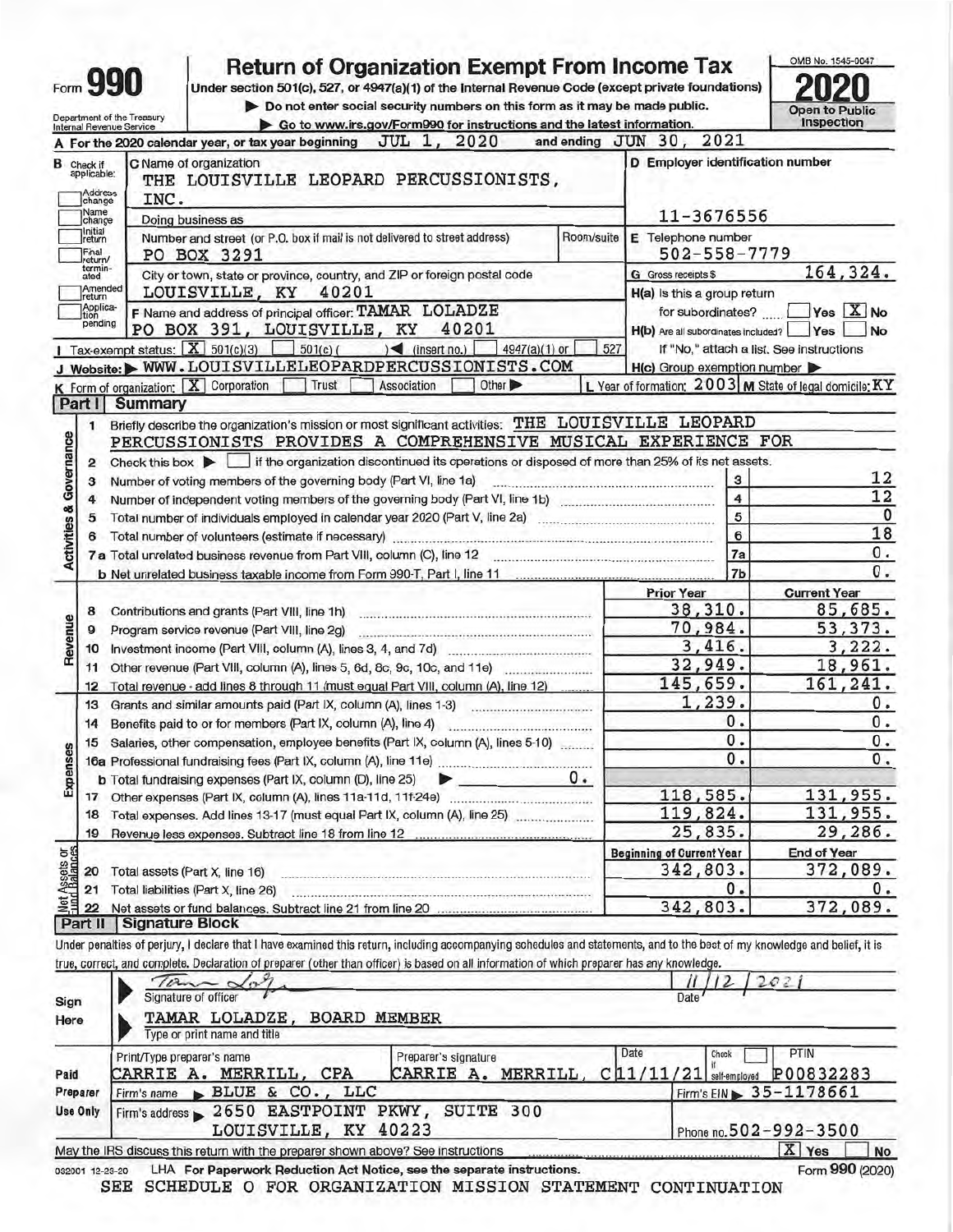|              | THE LOUISVILLE LEOPARD PERCUSSIONISTS,                                                                                                                                                                                                                                               |                                           |
|--------------|--------------------------------------------------------------------------------------------------------------------------------------------------------------------------------------------------------------------------------------------------------------------------------------|-------------------------------------------|
|              | INC.<br>Form 990 (2020)<br><b>Part III Statement of Program Service Accomplishments</b>                                                                                                                                                                                              | 11-3676556<br>Page 2                      |
|              |                                                                                                                                                                                                                                                                                      |                                           |
| 1            | Briefly describe the organization's mission:                                                                                                                                                                                                                                         |                                           |
|              | THE LOUISVILLE LEOPARD PERCUSSIONISTS PROVIDES A COMPREHENSIVE MUSICAL                                                                                                                                                                                                               |                                           |
|              | EXPERIENCE FOR CHILDREN THAT ENRICHES LIVES AND BUILDS A COMMUNITY.                                                                                                                                                                                                                  |                                           |
|              |                                                                                                                                                                                                                                                                                      |                                           |
|              |                                                                                                                                                                                                                                                                                      |                                           |
| $\mathbf{2}$ | Did the organization undertake any significant program services during the year which were not listed on the                                                                                                                                                                         |                                           |
|              | prior Form 990 or 990-EZ?                                                                                                                                                                                                                                                            | $\overline{\ }$ Yes $\overline{\rm X}$ No |
|              | If "Yes," describe these new services on Schedule O.                                                                                                                                                                                                                                 |                                           |
| 3            | Did the organization cease conducting, or make significant changes in how it conducts, any program services?                                                                                                                                                                         | $\sqrt{}$ Yes $\sqrt{}$ X $\sqrt{}$ No    |
|              | If "Yes," describe these changes on Schedule O.                                                                                                                                                                                                                                      |                                           |
| 4            | Describe the organization's program service accomplishments for each of its three largest program services, as measured by expenses.<br>Section 501(c)(3) and 501(c)(4) organizations are required to report the amount of grants and allocations to others, the total expenses, and |                                           |
|              | revenue, if any, for each program service reported.                                                                                                                                                                                                                                  |                                           |
| 4a           | $108,449$ . including grants of \$<br>) (Revenue \$<br>(Expenses \$<br>(Code:                                                                                                                                                                                                        | 53,744.                                   |
|              | THE LOUISVILLE LEOPARD PERCUSSIONISTS PROVIDES A COMPREHENSIVE MUSICAL                                                                                                                                                                                                               |                                           |
|              | EXPERIENCE FOR CHILDREN THAT ENRICHES LIVES AND BUILDS A COMMUNITY.                                                                                                                                                                                                                  |                                           |
|              |                                                                                                                                                                                                                                                                                      |                                           |
|              |                                                                                                                                                                                                                                                                                      |                                           |
|              |                                                                                                                                                                                                                                                                                      |                                           |
|              |                                                                                                                                                                                                                                                                                      |                                           |
|              |                                                                                                                                                                                                                                                                                      |                                           |
|              |                                                                                                                                                                                                                                                                                      |                                           |
|              |                                                                                                                                                                                                                                                                                      |                                           |
|              |                                                                                                                                                                                                                                                                                      |                                           |
|              |                                                                                                                                                                                                                                                                                      |                                           |
|              |                                                                                                                                                                                                                                                                                      |                                           |
|              |                                                                                                                                                                                                                                                                                      |                                           |
|              |                                                                                                                                                                                                                                                                                      |                                           |
|              |                                                                                                                                                                                                                                                                                      |                                           |
|              |                                                                                                                                                                                                                                                                                      |                                           |
|              |                                                                                                                                                                                                                                                                                      |                                           |
|              |                                                                                                                                                                                                                                                                                      |                                           |
|              |                                                                                                                                                                                                                                                                                      |                                           |
|              |                                                                                                                                                                                                                                                                                      |                                           |
|              |                                                                                                                                                                                                                                                                                      |                                           |
|              |                                                                                                                                                                                                                                                                                      |                                           |
|              |                                                                                                                                                                                                                                                                                      |                                           |
|              |                                                                                                                                                                                                                                                                                      |                                           |
| 4c           | (Code: ) (Expenses \$<br>) (Revenue \$<br>including grants of \$                                                                                                                                                                                                                     |                                           |
|              |                                                                                                                                                                                                                                                                                      |                                           |
|              |                                                                                                                                                                                                                                                                                      |                                           |
|              |                                                                                                                                                                                                                                                                                      |                                           |
|              |                                                                                                                                                                                                                                                                                      |                                           |
|              |                                                                                                                                                                                                                                                                                      |                                           |
|              |                                                                                                                                                                                                                                                                                      |                                           |
|              |                                                                                                                                                                                                                                                                                      |                                           |
|              |                                                                                                                                                                                                                                                                                      |                                           |
|              |                                                                                                                                                                                                                                                                                      |                                           |
|              |                                                                                                                                                                                                                                                                                      |                                           |
|              |                                                                                                                                                                                                                                                                                      |                                           |
| 4d           | Other program services (Describe on Schedule O.)                                                                                                                                                                                                                                     |                                           |
|              | (Expenses \$<br>(Revenue \$<br>including grants of \$                                                                                                                                                                                                                                |                                           |
|              | 108,449.<br><b>4e</b> Total program service expenses $\blacktriangleright$                                                                                                                                                                                                           |                                           |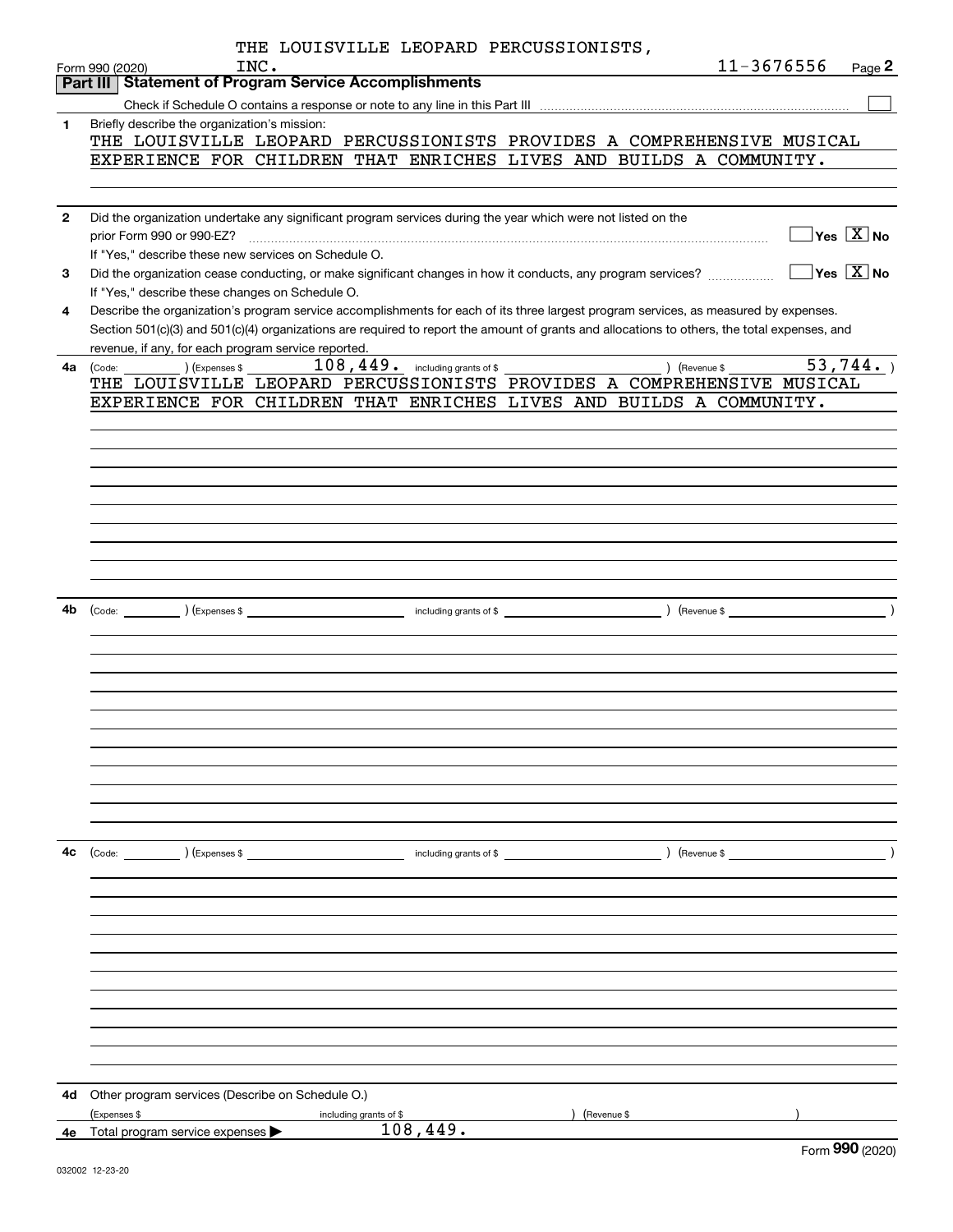|     |                                                                                                                                                                                                                             |                | Yes                     | No                      |
|-----|-----------------------------------------------------------------------------------------------------------------------------------------------------------------------------------------------------------------------------|----------------|-------------------------|-------------------------|
| 1.  | Is the organization described in section $501(c)(3)$ or $4947(a)(1)$ (other than a private foundation)?                                                                                                                     |                |                         |                         |
|     |                                                                                                                                                                                                                             | 1              | X                       |                         |
| 2   |                                                                                                                                                                                                                             | $\overline{2}$ | $\overline{\textbf{X}}$ |                         |
| 3   | Did the organization engage in direct or indirect political campaign activities on behalf of or in opposition to candidates for                                                                                             |                |                         |                         |
|     |                                                                                                                                                                                                                             | 3              |                         | X                       |
| 4   | Section 501(c)(3) organizations. Did the organization engage in lobbying activities, or have a section 501(h) election in effect                                                                                            |                |                         |                         |
|     |                                                                                                                                                                                                                             | 4              |                         | x                       |
| 5   | Is the organization a section 501(c)(4), 501(c)(5), or 501(c)(6) organization that receives membership dues, assessments, or                                                                                                |                |                         |                         |
|     |                                                                                                                                                                                                                             | 5              |                         | x                       |
| 6   | Did the organization maintain any donor advised funds or any similar funds or accounts for which donors have the right to                                                                                                   |                |                         |                         |
|     | provide advice on the distribution or investment of amounts in such funds or accounts? If "Yes," complete Schedule D, Part I                                                                                                | 6              |                         | x                       |
| 7   | Did the organization receive or hold a conservation easement, including easements to preserve open space,                                                                                                                   |                |                         |                         |
|     |                                                                                                                                                                                                                             | $\overline{7}$ |                         | x                       |
| 8   | Did the organization maintain collections of works of art, historical treasures, or other similar assets? If "Yes," complete                                                                                                |                |                         |                         |
|     |                                                                                                                                                                                                                             | 8              |                         | x                       |
| 9   | Did the organization report an amount in Part X, line 21, for escrow or custodial account liability, serve as a custodian for                                                                                               |                |                         |                         |
|     | amounts not listed in Part X; or provide credit counseling, debt management, credit repair, or debt negotiation services?                                                                                                   |                |                         |                         |
|     |                                                                                                                                                                                                                             | 9              |                         | x                       |
| 10  | Did the organization, directly or through a related organization, hold assets in donor-restricted endowments                                                                                                                |                |                         |                         |
|     |                                                                                                                                                                                                                             | 10             |                         | x                       |
| 11  | If the organization's answer to any of the following questions is "Yes," then complete Schedule D, Parts VI, VIII, VIII, IX, or X                                                                                           |                |                         |                         |
|     | as applicable.                                                                                                                                                                                                              |                |                         |                         |
|     | a Did the organization report an amount for land, buildings, and equipment in Part X, line 10? If "Yes," complete Schedule D,                                                                                               |                |                         |                         |
|     |                                                                                                                                                                                                                             | 11a            | X                       |                         |
|     | <b>b</b> Did the organization report an amount for investments - other securities in Part X, line 12, that is 5% or more of its total                                                                                       |                |                         |                         |
|     |                                                                                                                                                                                                                             | 11b            |                         | x                       |
|     | c Did the organization report an amount for investments - program related in Part X, line 13, that is 5% or more of its total                                                                                               |                |                         |                         |
|     |                                                                                                                                                                                                                             | 11c            |                         | x                       |
|     | d Did the organization report an amount for other assets in Part X, line 15, that is 5% or more of its total assets reported in                                                                                             |                |                         |                         |
|     |                                                                                                                                                                                                                             | 11d            |                         | х                       |
|     | e Did the organization report an amount for other liabilities in Part X, line 25? If "Yes," complete Schedule D, Part X                                                                                                     | <b>11e</b>     |                         | $\overline{\mathbf{x}}$ |
| f   | Did the organization's separate or consolidated financial statements for the tax year include a footnote that addresses                                                                                                     |                |                         |                         |
|     | the organization's liability for uncertain tax positions under FIN 48 (ASC 740)? If "Yes," complete Schedule D, Part X                                                                                                      | 11f            |                         | x                       |
|     | 12a Did the organization obtain separate, independent audited financial statements for the tax year? If "Yes," complete                                                                                                     |                |                         |                         |
|     |                                                                                                                                                                                                                             | 12a            |                         | X                       |
|     | <b>b</b> Was the organization included in consolidated, independent audited financial statements for the tax year?                                                                                                          |                |                         |                         |
|     | If "Yes," and if the organization answered "No" to line 12a, then completing Schedule D, Parts XI and XII is optional                                                                                                       | 12b            |                         | x                       |
| 13  |                                                                                                                                                                                                                             | 13             |                         | $\overline{\textbf{X}}$ |
| 14a | Did the organization maintain an office, employees, or agents outside of the United States?                                                                                                                                 | 14a            |                         | $\mathbf x$             |
| b   | Did the organization have aggregate revenues or expenses of more than \$10,000 from grantmaking, fundraising, business,                                                                                                     |                |                         |                         |
|     | investment, and program service activities outside the United States, or aggregate foreign investments valued at \$100,000                                                                                                  |                |                         |                         |
|     |                                                                                                                                                                                                                             | 14b            |                         | X                       |
| 15  | Did the organization report on Part IX, column (A), line 3, more than \$5,000 of grants or other assistance to or for any                                                                                                   |                |                         | X                       |
|     |                                                                                                                                                                                                                             | 15             |                         |                         |
| 16  | Did the organization report on Part IX, column (A), line 3, more than \$5,000 of aggregate grants or other assistance to                                                                                                    |                |                         | X                       |
|     |                                                                                                                                                                                                                             | 16             |                         |                         |
| 17  | Did the organization report a total of more than \$15,000 of expenses for professional fundraising services on Part IX,                                                                                                     |                |                         | X                       |
|     |                                                                                                                                                                                                                             | 17             |                         |                         |
| 18  | Did the organization report more than \$15,000 total of fundraising event gross income and contributions on Part VIII, lines                                                                                                |                | X                       |                         |
|     |                                                                                                                                                                                                                             | 18             |                         |                         |
| 19  | Did the organization report more than \$15,000 of gross income from gaming activities on Part VIII, line 9a? If "Yes."                                                                                                      |                | X                       |                         |
|     |                                                                                                                                                                                                                             | 19             |                         | x                       |
| 20a |                                                                                                                                                                                                                             | 20a            |                         |                         |
| b   | If "Yes" to line 20a, did the organization attach a copy of its audited financial statements to this return?<br>Did the organization report more than \$5,000 of grants or other assistance to any domestic organization or | 20b            |                         |                         |
| 21  |                                                                                                                                                                                                                             |                |                         | х                       |
|     |                                                                                                                                                                                                                             | 21             | $\sim$                  |                         |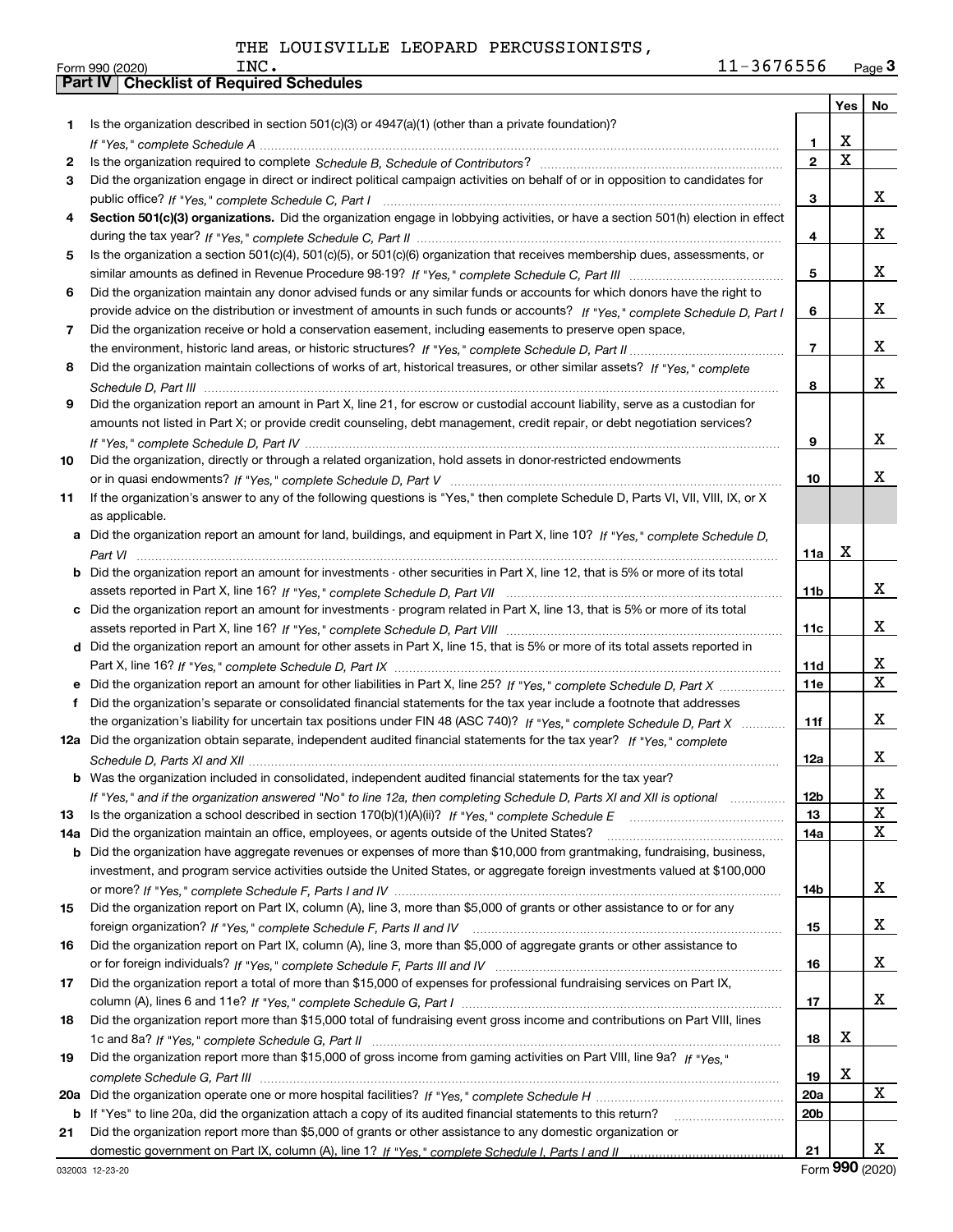|        | 11-3676556<br>INC.<br>Form 990 (2020)                                                                                        |                 |     | Page 4       |
|--------|------------------------------------------------------------------------------------------------------------------------------|-----------------|-----|--------------|
|        | <b>Part IV Checklist of Required Schedules</b> (continued)                                                                   |                 |     |              |
|        |                                                                                                                              |                 | Yes | No           |
| 22     | Did the organization report more than \$5,000 of grants or other assistance to or for domestic individuals on                |                 |     |              |
|        |                                                                                                                              | 22              |     | x            |
| 23     | Did the organization answer "Yes" to Part VII, Section A, line 3, 4, or 5 about compensation of the organization's current   |                 |     |              |
|        | and former officers, directors, trustees, key employees, and highest compensated employees? If "Yes," complete               |                 |     |              |
|        |                                                                                                                              | 23              |     | x            |
|        | 24a Did the organization have a tax-exempt bond issue with an outstanding principal amount of more than \$100,000 as of the  |                 |     |              |
|        | last day of the year, that was issued after December 31, 2002? If "Yes," answer lines 24b through 24d and complete           |                 |     |              |
|        |                                                                                                                              | 24a             |     | x            |
|        |                                                                                                                              | 24 <sub>b</sub> |     |              |
|        | c Did the organization maintain an escrow account other than a refunding escrow at any time during the year to defease       |                 |     |              |
|        |                                                                                                                              |                 |     |              |
|        |                                                                                                                              | 24c             |     |              |
|        |                                                                                                                              | 24d             |     |              |
|        | 25a Section 501(c)(3), 501(c)(4), and 501(c)(29) organizations. Did the organization engage in an excess benefit             |                 |     |              |
|        |                                                                                                                              | 25a             |     | X            |
|        | b Is the organization aware that it engaged in an excess benefit transaction with a disqualified person in a prior year, and |                 |     |              |
|        | that the transaction has not been reported on any of the organization's prior Forms 990 or 990-EZ? If "Yes." complete        |                 |     |              |
|        | Schedule L, Part I                                                                                                           | 25b             |     | x            |
| 26     | Did the organization report any amount on Part X, line 5 or 22, for receivables from or payables to any current              |                 |     |              |
|        | or former officer, director, trustee, key employee, creator or founder, substantial contributor, or 35%                      |                 |     |              |
|        | controlled entity or family member of any of these persons? If "Yes," complete Schedule L, Part II                           | 26              |     | x            |
| 27     | Did the organization provide a grant or other assistance to any current or former officer, director, trustee, key employee,  |                 |     |              |
|        | creator or founder, substantial contributor or employee thereof, a grant selection committee member, or to a 35% controlled  |                 |     |              |
|        | entity (including an employee thereof) or family member of any of these persons? If "Yes," complete Schedule L, Part III     | 27              |     | х            |
| 28     | Was the organization a party to a business transaction with one of the following parties (see Schedule L, Part IV            |                 |     |              |
|        | instructions, for applicable filing thresholds, conditions, and exceptions):                                                 |                 |     |              |
|        | a A current or former officer, director, trustee, key employee, creator or founder, or substantial contributor? If           |                 |     |              |
|        |                                                                                                                              | 28a             |     | X            |
|        |                                                                                                                              | 28b             |     | $\mathbf{x}$ |
|        | c A 35% controlled entity of one or more individuals and/or organizations described in lines 28a or 28b? If                  |                 |     |              |
|        |                                                                                                                              |                 |     | X            |
|        |                                                                                                                              | 28c             |     | X            |
| 29     |                                                                                                                              | 29              |     |              |
| 30     | Did the organization receive contributions of art, historical treasures, or other similar assets, or qualified conservation  |                 |     |              |
|        |                                                                                                                              | 30              |     | X            |
| 31     | Did the organization liquidate, terminate, or dissolve and cease operations? If "Yes," complete Schedule N, Part I           | 31              |     | X            |
| 32     | Did the organization sell, exchange, dispose of, or transfer more than 25% of its net assets? If "Yes," complete             |                 |     |              |
|        |                                                                                                                              | 32              |     | x            |
| 33     | Did the organization own 100% of an entity disregarded as separate from the organization under Regulations                   |                 |     |              |
|        |                                                                                                                              | 33              |     | x            |
| 34     | Was the organization related to any tax-exempt or taxable entity? If "Yes," complete Schedule R, Part II, III, or IV, and    |                 |     |              |
|        |                                                                                                                              | 34              |     | X            |
|        | 35a Did the organization have a controlled entity within the meaning of section 512(b)(13)?                                  | 35a             |     | $\mathbf{x}$ |
|        | b If "Yes" to line 35a, did the organization receive any payment from or engage in any transaction with a controlled entity  |                 |     |              |
|        |                                                                                                                              | 35b             |     |              |
| 36     | Section 501(c)(3) organizations. Did the organization make any transfers to an exempt non-charitable related organization?   |                 |     |              |
|        |                                                                                                                              | 36              |     | x            |
| 37     | Did the organization conduct more than 5% of its activities through an entity that is not a related organization             |                 |     |              |
|        | and that is treated as a partnership for federal income tax purposes? If "Yes," complete Schedule R, Part VI                 | 37              |     | x            |
| 38     | Did the organization complete Schedule O and provide explanations in Schedule O for Part VI, lines 11b and 19?               |                 |     |              |
|        | Note: All Form 990 filers are required to complete Schedule O                                                                | 38              | х   |              |
| Part V | <b>Statements Regarding Other IRS Filings and Tax Compliance</b>                                                             |                 |     |              |
|        |                                                                                                                              |                 |     |              |
|        | Check if Schedule O contains a response or note to any line in this Part V                                                   |                 |     |              |
|        |                                                                                                                              |                 | Yes | No           |
|        | 1a Enter the number reported in Box 3 of Form 1096. Enter -0- if not applicable<br>1a                                        | 9               |     |              |
| b      | Enter the number of Forms W-2G included in line 1a. Enter -0- if not applicable<br>1b                                        | 0               |     |              |
|        | Did the organization comply with backup withholding rules for reportable payments to vendors and reportable gaming           |                 |     |              |
|        |                                                                                                                              | 1c              | X   |              |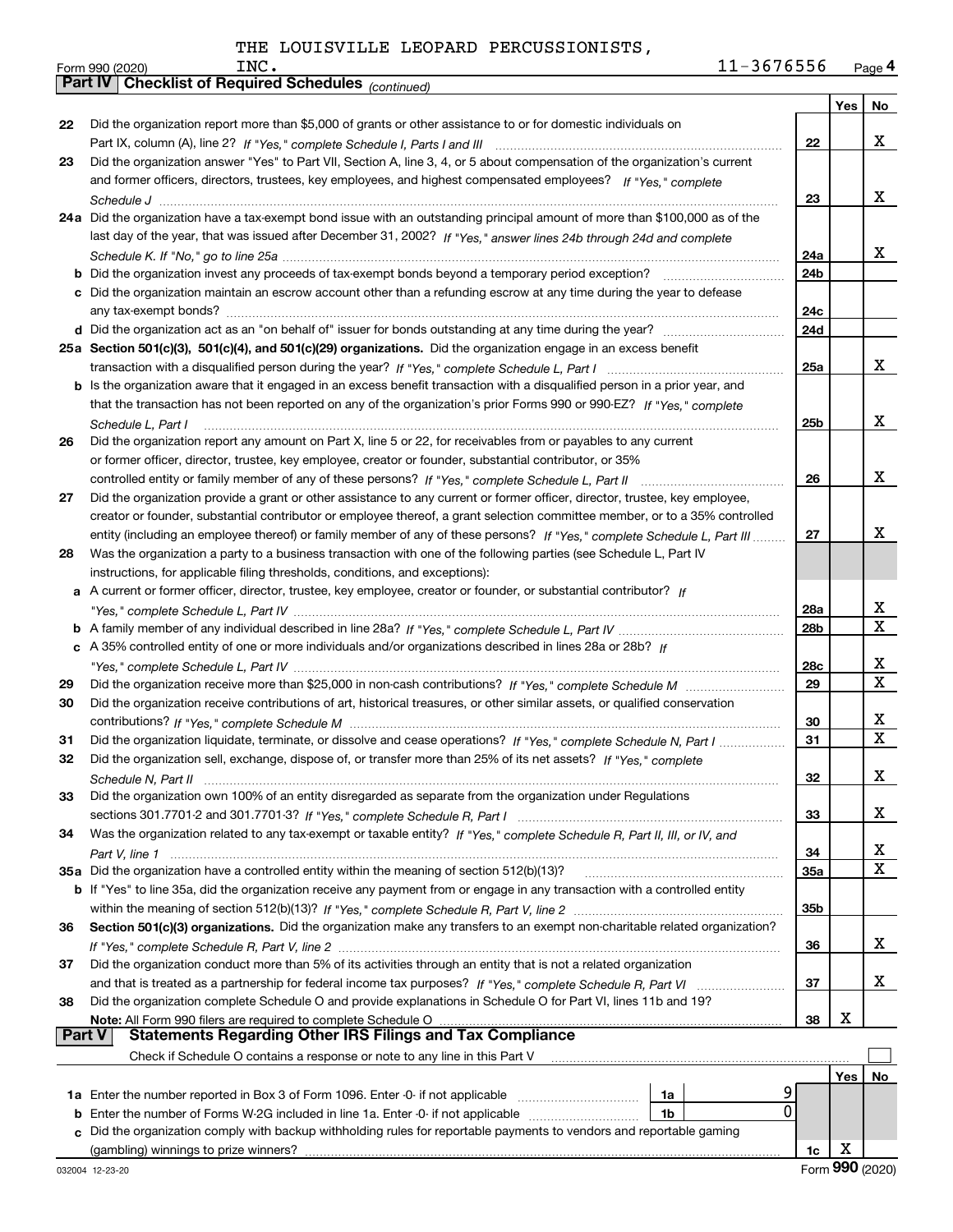|  |  |  | THE LOUISVILLE LEOPARD PERCUSSIONISTS, |
|--|--|--|----------------------------------------|
|--|--|--|----------------------------------------|

|               | 11-3676556<br>INC.<br>Form 990 (2020)                                                                                                                                                                                           |                |     | <u>Page 5</u> |
|---------------|---------------------------------------------------------------------------------------------------------------------------------------------------------------------------------------------------------------------------------|----------------|-----|---------------|
| <b>Part V</b> | Statements Regarding Other IRS Filings and Tax Compliance (continued)                                                                                                                                                           |                |     |               |
|               |                                                                                                                                                                                                                                 |                | Yes | No            |
|               | 2a Enter the number of employees reported on Form W-3, Transmittal of Wage and Tax Statements,                                                                                                                                  |                |     |               |
|               | filed for the calendar year ending with or within the year covered by this return<br>2a                                                                                                                                         | 0              |     |               |
| b             |                                                                                                                                                                                                                                 | 2 <sub>b</sub> |     |               |
|               |                                                                                                                                                                                                                                 |                |     |               |
| За            | Did the organization have unrelated business gross income of \$1,000 or more during the year?                                                                                                                                   | 3a             |     | x             |
| b             |                                                                                                                                                                                                                                 | 3b             |     |               |
|               | 4a At any time during the calendar year, did the organization have an interest in, or a signature or other authority over, a                                                                                                    |                |     |               |
|               |                                                                                                                                                                                                                                 | 4a             |     | x             |
|               | <b>b</b> If "Yes," enter the name of the foreign country $\blacktriangleright$                                                                                                                                                  |                |     |               |
|               | See instructions for filing requirements for FinCEN Form 114, Report of Foreign Bank and Financial Accounts (FBAR).                                                                                                             |                |     |               |
| 5a            | Was the organization a party to a prohibited tax shelter transaction at any time during the tax year?                                                                                                                           | 5a             |     | х             |
| b             |                                                                                                                                                                                                                                 | 5 <sub>b</sub> |     | x             |
| с             |                                                                                                                                                                                                                                 | 5c             |     |               |
| 6а            | Does the organization have annual gross receipts that are normally greater than \$100,000, and did the organization solicit                                                                                                     |                |     |               |
|               | any contributions that were not tax deductible as charitable contributions?                                                                                                                                                     | 6a             |     | x             |
| b             | If "Yes," did the organization include with every solicitation an express statement that such contributions or gifts                                                                                                            |                |     |               |
|               | were not tax deductible?                                                                                                                                                                                                        | 6b             |     |               |
| 7             | Organizations that may receive deductible contributions under section 170(c).                                                                                                                                                   |                |     | x             |
| а             | Did the organization receive a payment in excess of \$75 made partly as a contribution and partly for goods and services provided to the payor?                                                                                 | 7a             |     |               |
| b             | If "Yes," did the organization notify the donor of the value of the goods or services provided?                                                                                                                                 | 7b             |     |               |
| c             | Did the organization sell, exchange, or otherwise dispose of tangible personal property for which it was required                                                                                                               |                |     | X.            |
|               | 7d                                                                                                                                                                                                                              | 7c             |     |               |
| d             |                                                                                                                                                                                                                                 | 7e             |     |               |
| е<br>f        | Did the organization receive any funds, directly or indirectly, to pay premiums on a personal benefit contract?<br>Did the organization, during the year, pay premiums, directly or indirectly, on a personal benefit contract? | 7f             |     |               |
|               | If the organization received a contribution of qualified intellectual property, did the organization file Form 8899 as required?                                                                                                | 7g             |     |               |
| g<br>h        | If the organization received a contribution of cars, boats, airplanes, or other vehicles, did the organization file a Form 1098-C?                                                                                              | 7h             |     |               |
| 8             | Sponsoring organizations maintaining donor advised funds. Did a donor advised fund maintained by the                                                                                                                            |                |     |               |
|               | sponsoring organization have excess business holdings at any time during the year?                                                                                                                                              | 8              |     |               |
| 9             | Sponsoring organizations maintaining donor advised funds.                                                                                                                                                                       |                |     |               |
| а             | Did the sponsoring organization make any taxable distributions under section 4966?                                                                                                                                              | 9а             |     |               |
| b             | Did the sponsoring organization make a distribution to a donor, donor advisor, or related person?                                                                                                                               | 9b             |     |               |
| 10            | Section 501(c)(7) organizations. Enter:                                                                                                                                                                                         |                |     |               |
| а             | 10a                                                                                                                                                                                                                             |                |     |               |
|               | 10b<br>Gross receipts, included on Form 990, Part VIII, line 12, for public use of club facilities                                                                                                                              |                |     |               |
| 11            | Section 501(c)(12) organizations. Enter:                                                                                                                                                                                        |                |     |               |
| a             | 11a<br>Gross income from members or shareholders                                                                                                                                                                                |                |     |               |
| b             | Gross income from other sources (Do not net amounts due or paid to other sources against                                                                                                                                        |                |     |               |
|               | 11 <sub>b</sub><br>amounts due or received from them.)                                                                                                                                                                          |                |     |               |
|               | 12a Section 4947(a)(1) non-exempt charitable trusts. Is the organization filing Form 990 in lieu of Form 1041?                                                                                                                  | 12a            |     |               |
|               | 12b<br><b>b</b> If "Yes," enter the amount of tax-exempt interest received or accrued during the year                                                                                                                           |                |     |               |
| 13            | Section 501(c)(29) qualified nonprofit health insurance issuers.                                                                                                                                                                |                |     |               |
| a             | Is the organization licensed to issue qualified health plans in more than one state?                                                                                                                                            | 13a            |     |               |
|               | Note: See the instructions for additional information the organization must report on Schedule O.                                                                                                                               |                |     |               |
| b             | Enter the amount of reserves the organization is required to maintain by the states in which the                                                                                                                                |                |     |               |
|               | 13 <sub>b</sub>                                                                                                                                                                                                                 |                |     |               |
| с             | 13 <sub>c</sub>                                                                                                                                                                                                                 |                |     |               |
| 14a           | Did the organization receive any payments for indoor tanning services during the tax year?                                                                                                                                      | 14a            |     | X             |
|               | <b>b</b> If "Yes," has it filed a Form 720 to report these payments? If "No," provide an explanation on Schedule O                                                                                                              | 14b            |     |               |
| 15            | Is the organization subject to the section 4960 tax on payment(s) of more than \$1,000,000 in remuneration or                                                                                                                   |                |     |               |
|               | excess parachute payment(s) during the year?                                                                                                                                                                                    | 15             |     | x             |
|               | If "Yes," see instructions and file Form 4720, Schedule N.                                                                                                                                                                      |                |     |               |
| 16            | Is the organization an educational institution subject to the section 4968 excise tax on net investment income?                                                                                                                 | 16             |     | х             |
|               | If "Yes," complete Form 4720, Schedule O.                                                                                                                                                                                       |                |     |               |

Form (2020) **990**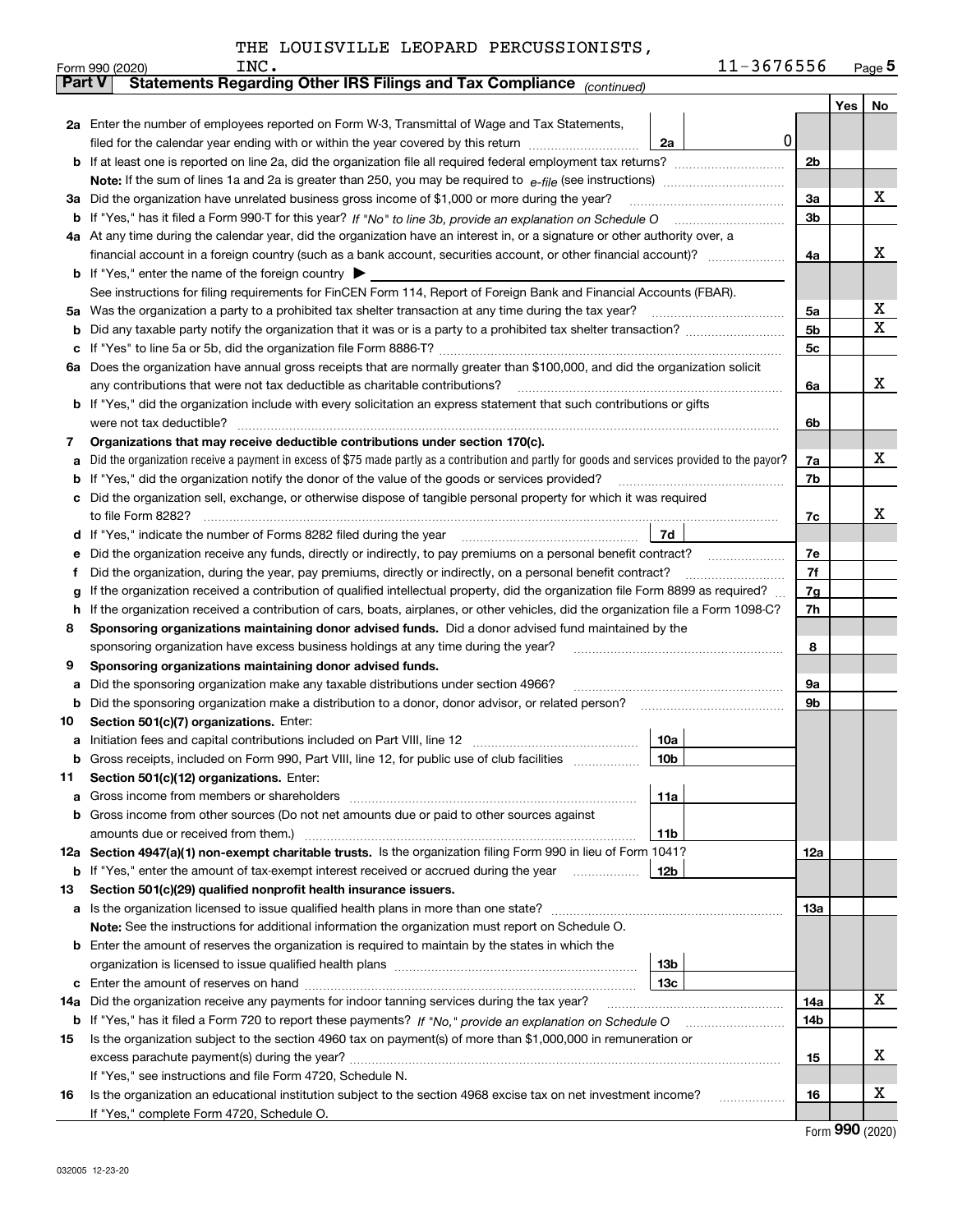|    | INC.<br>Form 990 (2020)                                                                                                                                                       |    | 11-3676556 |                 |     | $Page$ 6                |
|----|-------------------------------------------------------------------------------------------------------------------------------------------------------------------------------|----|------------|-----------------|-----|-------------------------|
|    | <b>Part VI</b><br>Governance, Management, and Disclosure For each "Yes" response to lines 2 through 7b below, and for a "No" response                                         |    |            |                 |     |                         |
|    | to line 8a, 8b, or 10b below, describe the circumstances, processes, or changes on Schedule O. See instructions.                                                              |    |            |                 |     |                         |
|    |                                                                                                                                                                               |    |            |                 |     | $\overline{\mathbf{x}}$ |
|    | Section A. Governing Body and Management                                                                                                                                      |    |            |                 |     |                         |
|    |                                                                                                                                                                               |    |            |                 | Yes | No                      |
|    | <b>1a</b> Enter the number of voting members of the governing body at the end of the tax year                                                                                 | 1a | 12         |                 |     |                         |
|    | If there are material differences in voting rights among members of the governing body, or if the governing                                                                   |    |            |                 |     |                         |
|    | body delegated broad authority to an executive committee or similar committee, explain on Schedule O.                                                                         |    |            |                 |     |                         |
| b  | Enter the number of voting members included on line 1a, above, who are independent                                                                                            | 1b | 12         |                 |     |                         |
| 2  | Did any officer, director, trustee, or key employee have a family relationship or a business relationship with any other                                                      |    |            |                 |     |                         |
|    | officer, director, trustee, or key employee?                                                                                                                                  |    |            | 2               |     | х                       |
| 3  | Did the organization delegate control over management duties customarily performed by or under the direct supervision                                                         |    |            |                 |     |                         |
|    | of officers, directors, trustees, or key employees to a management company or other person?                                                                                   |    |            | 3               |     | х                       |
| 4  | Did the organization make any significant changes to its governing documents since the prior Form 990 was filed?                                                              |    |            | 4               |     | $\mathbf X$             |
| 5  |                                                                                                                                                                               |    |            | 5               |     | X                       |
| 6  | Did the organization have members or stockholders?                                                                                                                            |    |            | 6               |     | X                       |
| 7a | Did the organization have members, stockholders, or other persons who had the power to elect or appoint one or                                                                |    |            |                 |     |                         |
|    | more members of the governing body?                                                                                                                                           |    |            | 7a              |     | X                       |
| b  | Are any governance decisions of the organization reserved to (or subject to approval by) members, stockholders, or                                                            |    |            |                 |     |                         |
|    | persons other than the governing body?                                                                                                                                        |    |            | 7b              |     | x                       |
| 8  | Did the organization contemporaneously document the meetings held or written actions undertaken during the year by the following:                                             |    |            |                 |     |                         |
| a  |                                                                                                                                                                               |    |            | 8а              | х   |                         |
| b  | Each committee with authority to act on behalf of the governing body?                                                                                                         |    |            | 8b              | X   |                         |
| 9  | Is there any officer, director, trustee, or key employee listed in Part VII, Section A, who cannot be reached at the                                                          |    |            |                 |     |                         |
|    |                                                                                                                                                                               |    |            | 9               |     | x                       |
|    | Section B. Policies <sub>(This Section B requests information about policies not required by the Internal Revenue Code.)</sub>                                                |    |            |                 |     |                         |
|    |                                                                                                                                                                               |    |            |                 | Yes | No                      |
|    |                                                                                                                                                                               |    |            | 10a             |     | x                       |
|    | b If "Yes," did the organization have written policies and procedures governing the activities of such chapters, affiliates,                                                  |    |            |                 |     |                         |
|    | and branches to ensure their operations are consistent with the organization's exempt purposes?                                                                               |    |            | 10b             |     |                         |
|    | 11a Has the organization provided a complete copy of this Form 990 to all members of its governing body before filing the form?                                               |    |            | 11a             | x   |                         |
| b  | Describe in Schedule O the process, if any, used by the organization to review this Form 990.                                                                                 |    |            |                 |     |                         |
|    |                                                                                                                                                                               |    |            | 12a             |     | х                       |
| b  |                                                                                                                                                                               |    |            | 12 <sub>b</sub> |     |                         |
|    | Did the organization regularly and consistently monitor and enforce compliance with the policy? If "Yes," describe                                                            |    |            |                 |     |                         |
|    | in Schedule O how this was done measurement contracts and contact the state of the state of the state of the s                                                                |    |            | 12c             |     |                         |
| 13 |                                                                                                                                                                               |    |            | 13              |     | X                       |
| 14 | Did the organization have a written document retention and destruction policy?                                                                                                |    |            | 14              |     | X                       |
| 15 | Did the process for determining compensation of the following persons include a review and approval by independent                                                            |    |            |                 |     |                         |
|    | persons, comparability data, and contemporaneous substantiation of the deliberation and decision?                                                                             |    |            |                 |     |                         |
| a  | The organization's CEO, Executive Director, or top management official manufactured content content of the organization's CEO, executive Director, or top management official |    |            | 15a             |     | х                       |
| b  |                                                                                                                                                                               |    |            | 15b             |     | x                       |
|    | If "Yes" to line 15a or 15b, describe the process in Schedule O (see instructions).                                                                                           |    |            |                 |     |                         |
|    | 16a Did the organization invest in, contribute assets to, or participate in a joint venture or similar arrangement with a                                                     |    |            |                 |     |                         |
|    | taxable entity during the year?                                                                                                                                               |    |            | 16a             |     | х                       |
|    | b If "Yes," did the organization follow a written policy or procedure requiring the organization to evaluate its participation                                                |    |            |                 |     |                         |
|    | in joint venture arrangements under applicable federal tax law, and take steps to safeguard the organization's                                                                |    |            |                 |     |                         |
|    |                                                                                                                                                                               |    |            | 16b             |     |                         |
|    | Section C. Disclosure                                                                                                                                                         |    |            |                 |     |                         |
| 17 | List the states with which a copy of this Form 990 is required to be filed $\blacktriangleright$ KY                                                                           |    |            |                 |     |                         |
| 18 | Section 6104 requires an organization to make its Forms 1023 (1024 or 1024-A, if applicable), 990, and 990-T (Section 501(c)(3)s only) available                              |    |            |                 |     |                         |
|    | for public inspection. Indicate how you made these available. Check all that apply.                                                                                           |    |            |                 |     |                         |
|    | $X$ Upon request<br>Own website<br>Another's website<br>Other (explain on Schedule O)                                                                                         |    |            |                 |     |                         |
| 19 | Describe on Schedule O whether (and if so, how) the organization made its governing documents, conflict of interest policy, and financial                                     |    |            |                 |     |                         |
|    | statements available to the public during the tax year.                                                                                                                       |    |            |                 |     |                         |
| 20 | State the name, address, and telephone number of the person who possesses the organization's books and records                                                                |    |            |                 |     |                         |
|    | LINDA THOMPSON - 502-451-6119                                                                                                                                                 |    |            |                 |     |                         |
|    | 2100 GARDINER LANE, LOUISVILLE, KY<br>40205                                                                                                                                   |    |            |                 |     |                         |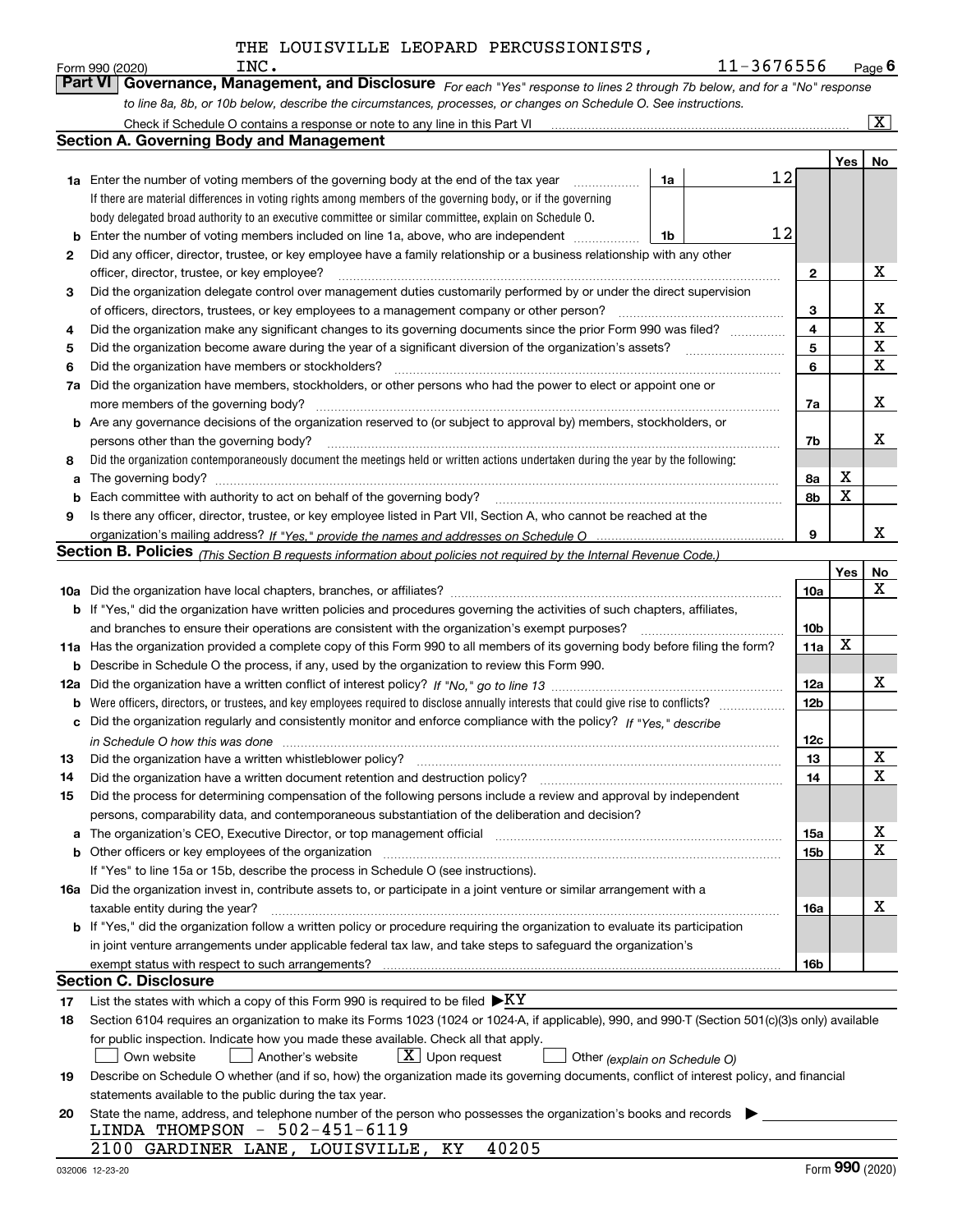$\mathcal{L}^{\text{max}}$ 

### Form 990 (2020)  ${\rm INC.} \hspace{2cm} 11\text{--}3676556$   $_{\rm Page}$ **7Part VII Compensation of Officers, Directors, Trustees, Key Employees, Highest Compensated Employees, and Independent Contractors**

Check if Schedule O contains a response or note to any line in this Part VII

**Section A. Officers, Directors, Trustees, Key Employees, and Highest Compensated Employees**

**1a**  Complete this table for all persons required to be listed. Report compensation for the calendar year ending with or within the organization's tax year. **•** List all of the organization's current officers, directors, trustees (whether individuals or organizations), regardless of amount of compensation.

Enter -0- in columns (D), (E), and (F) if no compensation was paid.

 $\bullet$  List all of the organization's  $\,$ current key employees, if any. See instructions for definition of "key employee."

• List the organization's five current highest compensated employees (other than an officer, director, trustee, or key employee) who received report-■ List the organization's five current highest compensated employees (other than an officer, director, trustee, or key employee) who received report-<br>able compensation (Box 5 of Form W-2 and/or Box 7 of Form 1099-MISC) of

**•** List all of the organization's former officers, key employees, and highest compensated employees who received more than \$100,000 of reportable compensation from the organization and any related organizations.

**former directors or trustees**  ¥ List all of the organization's that received, in the capacity as a former director or trustee of the organization, more than \$10,000 of reportable compensation from the organization and any related organizations.

See instructions for the order in which to list the persons above.

 $\boxed{\textbf{X}}$  Check this box if neither the organization nor any related organization compensated any current officer, director, or trustee.

| (A)                        | (B)                    |                                |                       |             | (C)          |                                                                  |        | (D)             | (E)             | (F)                          |
|----------------------------|------------------------|--------------------------------|-----------------------|-------------|--------------|------------------------------------------------------------------|--------|-----------------|-----------------|------------------------------|
| Name and title             | Average                |                                |                       | Position    |              | (do not check more than one                                      |        | Reportable      | Reportable      | Estimated                    |
|                            | hours per              |                                |                       |             |              | box, unless person is both an<br>officer and a director/trustee) |        | compensation    | compensation    | amount of                    |
|                            | week                   |                                |                       |             |              |                                                                  |        | from            | from related    | other                        |
|                            | (list any              |                                |                       |             |              |                                                                  |        | the             | organizations   | compensation                 |
|                            | hours for              |                                |                       |             |              |                                                                  |        | organization    | (W-2/1099-MISC) | from the                     |
|                            | related                |                                |                       |             |              |                                                                  |        | (W-2/1099-MISC) |                 | organization                 |
|                            | organizations<br>below |                                |                       |             |              |                                                                  |        |                 |                 | and related<br>organizations |
|                            | line)                  | Individual trustee or director | Institutional trustee | Officer     | Key employee | Highest compensated<br>employee                                  | Former |                 |                 |                              |
| <b>JESSICA MURR</b><br>(1) | 9.00                   |                                |                       |             |              |                                                                  |        |                 |                 |                              |
| PRESIDENT                  |                        | $\mathbf x$                    |                       | $\mathbf X$ |              |                                                                  |        | 0.              | 0.              | 0.                           |
| MATT BANKER<br>(2)         | 3.00                   |                                |                       |             |              |                                                                  |        |                 |                 |                              |
| VICE PRESIDENT             |                        | $\mathbf X$                    |                       | $\mathbf X$ |              |                                                                  |        | 0.              | 0.              | 0.                           |
| TAMAR LOLADZE<br>(3)       | 4.00                   |                                |                       |             |              |                                                                  |        |                 |                 |                              |
| <b>TREASURER</b>           |                        | $\mathbf x$                    |                       | $\mathbf X$ |              |                                                                  |        | 0.              | 0.              | 0.                           |
| CHRIS JOZEFOWICZ<br>(4)    | 3.00                   |                                |                       |             |              |                                                                  |        |                 |                 |                              |
| <b>SECRETARY</b>           |                        | $\mathbf X$                    |                       | $\mathbf X$ |              |                                                                  |        | 0.              | 0.              | 0.                           |
| SEANNA BEZEHERTNEY<br>(5)  | 1.00                   |                                |                       |             |              |                                                                  |        |                 |                 |                              |
| DIRECTOR - PAST PRESIDENT  |                        | $\mathbf X$                    |                       |             |              |                                                                  |        | 0.              | 0.              | 0.                           |
| (6)<br>JOHN SCRUTON        | 3.00                   |                                |                       |             |              |                                                                  |        |                 |                 |                              |
| <b>DIRECTOR</b>            |                        | $\mathbf X$                    |                       |             |              |                                                                  |        | 0.              | 0.              | 0.                           |
| DEBBIE WOODS<br>(7)        | 3.00                   |                                |                       |             |              |                                                                  |        |                 |                 |                              |
| <b>DIRECTOR</b>            |                        | $\mathbf X$                    |                       |             |              |                                                                  |        | 0.              | 0.              | $\mathbf 0$ .                |
| ADAM LOEWY<br>(8)          | 5.00                   |                                |                       |             |              |                                                                  |        |                 |                 |                              |
| <b>DIRECTOR</b>            |                        | $\mathbf X$                    |                       |             |              |                                                                  |        | 0.              | 0.              | 0.                           |
| KRISTEN WINGFELD<br>(9)    | 4.00                   |                                |                       |             |              |                                                                  |        |                 |                 |                              |
| <b>DIRECTOR</b>            |                        | $\mathbf X$                    |                       |             |              |                                                                  |        | 0.              | 0.              | $0_{.}$                      |
| (10) AMBER FOX-YOUNG       | 3.00                   |                                |                       |             |              |                                                                  |        |                 |                 |                              |
| <b>DIRECTOR</b>            |                        | $\mathbf X$                    |                       |             |              |                                                                  |        | 0.              | $\mathbf 0$ .   | 0.                           |
| (11) KATE KOLB             | 3.00                   |                                |                       |             |              |                                                                  |        |                 |                 |                              |
| <b>DIRECTOR</b>            |                        | $\mathbf X$                    |                       |             |              |                                                                  |        | 0.              | 0.              | $0$ .                        |
| (12) LAURA WHEELER         | 3.00                   |                                |                       |             |              |                                                                  |        |                 |                 |                              |
| <b>DIRECTOR</b>            |                        | $\mathbf X$                    |                       |             |              |                                                                  |        | 0.              | 0.              | 0.                           |
|                            |                        |                                |                       |             |              |                                                                  |        |                 |                 |                              |
|                            |                        |                                |                       |             |              |                                                                  |        |                 |                 |                              |
|                            |                        |                                |                       |             |              |                                                                  |        |                 |                 |                              |
|                            |                        |                                |                       |             |              |                                                                  |        |                 |                 |                              |
|                            |                        |                                |                       |             |              |                                                                  |        |                 |                 |                              |
|                            |                        |                                |                       |             |              |                                                                  |        |                 |                 |                              |
|                            |                        |                                |                       |             |              |                                                                  |        |                 |                 |                              |
|                            |                        |                                |                       |             |              |                                                                  |        |                 |                 |                              |
|                            |                        |                                |                       |             |              |                                                                  |        |                 |                 |                              |
|                            |                        |                                |                       |             |              |                                                                  |        |                 |                 |                              |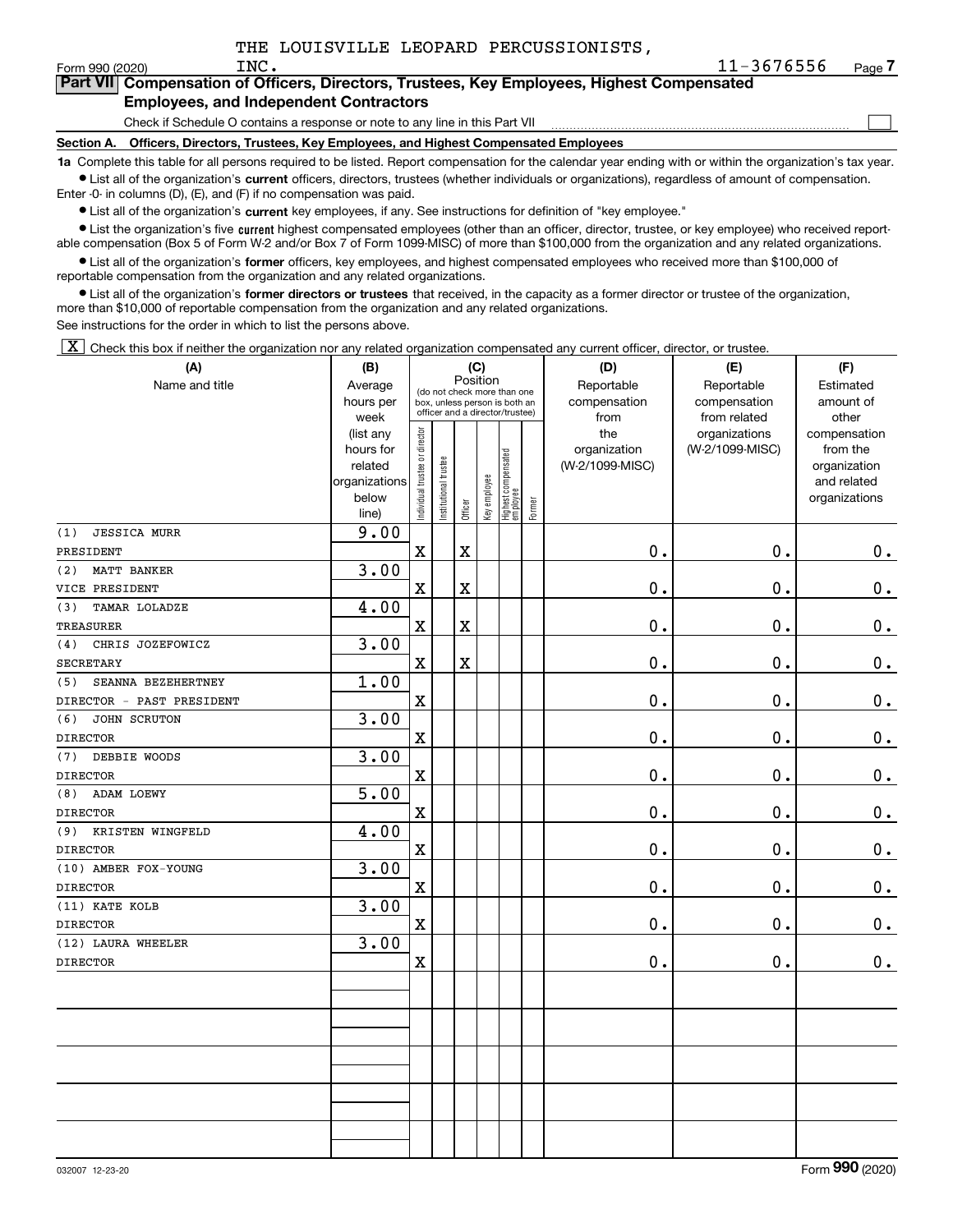| INC.<br>Form 990 (2020)                                                                                                                                                                                                                                                          |                                                                      |                                   |                       |          |              |                                                                                                 |        |                                           | 11-3676556                                        |                        |                                                                          | Page 8   |
|----------------------------------------------------------------------------------------------------------------------------------------------------------------------------------------------------------------------------------------------------------------------------------|----------------------------------------------------------------------|-----------------------------------|-----------------------|----------|--------------|-------------------------------------------------------------------------------------------------|--------|-------------------------------------------|---------------------------------------------------|------------------------|--------------------------------------------------------------------------|----------|
| <b>Part VII</b><br>Section A. Officers, Directors, Trustees, Key Employees, and Highest Compensated Employees (continued)                                                                                                                                                        |                                                                      |                                   |                       |          |              |                                                                                                 |        |                                           |                                                   |                        |                                                                          |          |
| (A)<br>Name and title                                                                                                                                                                                                                                                            | (B)<br>Average<br>hours per<br>week                                  |                                   |                       | Position | (C)          | (do not check more than one<br>box, unless person is both an<br>officer and a director/trustee) |        | (D)<br>Reportable<br>compensation<br>from | (E)<br>Reportable<br>compensation<br>from related |                        | (F)<br>Estimated<br>amount of<br>other                                   |          |
|                                                                                                                                                                                                                                                                                  | (list any<br>hours for<br>related<br>organizations<br>below<br>line) | director<br>Individual trustee or | Institutional trustee | Officer  | Key employee | Highest compensated<br> employee                                                                | Former | the<br>organization<br>(W-2/1099-MISC)    | organizations<br>(W-2/1099-MISC)                  |                        | compensation<br>from the<br>organization<br>and related<br>organizations |          |
|                                                                                                                                                                                                                                                                                  |                                                                      |                                   |                       |          |              |                                                                                                 |        |                                           |                                                   |                        |                                                                          |          |
|                                                                                                                                                                                                                                                                                  |                                                                      |                                   |                       |          |              |                                                                                                 |        |                                           |                                                   |                        |                                                                          |          |
|                                                                                                                                                                                                                                                                                  |                                                                      |                                   |                       |          |              |                                                                                                 |        |                                           |                                                   |                        |                                                                          |          |
|                                                                                                                                                                                                                                                                                  |                                                                      |                                   |                       |          |              |                                                                                                 |        |                                           |                                                   |                        |                                                                          |          |
|                                                                                                                                                                                                                                                                                  |                                                                      |                                   |                       |          |              |                                                                                                 |        |                                           |                                                   |                        |                                                                          |          |
|                                                                                                                                                                                                                                                                                  |                                                                      |                                   |                       |          |              |                                                                                                 |        |                                           |                                                   |                        |                                                                          |          |
|                                                                                                                                                                                                                                                                                  |                                                                      |                                   |                       |          |              |                                                                                                 |        |                                           |                                                   |                        |                                                                          |          |
| 1b Subtotal                                                                                                                                                                                                                                                                      |                                                                      |                                   |                       |          |              |                                                                                                 |        | 0.                                        |                                                   | $0$ .                  |                                                                          | 0.       |
| c Total from continuation sheets to Part VII, Section A <b>manual</b> Total Trum                                                                                                                                                                                                 |                                                                      |                                   |                       |          |              |                                                                                                 |        | 0.<br>$\mathbf{0}$ .                      |                                                   | 0.<br>$\overline{0}$ . |                                                                          | 0.<br>0. |
| Total number of individuals (including but not limited to those listed above) who received more than \$100,000 of reportable<br>$\mathbf{2}$<br>compensation from the organization $\blacktriangleright$                                                                         |                                                                      |                                   |                       |          |              |                                                                                                 |        |                                           |                                                   |                        |                                                                          | 0        |
| Did the organization list any former officer, director, trustee, key employee, or highest compensated employee on<br>3                                                                                                                                                           |                                                                      |                                   |                       |          |              |                                                                                                 |        |                                           |                                                   |                        | Yes                                                                      | No       |
| line 1a? If "Yes," complete Schedule J for such individual manufactured contained and the line 1a? If "Yes," complete Schedule J for such individual<br>For any individual listed on line 1a, is the sum of reportable compensation and other compensation from the organization |                                                                      |                                   |                       |          |              |                                                                                                 |        |                                           |                                                   | 3<br>4                 |                                                                          | X<br>х   |
| Did any person listed on line 1a receive or accrue compensation from any unrelated organization or individual for services<br>5                                                                                                                                                  |                                                                      |                                   |                       |          |              |                                                                                                 |        |                                           |                                                   | 5                      |                                                                          | x        |
| <b>Section B. Independent Contractors</b>                                                                                                                                                                                                                                        |                                                                      |                                   |                       |          |              |                                                                                                 |        |                                           |                                                   |                        |                                                                          |          |
| Complete this table for your five highest compensated independent contractors that received more than \$100,000 of compensation from<br>1.<br>the organization. Report compensation for the calendar year ending with or within the organization's tax year.                     |                                                                      |                                   |                       |          |              |                                                                                                 |        |                                           |                                                   |                        |                                                                          |          |
| (A)<br>Name and business address                                                                                                                                                                                                                                                 |                                                                      |                                   | <b>NONE</b>           |          |              |                                                                                                 |        | (B)<br>Description of services            |                                                   |                        | (C)<br>Compensation                                                      |          |
|                                                                                                                                                                                                                                                                                  |                                                                      |                                   |                       |          |              |                                                                                                 |        |                                           |                                                   |                        |                                                                          |          |
|                                                                                                                                                                                                                                                                                  |                                                                      |                                   |                       |          |              |                                                                                                 |        |                                           |                                                   |                        |                                                                          |          |
|                                                                                                                                                                                                                                                                                  |                                                                      |                                   |                       |          |              |                                                                                                 |        |                                           |                                                   |                        |                                                                          |          |
|                                                                                                                                                                                                                                                                                  |                                                                      |                                   |                       |          |              |                                                                                                 |        |                                           |                                                   |                        |                                                                          |          |
| Total number of independent contractors (including but not limited to those listed above) who received more than<br>2<br>\$100,000 of compensation from the organization                                                                                                         |                                                                      |                                   |                       |          | 0            |                                                                                                 |        |                                           |                                                   |                        |                                                                          |          |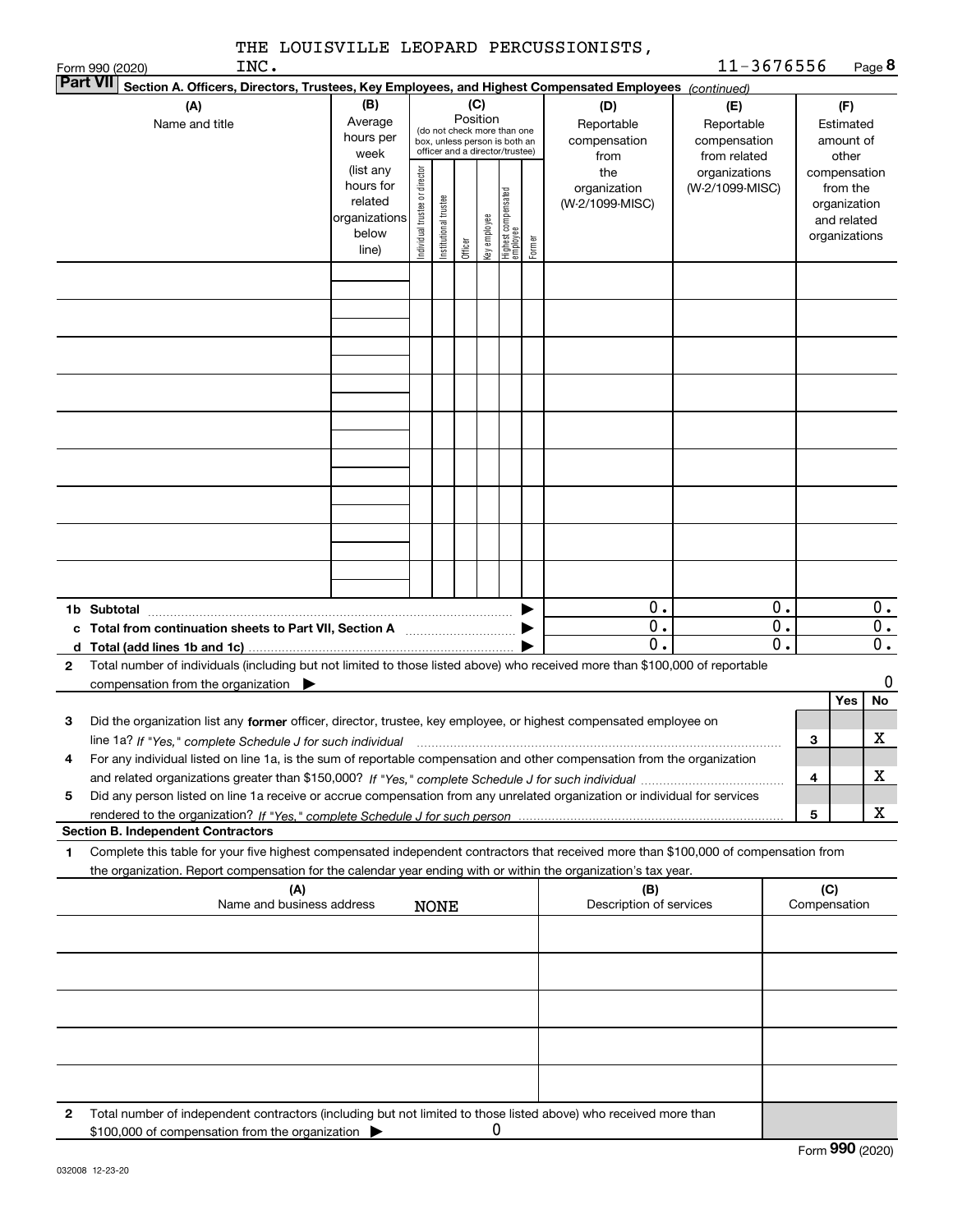|                                                           | <b>Part VIII</b> |    | <b>Statement of Revenue</b>                                                               |                          |                      |                                              |                                                 |                                                                 |
|-----------------------------------------------------------|------------------|----|-------------------------------------------------------------------------------------------|--------------------------|----------------------|----------------------------------------------|-------------------------------------------------|-----------------------------------------------------------------|
|                                                           |                  |    | Check if Schedule O contains a response or note to any line in this Part VIII             |                          |                      |                                              |                                                 |                                                                 |
|                                                           |                  |    |                                                                                           |                          | (A)<br>Total revenue | (B)<br>Related or exempt<br>function revenue | $\overline{C}$<br>Unrelated<br>business revenue | (D)<br>Revenue excluded<br>from tax under<br>sections 512 - 514 |
|                                                           |                  |    |                                                                                           |                          |                      |                                              |                                                 |                                                                 |
|                                                           |                  |    | 1 a Federated campaigns<br>1a<br>.                                                        |                          |                      |                                              |                                                 |                                                                 |
|                                                           |                  |    | 1 <sub>b</sub><br><b>b</b> Membership dues                                                | 27,404.                  |                      |                                              |                                                 |                                                                 |
|                                                           |                  |    | 1 <sub>c</sub><br>c Fundraising events                                                    |                          |                      |                                              |                                                 |                                                                 |
|                                                           |                  |    | 1 <sub>d</sub><br>d Related organizations                                                 |                          |                      |                                              |                                                 |                                                                 |
|                                                           |                  |    | e Government grants (contributions)<br>1e                                                 |                          |                      |                                              |                                                 |                                                                 |
|                                                           |                  |    | f All other contributions, gifts, grants, and                                             |                          |                      |                                              |                                                 |                                                                 |
|                                                           |                  |    | similar amounts not included above<br>1f                                                  | 58,281.                  |                      |                                              |                                                 |                                                                 |
| Contributions, Gifts, Grants<br>and Other Similar Amounts |                  |    | $1g$ $\frac{1}{3}$<br>Noncash contributions included in lines 1a-1f                       |                          | 85,685.              |                                              |                                                 |                                                                 |
|                                                           |                  |    | <b>Total.</b> Add lines 1a-1f                                                             | <b>Business Code</b>     |                      |                                              |                                                 |                                                                 |
|                                                           |                  |    | SUMMER CAMP FEES                                                                          | 711130                   | 23,386.              | 23,386.                                      |                                                 |                                                                 |
|                                                           | 2а               |    | TUITION - LLP                                                                             | 711130                   | 19,549.              | 19,549.                                      |                                                 |                                                                 |
|                                                           |                  | b  | TUITION-STEEL DRUM                                                                        | 711130                   | $\overline{5,570}$ . | $\overline{5,570}$ .                         |                                                 |                                                                 |
|                                                           |                  | c  | LEOPARD LITE TUITION                                                                      | 711130                   | 4,868.               | 4,868.                                       |                                                 |                                                                 |
|                                                           |                  | d  |                                                                                           |                          |                      |                                              |                                                 |                                                                 |
| Program Service<br>Revenue                                |                  | е  |                                                                                           |                          |                      |                                              |                                                 |                                                                 |
|                                                           |                  | f. | All other program service revenue                                                         |                          | 53, 373.             |                                              |                                                 |                                                                 |
|                                                           | 3                |    |                                                                                           |                          |                      |                                              |                                                 |                                                                 |
|                                                           |                  |    | Investment income (including dividends, interest, and                                     |                          | 1,331.               |                                              |                                                 | 1,331.                                                          |
|                                                           |                  |    | Income from investment of tax-exempt bond proceeds                                        |                          |                      |                                              |                                                 |                                                                 |
|                                                           | 4<br>5           |    |                                                                                           |                          |                      |                                              |                                                 |                                                                 |
|                                                           |                  |    | (i) Real                                                                                  | (ii) Personal            |                      |                                              |                                                 |                                                                 |
|                                                           |                  |    | 6 a Gross rents<br>6a                                                                     |                          |                      |                                              |                                                 |                                                                 |
|                                                           |                  |    | .<br>6b<br><b>b</b> Less: rental expenses                                                 |                          |                      |                                              |                                                 |                                                                 |
|                                                           |                  |    | 6c<br>c Rental income or (loss)                                                           |                          |                      |                                              |                                                 |                                                                 |
|                                                           |                  |    | d Net rental income or (loss)                                                             |                          |                      |                                              |                                                 |                                                                 |
|                                                           |                  |    | (i) Securities<br>7 a Gross amount from sales of                                          | (ii) Other               |                      |                                              |                                                 |                                                                 |
|                                                           |                  |    | 1,891.<br>7a<br>assets other than inventory                                               |                          |                      |                                              |                                                 |                                                                 |
|                                                           |                  |    | <b>b</b> Less: cost or other basis                                                        |                          |                      |                                              |                                                 |                                                                 |
|                                                           |                  |    | 7b<br>and sales expenses                                                                  | 0.                       |                      |                                              |                                                 |                                                                 |
|                                                           |                  |    | 1,891.<br>7c<br>c Gain or (loss)                                                          |                          |                      |                                              |                                                 |                                                                 |
| Revenue                                                   |                  |    |                                                                                           | ▶                        | 1,891.               |                                              |                                                 | 1,891.                                                          |
| <b>Othe</b>                                               |                  |    | 8 a Gross income from fundraising events (not<br>$27$ , $404$ $\cdot$ of<br>including $$$ |                          |                      |                                              |                                                 |                                                                 |
|                                                           |                  |    | contributions reported on line 1c). See                                                   |                          |                      |                                              |                                                 |                                                                 |
|                                                           |                  |    |                                                                                           | 1,208.<br>8a             |                      |                                              |                                                 |                                                                 |
|                                                           |                  |    | <b>b</b> Less: direct expenses                                                            | $\overline{535}$ .<br>8b |                      |                                              |                                                 |                                                                 |
|                                                           |                  |    | c Net income or (loss) from fundraising events                                            |                          | 673.                 |                                              |                                                 | 673.                                                            |
|                                                           |                  |    | 9 a Gross income from gaming activities. See                                              |                          |                      |                                              |                                                 |                                                                 |
|                                                           |                  |    |                                                                                           | 16,652.<br> 9a           |                      |                                              |                                                 |                                                                 |
|                                                           |                  |    | <b>b</b> Less: direct expenses                                                            | 387.<br>9 <sub>b</sub>   |                      |                                              |                                                 |                                                                 |
|                                                           |                  |    | c Net income or (loss) from gaming activities                                             |                          | 16, 265.             |                                              |                                                 | 16, 265.                                                        |
|                                                           |                  |    | 10 a Gross sales of inventory, less returns                                               |                          |                      |                                              |                                                 |                                                                 |
|                                                           |                  |    |                                                                                           | 3,813.<br> 10a           |                      |                                              |                                                 |                                                                 |
|                                                           |                  |    | <b>b</b> Less: cost of goods sold                                                         | 2,161.<br>10b            |                      |                                              |                                                 |                                                                 |
|                                                           |                  |    | c Net income or (loss) from sales of inventory                                            |                          | 1,652.               |                                              |                                                 | 1,652.                                                          |
|                                                           |                  |    |                                                                                           | <b>Business Code</b>     |                      |                                              |                                                 |                                                                 |
|                                                           |                  |    | 11 a MISCELLANEOUS                                                                        | 711130                   | $\overline{371}$ .   | 371.                                         |                                                 |                                                                 |
|                                                           |                  | b  |                                                                                           |                          |                      |                                              |                                                 |                                                                 |
|                                                           |                  | c  |                                                                                           |                          |                      |                                              |                                                 |                                                                 |
| Miscellaneous<br>Revenue                                  |                  |    |                                                                                           |                          |                      |                                              |                                                 |                                                                 |
|                                                           |                  |    |                                                                                           | $\blacktriangleright$    | 371.                 |                                              |                                                 |                                                                 |
|                                                           | 12               |    |                                                                                           |                          | 161, 241.            | 53,744.                                      | 0.                                              | 21,812.<br>$\Omega$                                             |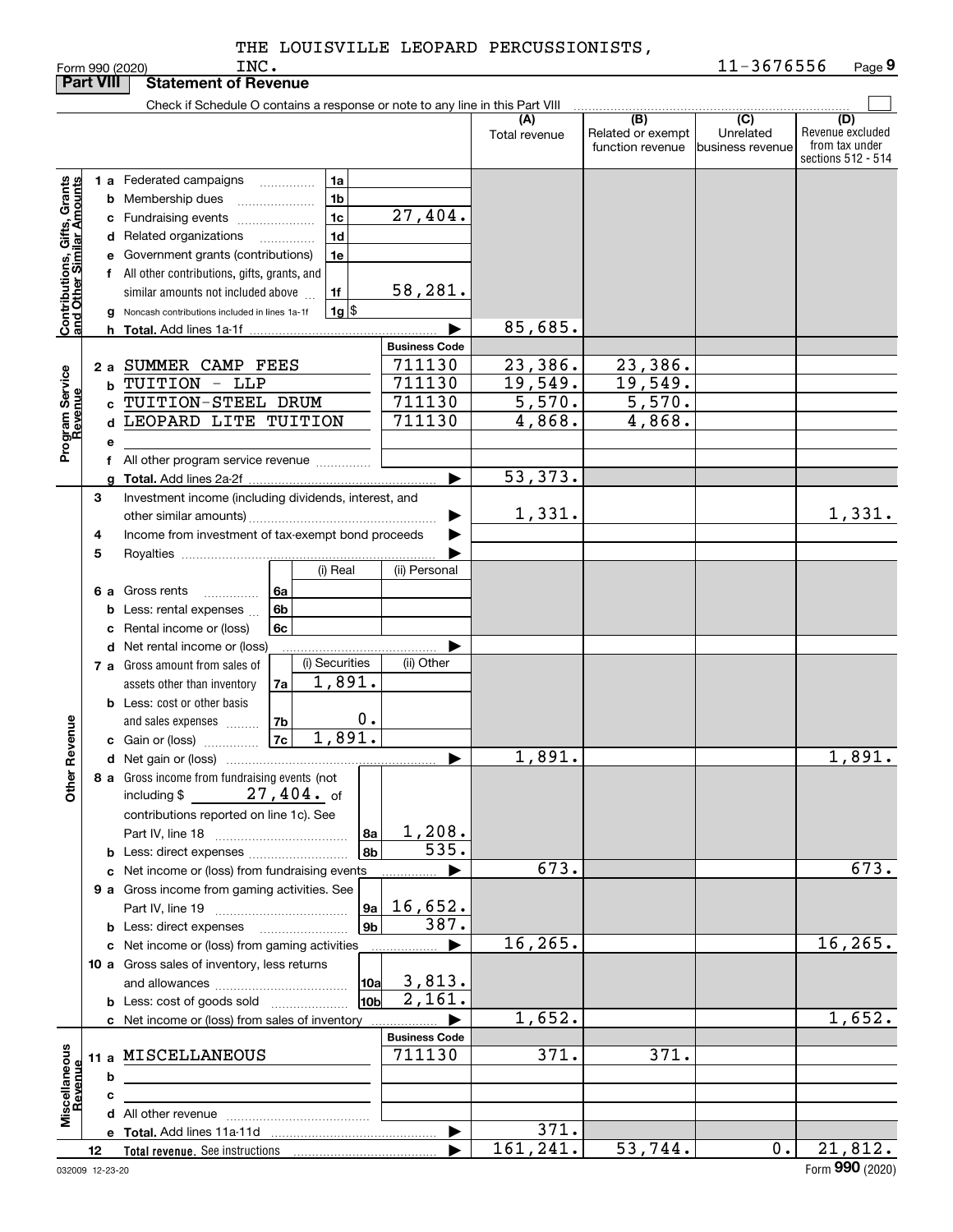|              | Section 501(c)(3) and 501(c)(4) organizations must complete all columns. All other organizations must complete column (A).                                                                                 |                       |                                    |                                           |                                |
|--------------|------------------------------------------------------------------------------------------------------------------------------------------------------------------------------------------------------------|-----------------------|------------------------------------|-------------------------------------------|--------------------------------|
|              | Check if Schedule O contains a response or note to any line in this Part IX                                                                                                                                |                       |                                    |                                           | $\overline{\mathbf{X}}$        |
|              | Do not include amounts reported on lines 6b,<br>7b, 8b, 9b, and 10b of Part VIII.                                                                                                                          | (A)<br>Total expenses | (B)<br>Program service<br>expenses | (C)<br>Management and<br>general expenses | (D)<br>Fundraising<br>expenses |
| 1.           | Grants and other assistance to domestic organizations                                                                                                                                                      |                       |                                    |                                           |                                |
|              | and domestic governments. See Part IV, line 21                                                                                                                                                             |                       |                                    |                                           |                                |
| $\mathbf{2}$ | Grants and other assistance to domestic                                                                                                                                                                    |                       |                                    |                                           |                                |
|              | individuals. See Part IV, line 22                                                                                                                                                                          |                       |                                    |                                           |                                |
| 3            | Grants and other assistance to foreign                                                                                                                                                                     |                       |                                    |                                           |                                |
|              | organizations, foreign governments, and foreign                                                                                                                                                            |                       |                                    |                                           |                                |
|              | individuals. See Part IV, lines 15 and 16                                                                                                                                                                  |                       |                                    |                                           |                                |
| 4            | Benefits paid to or for members                                                                                                                                                                            |                       |                                    |                                           |                                |
| 5            | Compensation of current officers, directors,                                                                                                                                                               |                       |                                    |                                           |                                |
|              | trustees, and key employees                                                                                                                                                                                |                       |                                    |                                           |                                |
| 6            | Compensation not included above to disqualified                                                                                                                                                            |                       |                                    |                                           |                                |
|              | persons (as defined under section 4958(f)(1)) and                                                                                                                                                          |                       |                                    |                                           |                                |
|              | persons described in section $4958(c)(3)(B)$                                                                                                                                                               |                       |                                    |                                           |                                |
| 7            |                                                                                                                                                                                                            |                       |                                    |                                           |                                |
| 8            | Pension plan accruals and contributions (include                                                                                                                                                           |                       |                                    |                                           |                                |
|              | section 401(k) and 403(b) employer contributions)                                                                                                                                                          |                       |                                    |                                           |                                |
| 9            |                                                                                                                                                                                                            |                       |                                    |                                           |                                |
| 10           |                                                                                                                                                                                                            |                       |                                    |                                           |                                |
| 11           | Fees for services (nonemployees):                                                                                                                                                                          |                       |                                    |                                           |                                |
| а            |                                                                                                                                                                                                            |                       |                                    |                                           |                                |
| b            |                                                                                                                                                                                                            |                       |                                    |                                           |                                |
| с            |                                                                                                                                                                                                            | 6,120.                |                                    | 6,120.                                    |                                |
| d            |                                                                                                                                                                                                            |                       |                                    |                                           |                                |
|              | Professional fundraising services. See Part IV, line 17                                                                                                                                                    |                       |                                    |                                           |                                |
| f            | Investment management fees                                                                                                                                                                                 |                       |                                    |                                           |                                |
| g            | Other. (If line 11g amount exceeds 10% of line 25,                                                                                                                                                         |                       |                                    |                                           |                                |
|              | column (A) amount, list line 11g expenses on Sch O.)                                                                                                                                                       | 64,498.               | <u>53,533.</u>                     | 10,965.                                   |                                |
| 12           |                                                                                                                                                                                                            | $\overline{20}$ .     | $\overline{20}$ .                  |                                           |                                |
| 13           |                                                                                                                                                                                                            | 13,671.               | 10,937.                            | 2,734.                                    |                                |
| 14           |                                                                                                                                                                                                            |                       |                                    |                                           |                                |
| 15           |                                                                                                                                                                                                            |                       |                                    |                                           |                                |
| 16           |                                                                                                                                                                                                            | 7,196.                | 7,196.                             |                                           |                                |
| 17           |                                                                                                                                                                                                            |                       |                                    |                                           |                                |
| 18           | Payments of travel or entertainment expenses                                                                                                                                                               |                       |                                    |                                           |                                |
|              | for any federal, state, or local public officials                                                                                                                                                          |                       |                                    |                                           |                                |
| 19           | Conferences, conventions, and meetings                                                                                                                                                                     |                       |                                    |                                           |                                |
| 20           | Interest                                                                                                                                                                                                   |                       |                                    |                                           |                                |
| 21           |                                                                                                                                                                                                            |                       |                                    |                                           |                                |
| 22           | Depreciation, depletion, and amortization                                                                                                                                                                  | 7,093.                | 5,674.                             | 1,419.                                    |                                |
| 23           | Insurance                                                                                                                                                                                                  | 7,567.                | 6,054.                             | 1,513.                                    |                                |
| 24           | Other expenses. Itemize expenses not covered<br>above (List miscellaneous expenses on line 24e. If<br>line 24e amount exceeds 10% of line 25, column (A)<br>amount, list line 24e expenses on Schedule O.) |                       |                                    |                                           |                                |
| a            | SUMMER CAMP EXPENSE                                                                                                                                                                                        | 15,572.               | 15,572.                            |                                           |                                |
| b            | OTHER OPERATING EXPESNE                                                                                                                                                                                    | 5,788.                | 5,788.                             |                                           |                                |
| c            | REHEARSAL SPACE<br><b>IMPROVE</b>                                                                                                                                                                          | 2,737.                | 2,737.                             |                                           |                                |
| d            | MISCELLANEOUS                                                                                                                                                                                              | 1,693.                | 938.                               | 755.                                      |                                |
|              | e All other expenses                                                                                                                                                                                       |                       |                                    |                                           |                                |
| 25           | Total functional expenses. Add lines 1 through 24e                                                                                                                                                         | 131,955.              | 108,449.                           | 23,506.                                   | $\overline{0}$ .               |
| 26           | <b>Joint costs.</b> Complete this line only if the organization                                                                                                                                            |                       |                                    |                                           |                                |
|              | reported in column (B) joint costs from a combined                                                                                                                                                         |                       |                                    |                                           |                                |
|              | educational campaign and fundraising solicitation.                                                                                                                                                         |                       |                                    |                                           |                                |
|              | Check here $\blacktriangleright$<br>if following SOP 98-2 (ASC 958-720)                                                                                                                                    |                       |                                    |                                           |                                |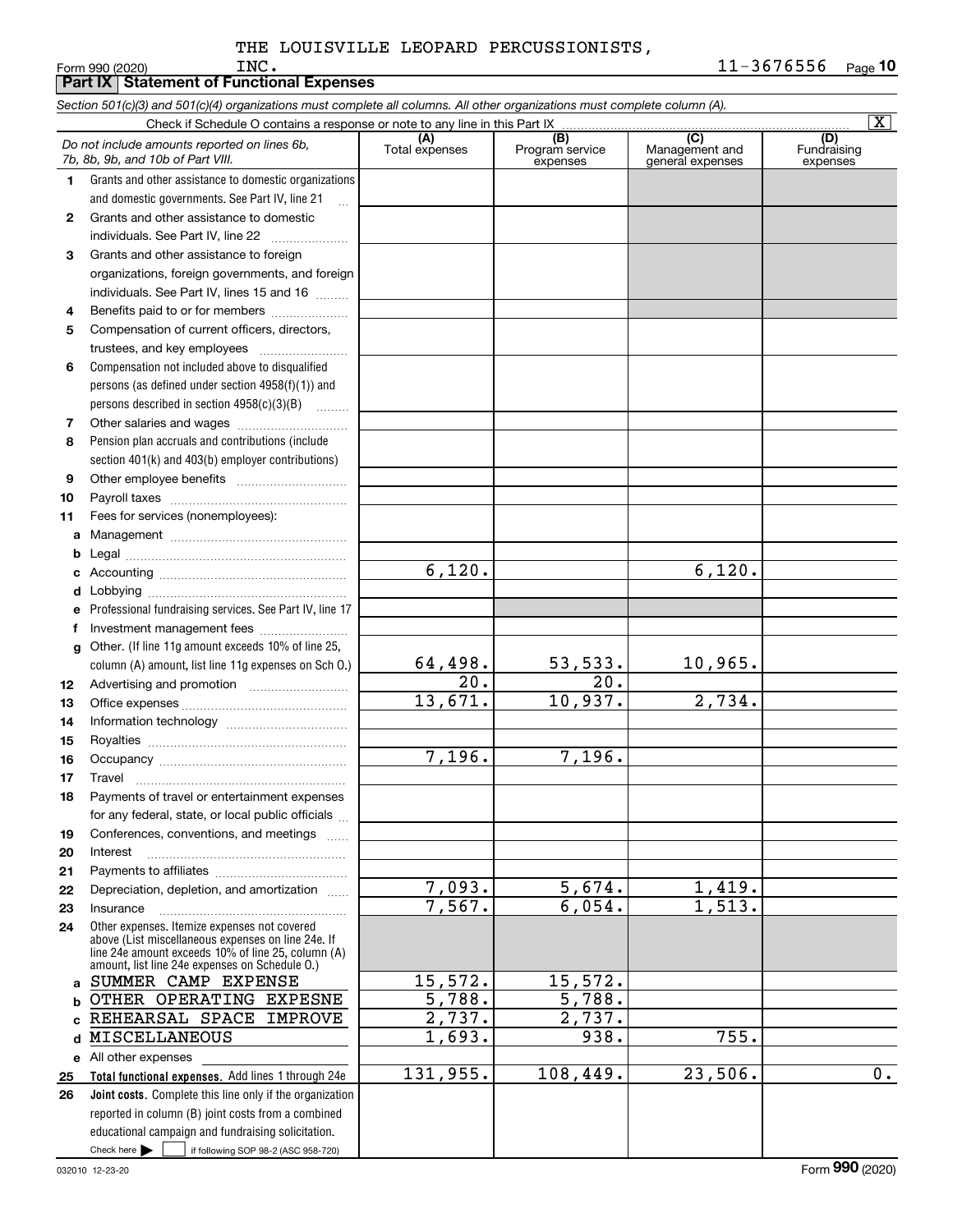|                             | Part X | <b>Balance Sheet</b>                                                                                                |                 |                           |                          |                 |                    |
|-----------------------------|--------|---------------------------------------------------------------------------------------------------------------------|-----------------|---------------------------|--------------------------|-----------------|--------------------|
|                             |        |                                                                                                                     |                 |                           |                          |                 |                    |
|                             |        |                                                                                                                     |                 |                           | (A)<br>Beginning of year |                 | (B)<br>End of year |
|                             | 1      |                                                                                                                     |                 |                           | 147,824.                 | $\blacksquare$  | 145,982.           |
|                             | 2      |                                                                                                                     |                 |                           | 102, 292.                | $\mathbf{2}$    | 137, 326.          |
|                             | з      |                                                                                                                     |                 |                           |                          | 3               |                    |
|                             | 4      |                                                                                                                     |                 |                           |                          | 4               |                    |
|                             | 5      | Loans and other receivables from any current or former officer, director,                                           |                 |                           |                          |                 |                    |
|                             |        | trustee, key employee, creator or founder, substantial contributor, or 35%                                          |                 |                           |                          |                 |                    |
|                             |        | controlled entity or family member of any of these persons                                                          |                 |                           |                          | 5               |                    |
|                             | 6      | Loans and other receivables from other disqualified persons (as defined                                             |                 |                           |                          |                 |                    |
|                             |        | under section $4958(f)(1)$ , and persons described in section $4958(c)(3)(B)$                                       |                 | $\ldots$                  |                          | 6               |                    |
|                             | 7      |                                                                                                                     |                 |                           |                          | $\overline{7}$  |                    |
| Assets                      | 8      |                                                                                                                     |                 |                           |                          | 8               |                    |
|                             | 9      | Prepaid expenses and deferred charges                                                                               |                 |                           |                          | 9               |                    |
|                             |        | <b>10a</b> Land, buildings, and equipment: cost or other                                                            |                 |                           |                          |                 |                    |
|                             |        | basis. Complete Part VI of Schedule D  10a                                                                          |                 |                           |                          |                 |                    |
|                             |        | <b>b</b> Less: accumulated depreciation<br>$\ldots \ldots \ldots \ldots$                                            | 10 <sub>b</sub> | $\frac{77,312}{66,807}$ . | 17,598.                  | 10 <sub>c</sub> | <u>10,505.</u>     |
|                             | 11     |                                                                                                                     |                 |                           | 75,089.                  | 11              | 78, 276.           |
|                             | 12     |                                                                                                                     |                 |                           |                          | 12              |                    |
|                             | 13     |                                                                                                                     |                 |                           |                          | 13              |                    |
|                             | 14     |                                                                                                                     |                 |                           |                          | 14              |                    |
|                             | 15     |                                                                                                                     |                 |                           |                          | 15              |                    |
|                             | 16     |                                                                                                                     |                 |                           | 342,803.                 | 16              | 372,089.           |
|                             | 17     |                                                                                                                     |                 |                           |                          | 17              |                    |
|                             | 18     |                                                                                                                     |                 |                           |                          | 18              |                    |
|                             | 19     | Deferred revenue manual contracts and contracts are all the manual contracts and contracts are all the contracts of |                 |                           |                          | 19              |                    |
|                             | 20     |                                                                                                                     |                 |                           |                          | 20              |                    |
|                             | 21     | Escrow or custodial account liability. Complete Part IV of Schedule D                                               |                 | .                         |                          | 21              |                    |
|                             | 22     | Loans and other payables to any current or former officer, director,                                                |                 |                           |                          |                 |                    |
| Liabilities                 |        | trustee, key employee, creator or founder, substantial contributor, or 35%                                          |                 |                           |                          |                 |                    |
|                             |        | controlled entity or family member of any of these persons                                                          |                 |                           |                          | 22              |                    |
|                             | 23     | Secured mortgages and notes payable to unrelated third parties                                                      |                 | .                         |                          | 23              |                    |
|                             | 24     |                                                                                                                     |                 |                           |                          | 24              |                    |
|                             | 25     | Other liabilities (including federal income tax, payables to related third                                          |                 |                           |                          |                 |                    |
|                             |        | parties, and other liabilities not included on lines 17-24). Complete Part X                                        |                 |                           |                          |                 |                    |
|                             |        | of Schedule D                                                                                                       |                 | 25                        |                          |                 |                    |
|                             | 26     |                                                                                                                     |                 | 0.                        | 26                       | 0.              |                    |
|                             |        | Organizations that follow FASB ASC 958, check here >                                                                |                 |                           |                          |                 |                    |
|                             |        | and complete lines 27, 28, 32, and 33.                                                                              |                 |                           |                          |                 |                    |
|                             | 27     | Net assets without donor restrictions                                                                               |                 |                           |                          | 27              |                    |
|                             | 28     |                                                                                                                     |                 |                           |                          | 28              |                    |
|                             |        | Organizations that do not follow FASB ASC 958, check here $\triangleright \lfloor X \rfloor$                        |                 |                           |                          |                 |                    |
|                             |        | and complete lines 29 through 33.                                                                                   |                 |                           |                          |                 |                    |
|                             | 29     |                                                                                                                     |                 |                           | $0$ .                    | 29              | $0$ .              |
| Net Assets or Fund Balances | 30     | Paid-in or capital surplus, or land, building, or equipment fund                                                    |                 |                           | 0.                       | 30              | 0.                 |
|                             | 31     | Retained earnings, endowment, accumulated income, or other funds                                                    |                 |                           | 342,803.                 | 31              | 372,089.           |
|                             | 32     |                                                                                                                     |                 |                           | 342,803.                 | 32              | 372,089.           |
|                             | 33     |                                                                                                                     |                 |                           | 342,803.                 | 33              | 372,089.           |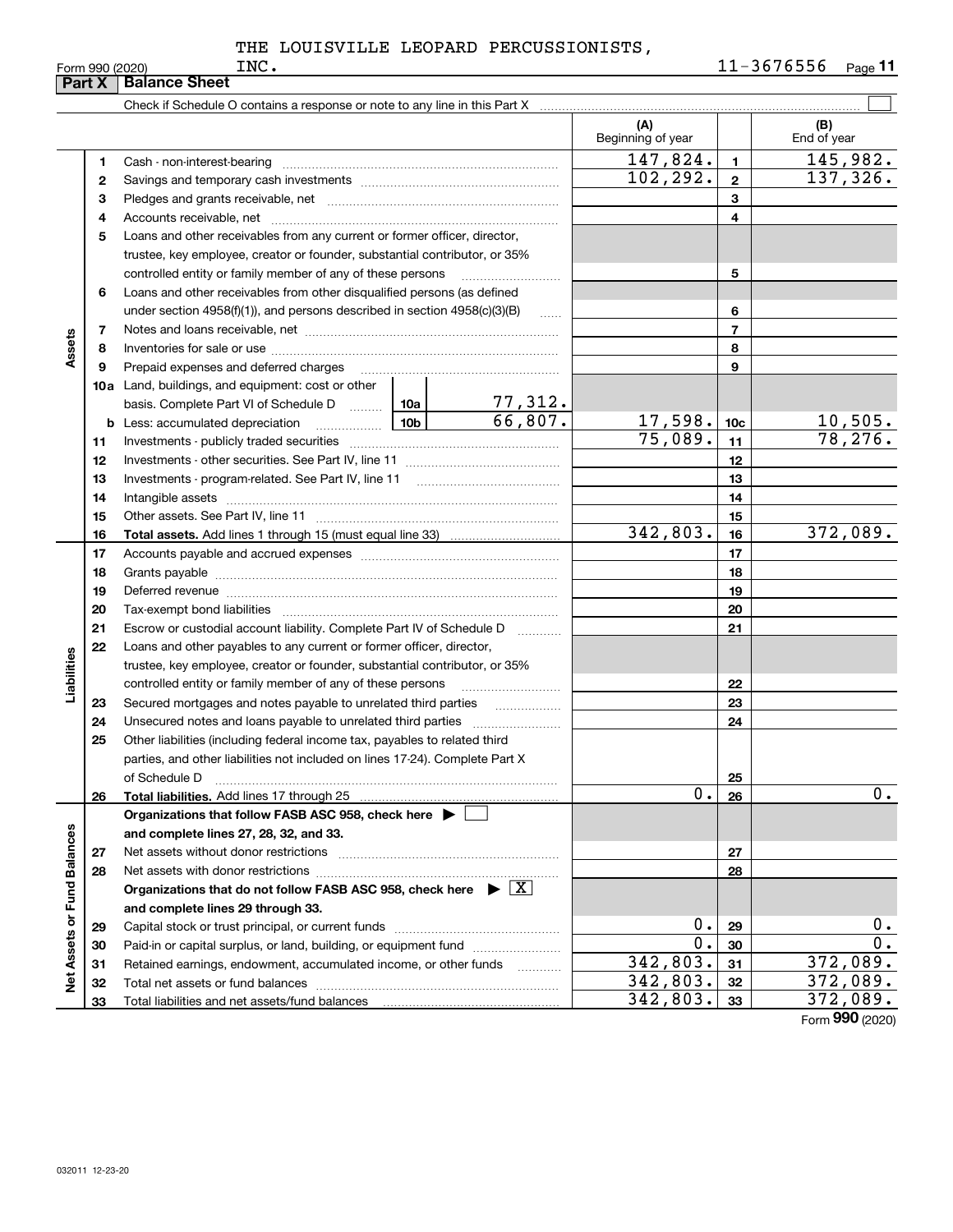|  | THE LOUISVILLE LEOPARD PERCUSSIONISTS, |
|--|----------------------------------------|
|  |                                        |

|    | INC.<br>Form 990 (2020)                                                                                                         | 11-3676556              |                |            | $Page$ 12 |
|----|---------------------------------------------------------------------------------------------------------------------------------|-------------------------|----------------|------------|-----------|
|    | Part XI   Reconciliation of Net Assets                                                                                          |                         |                |            |           |
|    |                                                                                                                                 |                         |                |            |           |
|    |                                                                                                                                 |                         |                |            |           |
|    | Total revenue (must equal Part VIII, column (A), line 12)                                                                       | $\mathbf 1$             | 161,241.       |            |           |
| 2  |                                                                                                                                 | $\overline{2}$          | 131,955.       |            |           |
| 3  | Revenue less expenses. Subtract line 2 from line 1                                                                              | 3                       |                |            | 29,286.   |
| 4  | Net assets or fund balances at beginning of year (must equal Part X, line 32, column (A))                                       | $\overline{\mathbf{4}}$ | 342,803.       |            |           |
| 5  | Net unrealized gains (losses) on investments                                                                                    | 5                       |                |            |           |
| 6  |                                                                                                                                 | 6                       |                |            |           |
| 7  | Investment expenses www.communication.com/www.communication.com/www.communication.com/www.com                                   | $\overline{7}$          |                |            |           |
| 8  | Prior period adjustments                                                                                                        | 8                       |                |            |           |
| 9  | Other changes in net assets or fund balances (explain on Schedule O)                                                            | 9                       |                |            | 0.        |
| 10 | Net assets or fund balances at end of year. Combine lines 3 through 9 (must equal Part X, line 32,                              |                         |                |            |           |
|    | column (B)).                                                                                                                    | 10                      | 372,089.       |            |           |
|    | Part XII Financial Statements and Reporting                                                                                     |                         |                |            |           |
|    |                                                                                                                                 |                         |                |            |           |
|    |                                                                                                                                 |                         |                | <b>Yes</b> | No        |
| 1  | Accounting method used to prepare the Form 990: $X$ Cash<br>  Accrual<br>Other                                                  |                         |                |            |           |
|    | If the organization changed its method of accounting from a prior year or checked "Other," explain in Schedule O.               |                         |                |            |           |
|    | 2a Were the organization's financial statements compiled or reviewed by an independent accountant?                              |                         | 2a             |            | X         |
|    | If "Yes," check a box below to indicate whether the financial statements for the year were compiled or reviewed on a            |                         |                |            |           |
|    | separate basis, consolidated basis, or both:                                                                                    |                         |                |            |           |
|    | Separate basis<br>Consolidated basis<br>Both consolidated and separate basis                                                    |                         |                |            |           |
|    | <b>b</b> Were the organization's financial statements audited by an independent accountant?                                     |                         | 2 <sub>b</sub> |            | X         |
|    | If "Yes," check a box below to indicate whether the financial statements for the year were audited on a separate basis,         |                         |                |            |           |
|    | consolidated basis, or both:                                                                                                    |                         |                |            |           |
|    | Separate basis<br><b>Consolidated basis</b><br>Both consolidated and separate basis                                             |                         |                |            |           |
|    | c If "Yes" to line 2a or 2b, does the organization have a committee that assumes responsibility for oversight of the audit,     |                         |                |            |           |
|    |                                                                                                                                 |                         | 2c             |            |           |
|    | If the organization changed either its oversight process or selection process during the tax year, explain on Schedule O.       |                         |                |            |           |
|    | 3a As a result of a federal award, was the organization required to undergo an audit or audits as set forth in the Single Audit |                         |                |            |           |
|    |                                                                                                                                 |                         | За             |            | x         |
|    | b If "Yes," did the organization undergo the required audit or audits? If the organization did not undergo the required audit   |                         |                |            |           |
|    |                                                                                                                                 |                         | 3b             |            |           |

Form (2020) **990**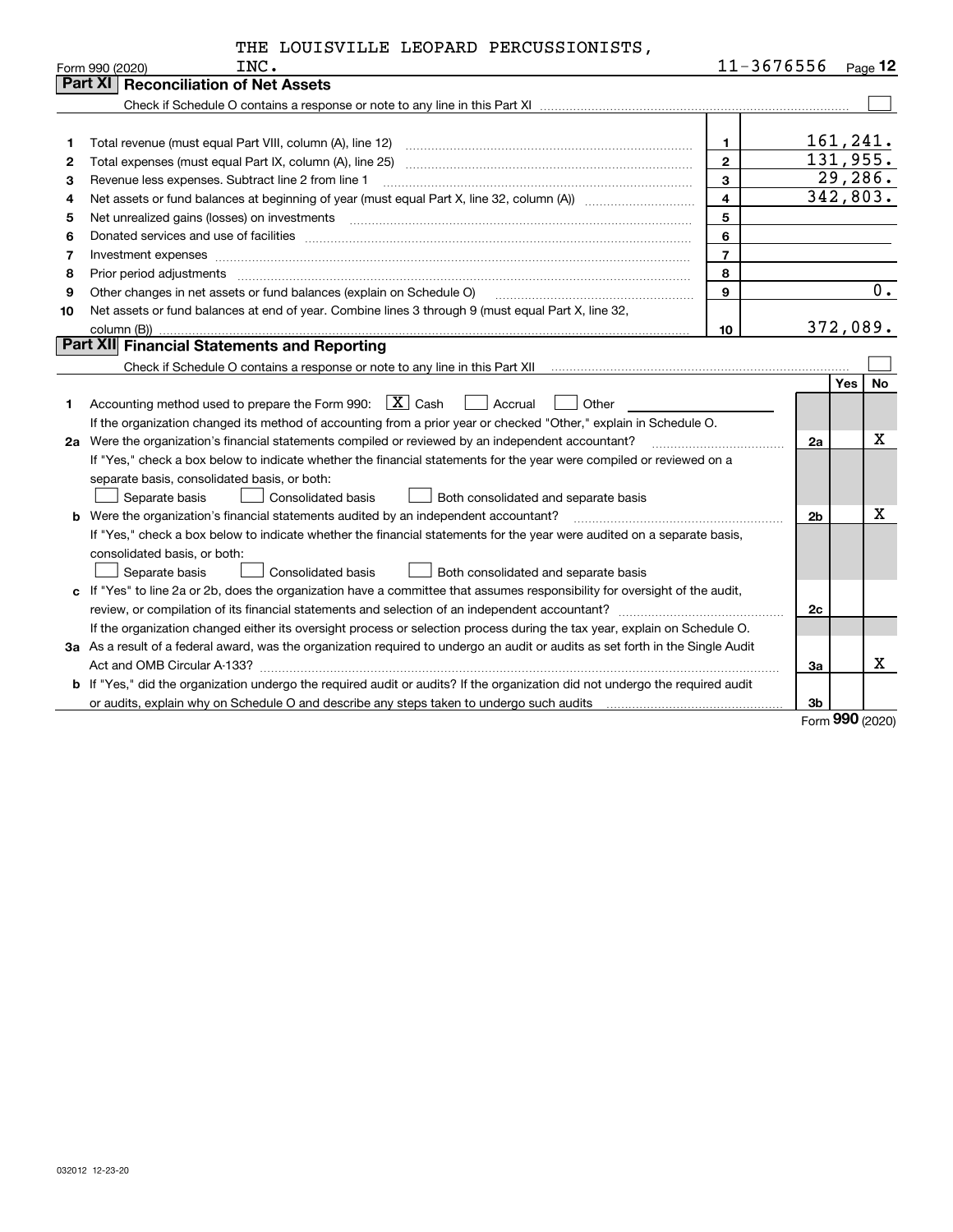| <b>SCHEDULE A</b>        |                                               |      |                                                                                                                                  |                                                                                                                                                                                                                                                      |                                                                |    |                            |  | OMB No. 1545-0047                     |
|--------------------------|-----------------------------------------------|------|----------------------------------------------------------------------------------------------------------------------------------|------------------------------------------------------------------------------------------------------------------------------------------------------------------------------------------------------------------------------------------------------|----------------------------------------------------------------|----|----------------------------|--|---------------------------------------|
| (Form 990 or 990-EZ)     |                                               |      | <b>Public Charity Status and Public Support</b><br>Complete if the organization is a section 501(c)(3) organization or a section |                                                                                                                                                                                                                                                      |                                                                |    |                            |  |                                       |
|                          |                                               |      |                                                                                                                                  | 4947(a)(1) nonexempt charitable trust.                                                                                                                                                                                                               |                                                                |    |                            |  |                                       |
| Internal Revenue Service | Department of the Treasury                    |      |                                                                                                                                  | Attach to Form 990 or Form 990-EZ.<br>Go to www.irs.gov/Form990 for instructions and the latest information.                                                                                                                                         |                                                                |    |                            |  | Open to Public<br>Inspection          |
|                          | Name of the organization                      |      |                                                                                                                                  | THE LOUISVILLE LEOPARD PERCUSSIONISTS,                                                                                                                                                                                                               |                                                                |    |                            |  | <b>Employer identification number</b> |
|                          |                                               | INC. |                                                                                                                                  |                                                                                                                                                                                                                                                      |                                                                |    |                            |  | 11-3676556                            |
| Part I                   |                                               |      |                                                                                                                                  | Reason for Public Charity Status. (All organizations must complete this part.) See instructions.                                                                                                                                                     |                                                                |    |                            |  |                                       |
|                          |                                               |      |                                                                                                                                  | The organization is not a private foundation because it is: (For lines 1 through 12, check only one box.)                                                                                                                                            |                                                                |    |                            |  |                                       |
| 1                        |                                               |      |                                                                                                                                  | A church, convention of churches, or association of churches described in section 170(b)(1)(A)(i).                                                                                                                                                   |                                                                |    |                            |  |                                       |
| 2                        |                                               |      |                                                                                                                                  | A school described in section 170(b)(1)(A)(ii). (Attach Schedule E (Form 990 or 990-EZ).)                                                                                                                                                            |                                                                |    |                            |  |                                       |
| 3                        |                                               |      |                                                                                                                                  | A hospital or a cooperative hospital service organization described in section $170(b)(1)(A)(iii)$ .                                                                                                                                                 |                                                                |    |                            |  |                                       |
| 4                        | city, and state:                              |      |                                                                                                                                  | A medical research organization operated in conjunction with a hospital described in section 170(b)(1)(A)(iii). Enter the hospital's name,                                                                                                           |                                                                |    |                            |  |                                       |
| 5                        |                                               |      |                                                                                                                                  | An organization operated for the benefit of a college or university owned or operated by a governmental unit described in                                                                                                                            |                                                                |    |                            |  |                                       |
|                          |                                               |      | section 170(b)(1)(A)(iv). (Complete Part II.)                                                                                    |                                                                                                                                                                                                                                                      |                                                                |    |                            |  |                                       |
| 6                        |                                               |      |                                                                                                                                  | A federal, state, or local government or governmental unit described in section 170(b)(1)(A)(v).                                                                                                                                                     |                                                                |    |                            |  |                                       |
| 7                        |                                               |      |                                                                                                                                  | An organization that normally receives a substantial part of its support from a governmental unit or from the general public described in                                                                                                            |                                                                |    |                            |  |                                       |
|                          |                                               |      | section 170(b)(1)(A)(vi). (Complete Part II.)                                                                                    |                                                                                                                                                                                                                                                      |                                                                |    |                            |  |                                       |
| 8                        |                                               |      |                                                                                                                                  | A community trust described in section 170(b)(1)(A)(vi). (Complete Part II.)                                                                                                                                                                         |                                                                |    |                            |  |                                       |
| 9                        |                                               |      |                                                                                                                                  | An agricultural research organization described in section 170(b)(1)(A)(ix) operated in conjunction with a land-grant college                                                                                                                        |                                                                |    |                            |  |                                       |
|                          | university:                                   |      |                                                                                                                                  | or university or a non-land-grant college of agriculture (see instructions). Enter the name, city, and state of the college or                                                                                                                       |                                                                |    |                            |  |                                       |
| $\vert$ X $\vert$<br>10  |                                               |      |                                                                                                                                  | An organization that normally receives (1) more than 33 1/3% of its support from contributions, membership fees, and gross receipts from                                                                                                             |                                                                |    |                            |  |                                       |
|                          |                                               |      |                                                                                                                                  | activities related to its exempt functions, subject to certain exceptions; and (2) no more than 33 1/3% of its support from gross investment                                                                                                         |                                                                |    |                            |  |                                       |
|                          |                                               |      |                                                                                                                                  | income and unrelated business taxable income (less section 511 tax) from businesses acquired by the organization after June 30, 1975.                                                                                                                |                                                                |    |                            |  |                                       |
|                          |                                               |      | See section 509(a)(2). (Complete Part III.)                                                                                      |                                                                                                                                                                                                                                                      |                                                                |    |                            |  |                                       |
| 11                       |                                               |      |                                                                                                                                  | An organization organized and operated exclusively to test for public safety. See section 509(a)(4).                                                                                                                                                 |                                                                |    |                            |  |                                       |
| 12                       |                                               |      |                                                                                                                                  | An organization organized and operated exclusively for the benefit of, to perform the functions of, or to carry out the purposes of one or                                                                                                           |                                                                |    |                            |  |                                       |
|                          |                                               |      |                                                                                                                                  | more publicly supported organizations described in section 509(a)(1) or section 509(a)(2). See section 509(a)(3). Check the box in<br>lines 12a through 12d that describes the type of supporting organization and complete lines 12e, 12f, and 12g. |                                                                |    |                            |  |                                       |
| a                        |                                               |      |                                                                                                                                  | Type I. A supporting organization operated, supervised, or controlled by its supported organization(s), typically by giving                                                                                                                          |                                                                |    |                            |  |                                       |
|                          |                                               |      |                                                                                                                                  | the supported organization(s) the power to regularly appoint or elect a majority of the directors or trustees of the supporting                                                                                                                      |                                                                |    |                            |  |                                       |
|                          |                                               |      | organization. You must complete Part IV, Sections A and B.                                                                       |                                                                                                                                                                                                                                                      |                                                                |    |                            |  |                                       |
| b                        |                                               |      |                                                                                                                                  | Type II. A supporting organization supervised or controlled in connection with its supported organization(s), by having                                                                                                                              |                                                                |    |                            |  |                                       |
|                          |                                               |      |                                                                                                                                  | control or management of the supporting organization vested in the same persons that control or manage the supported                                                                                                                                 |                                                                |    |                            |  |                                       |
|                          |                                               |      | organization(s). You must complete Part IV, Sections A and C.                                                                    |                                                                                                                                                                                                                                                      |                                                                |    |                            |  |                                       |
| с                        |                                               |      |                                                                                                                                  | Type III functionally integrated. A supporting organization operated in connection with, and functionally integrated with,<br>its supported organization(s) (see instructions). You must complete Part IV, Sections A, D, and E.                     |                                                                |    |                            |  |                                       |
| d                        |                                               |      |                                                                                                                                  | Type III non-functionally integrated. A supporting organization operated in connection with its supported organization(s)                                                                                                                            |                                                                |    |                            |  |                                       |
|                          |                                               |      |                                                                                                                                  | that is not functionally integrated. The organization generally must satisfy a distribution requirement and an attentiveness                                                                                                                         |                                                                |    |                            |  |                                       |
|                          |                                               |      |                                                                                                                                  | requirement (see instructions). You must complete Part IV, Sections A and D, and Part V.                                                                                                                                                             |                                                                |    |                            |  |                                       |
| е                        |                                               |      |                                                                                                                                  | Check this box if the organization received a written determination from the IRS that it is a Type I, Type II, Type III                                                                                                                              |                                                                |    |                            |  |                                       |
|                          |                                               |      |                                                                                                                                  | functionally integrated, or Type III non-functionally integrated supporting organization.                                                                                                                                                            |                                                                |    |                            |  |                                       |
|                          | f Enter the number of supported organizations |      |                                                                                                                                  |                                                                                                                                                                                                                                                      |                                                                |    |                            |  |                                       |
|                          | (i) Name of supported                         |      | Provide the following information about the supported organization(s).<br>(ii) EIN                                               | (iii) Type of organization                                                                                                                                                                                                                           | (iv) Is the organization listed<br>in your governing document? |    | (v) Amount of monetary     |  | (vi) Amount of other                  |
|                          | organization                                  |      |                                                                                                                                  | (described on lines 1-10<br>above (see instructions))                                                                                                                                                                                                | Yes                                                            | No | support (see instructions) |  | support (see instructions)            |
|                          |                                               |      |                                                                                                                                  |                                                                                                                                                                                                                                                      |                                                                |    |                            |  |                                       |
|                          |                                               |      |                                                                                                                                  |                                                                                                                                                                                                                                                      |                                                                |    |                            |  |                                       |
|                          |                                               |      |                                                                                                                                  |                                                                                                                                                                                                                                                      |                                                                |    |                            |  |                                       |
|                          |                                               |      |                                                                                                                                  |                                                                                                                                                                                                                                                      |                                                                |    |                            |  |                                       |
|                          |                                               |      |                                                                                                                                  |                                                                                                                                                                                                                                                      |                                                                |    |                            |  |                                       |
|                          |                                               |      |                                                                                                                                  |                                                                                                                                                                                                                                                      |                                                                |    |                            |  |                                       |
|                          |                                               |      |                                                                                                                                  |                                                                                                                                                                                                                                                      |                                                                |    |                            |  |                                       |
|                          |                                               |      |                                                                                                                                  |                                                                                                                                                                                                                                                      |                                                                |    |                            |  |                                       |
|                          |                                               |      |                                                                                                                                  |                                                                                                                                                                                                                                                      |                                                                |    |                            |  |                                       |
| Total                    |                                               |      |                                                                                                                                  |                                                                                                                                                                                                                                                      |                                                                |    |                            |  |                                       |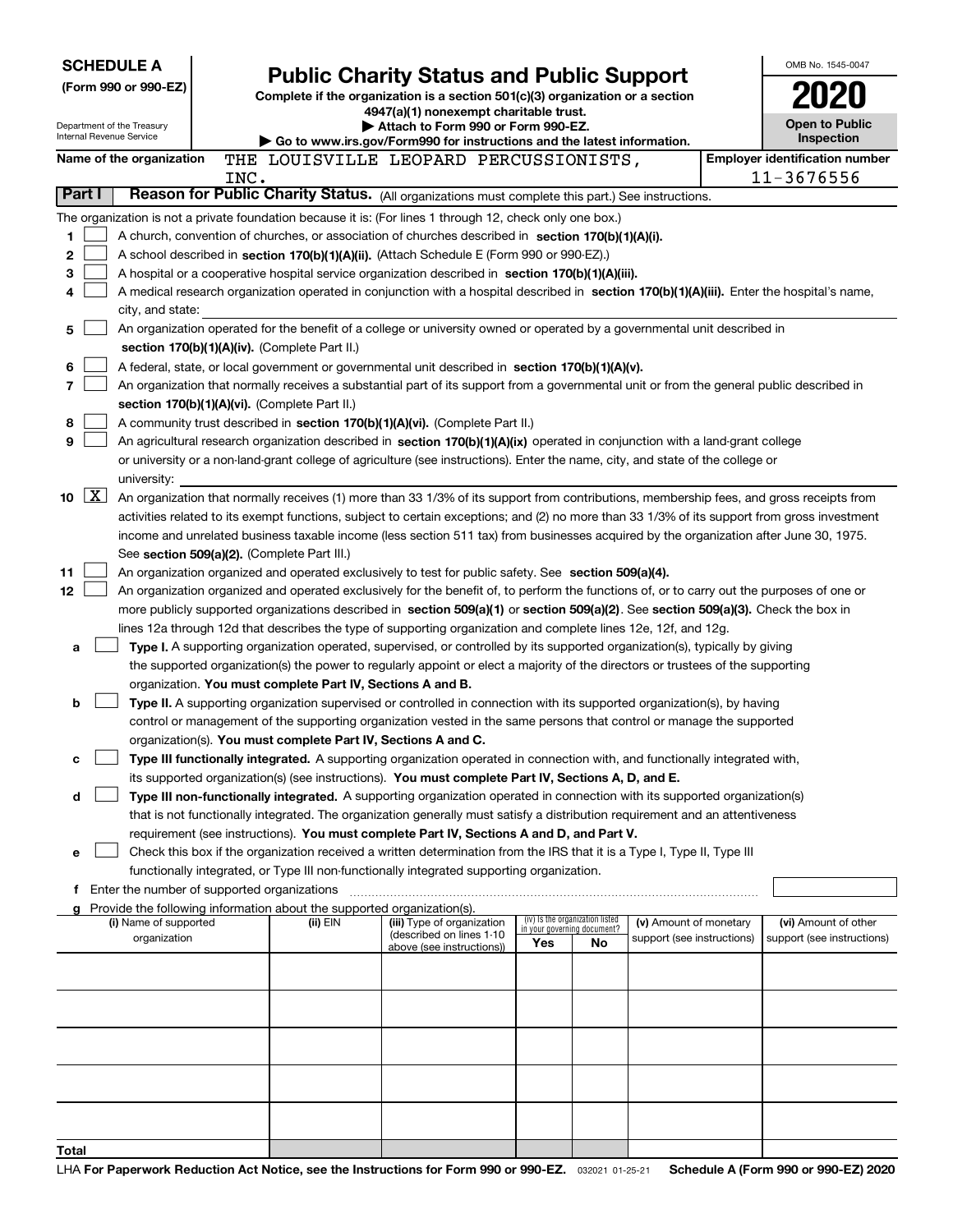# Schedule A (Form 990 or 990-EZ) 2020 INC.<br>**Part II** Support Schedule for Orga

**2** INC. 11-3676556

(Complete only if you checked the box on line 5, 7, or 8 of Part I or if the organization failed to qualify under Part III. If the organization fails to qualify under the tests listed below, please complete Part III.) **Part II Support Schedule for Organizations Described in Sections 170(b)(1)(A)(iv) and 170(b)(1)(A)(vi)** 

|    | <b>Section A. Public Support</b>                                                                                                               |          |          |            |            |                                      |                          |
|----|------------------------------------------------------------------------------------------------------------------------------------------------|----------|----------|------------|------------|--------------------------------------|--------------------------|
|    | Calendar year (or fiscal year beginning in) $\blacktriangleright$                                                                              | (a) 2016 | (b) 2017 | $(c)$ 2018 | $(d)$ 2019 | (e) 2020                             | (f) Total                |
|    | <b>1</b> Gifts, grants, contributions, and                                                                                                     |          |          |            |            |                                      |                          |
|    | membership fees received. (Do not                                                                                                              |          |          |            |            |                                      |                          |
|    | include any "unusual grants.")                                                                                                                 |          |          |            |            |                                      |                          |
|    | 2 Tax revenues levied for the organ-                                                                                                           |          |          |            |            |                                      |                          |
|    | ization's benefit and either paid to                                                                                                           |          |          |            |            |                                      |                          |
|    | or expended on its behalf                                                                                                                      |          |          |            |            |                                      |                          |
|    | 3 The value of services or facilities                                                                                                          |          |          |            |            |                                      |                          |
|    | furnished by a governmental unit to                                                                                                            |          |          |            |            |                                      |                          |
|    | the organization without charge                                                                                                                |          |          |            |            |                                      |                          |
|    | 4 Total. Add lines 1 through 3                                                                                                                 |          |          |            |            |                                      |                          |
| 5. | The portion of total contributions                                                                                                             |          |          |            |            |                                      |                          |
|    | by each person (other than a                                                                                                                   |          |          |            |            |                                      |                          |
|    | governmental unit or publicly                                                                                                                  |          |          |            |            |                                      |                          |
|    | supported organization) included                                                                                                               |          |          |            |            |                                      |                          |
|    | on line 1 that exceeds 2% of the                                                                                                               |          |          |            |            |                                      |                          |
|    | amount shown on line 11,                                                                                                                       |          |          |            |            |                                      |                          |
|    | column (f)                                                                                                                                     |          |          |            |            |                                      |                          |
|    | 6 Public support. Subtract line 5 from line 4.<br><b>Section B. Total Support</b>                                                              |          |          |            |            |                                      |                          |
|    |                                                                                                                                                |          |          |            |            |                                      |                          |
|    | Calendar year (or fiscal year beginning in) $\blacktriangleright$                                                                              | (a) 2016 | (b) 2017 | $(c)$ 2018 | $(d)$ 2019 | (e) 2020                             | (f) Total                |
|    | 7 Amounts from line 4                                                                                                                          |          |          |            |            |                                      |                          |
|    | 8 Gross income from interest,                                                                                                                  |          |          |            |            |                                      |                          |
|    | dividends, payments received on                                                                                                                |          |          |            |            |                                      |                          |
|    | securities loans, rents, royalties,                                                                                                            |          |          |            |            |                                      |                          |
|    | and income from similar sources<br>Net income from unrelated business                                                                          |          |          |            |            |                                      |                          |
| 9. | activities, whether or not the                                                                                                                 |          |          |            |            |                                      |                          |
|    | business is regularly carried on                                                                                                               |          |          |            |            |                                      |                          |
|    | <b>10</b> Other income. Do not include gain                                                                                                    |          |          |            |            |                                      |                          |
|    | or loss from the sale of capital                                                                                                               |          |          |            |            |                                      |                          |
|    | assets (Explain in Part VI.)                                                                                                                   |          |          |            |            |                                      |                          |
|    | <b>11 Total support.</b> Add lines 7 through 10                                                                                                |          |          |            |            |                                      |                          |
|    | <b>12</b> Gross receipts from related activities, etc. (see instructions)                                                                      |          |          |            |            | 12                                   |                          |
|    | 13 First 5 years. If the Form 990 is for the organization's first, second, third, fourth, or fifth tax year as a section 501(c)(3)             |          |          |            |            |                                      |                          |
|    |                                                                                                                                                |          |          |            |            |                                      |                          |
|    | <b>Section C. Computation of Public Support Percentage</b>                                                                                     |          |          |            |            |                                      |                          |
|    | 14 Public support percentage for 2020 (line 6, column (f), divided by line 11, column (f)) <i></i>                                             |          |          |            |            | 14                                   | %                        |
|    |                                                                                                                                                |          |          |            |            | 15                                   | %                        |
|    | 16a 33 1/3% support test - 2020. If the organization did not check the box on line 13, and line 14 is 33 1/3% or more, check this box and      |          |          |            |            |                                      |                          |
|    | stop here. The organization qualifies as a publicly supported organization                                                                     |          |          |            |            |                                      | $\overline{\phantom{a}}$ |
|    | b 33 1/3% support test - 2019. If the organization did not check a box on line 13 or 16a, and line 15 is 33 1/3% or more, check this box       |          |          |            |            |                                      |                          |
|    | and stop here. The organization qualifies as a publicly supported organization                                                                 |          |          |            |            |                                      |                          |
|    | 17a 10% -facts-and-circumstances test - 2020. If the organization did not check a box on line 13, 16a, or 16b, and line 14 is 10% or more,     |          |          |            |            |                                      |                          |
|    | and if the organization meets the facts and circumstances test, check this box and stop here. Explain in Part VI how the organization          |          |          |            |            |                                      |                          |
|    | meets the facts-and-circumstances test. The organization qualifies as a publicly supported organization                                        |          |          |            |            |                                      |                          |
|    | <b>b 10% -facts-and-circumstances test - 2019.</b> If the organization did not check a box on line 13, 16a, 16b, or 17a, and line 15 is 10% or |          |          |            |            |                                      |                          |
|    | more, and if the organization meets the facts-and-circumstances test, check this box and stop here. Explain in Part VI how the                 |          |          |            |            |                                      |                          |
|    | organization meets the facts-and-circumstances test. The organization qualifies as a publicly supported organization                           |          |          |            |            |                                      |                          |
| 18 | Private foundation. If the organization did not check a box on line 13, 16a, 16b, 17a, or 17b, check this box and see instructions             |          |          |            |            |                                      |                          |
|    |                                                                                                                                                |          |          |            |            | Schedule A (Form 990 or 990-EZ) 2020 |                          |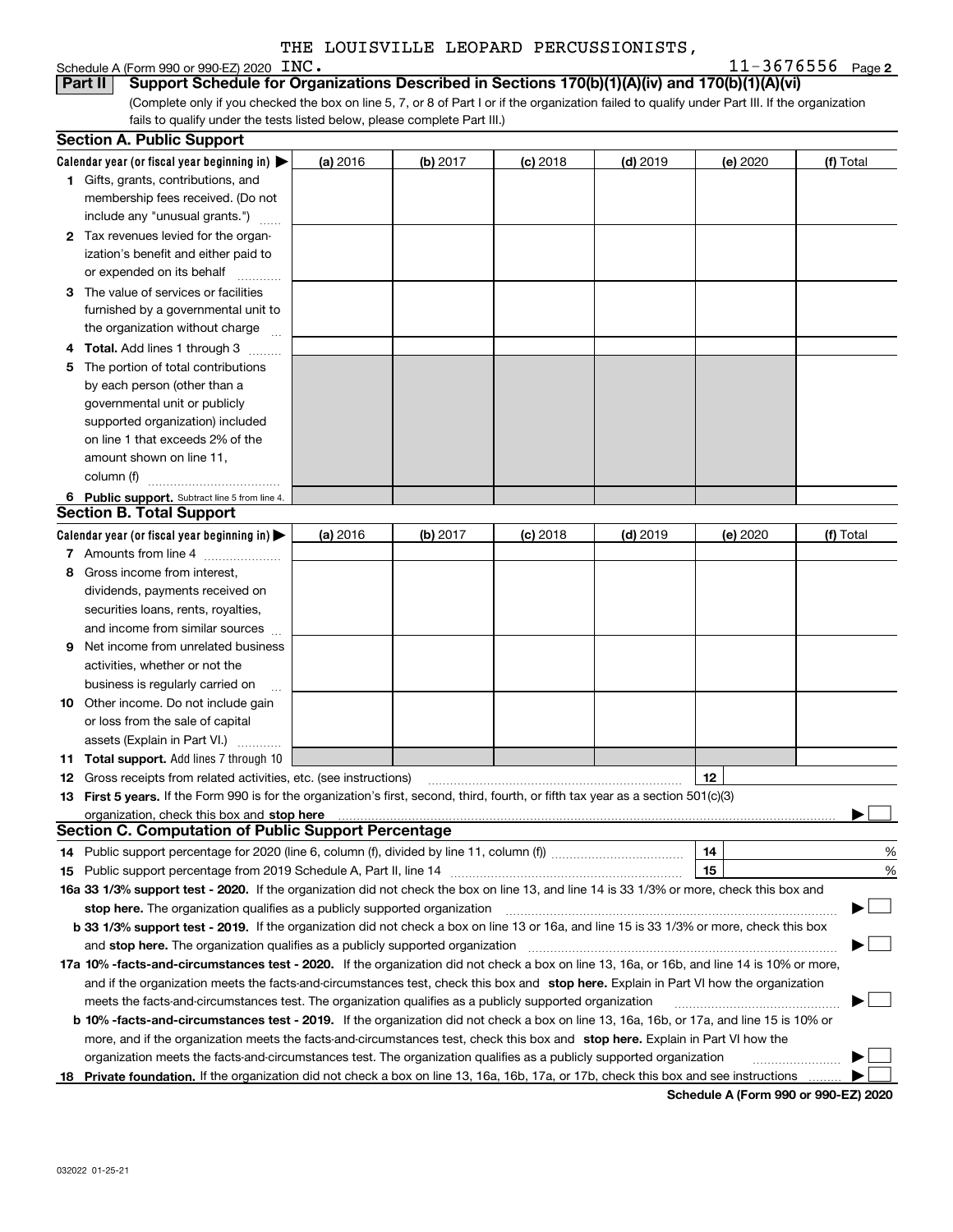### Schedule A (Form 990 or 990-EZ) 2020 INC.

**3** INC. 11-3676556

(Complete only if you checked the box on line 10 of Part I or if the organization failed to qualify under Part II. If the organization fails to **Part III** | Support Schedule for Organizations Described in Section 509(a)(2)

qualify under the tests listed below, please complete Part II.)

| <b>Section A. Public Support</b> |                                                                                                                                                                                               |            |                                          |            |            |                                             |                                          |
|----------------------------------|-----------------------------------------------------------------------------------------------------------------------------------------------------------------------------------------------|------------|------------------------------------------|------------|------------|---------------------------------------------|------------------------------------------|
|                                  | Calendar year (or fiscal year beginning in)                                                                                                                                                   | (a) 2016   | (b) 2017                                 | $(c)$ 2018 | $(d)$ 2019 | (e) 2020                                    | (f) Total                                |
|                                  | 1 Gifts, grants, contributions, and                                                                                                                                                           |            |                                          |            |            |                                             |                                          |
|                                  | membership fees received. (Do not                                                                                                                                                             |            |                                          |            |            |                                             |                                          |
|                                  | include any "unusual grants.")                                                                                                                                                                | 47,940.    | 78,740.                                  | 45,433.    | 38,310.    | 85,685.                                     | 296, 108.                                |
|                                  | 2 Gross receipts from admissions,<br>merchandise sold or services per-<br>formed, or facilities furnished in<br>any activity that is related to the<br>organization's tax-exempt purpose      |            | $122,869.$ 140, 345. 163, 493. 112, 479. |            |            | 75,417.                                     | 614,603.                                 |
|                                  | 3 Gross receipts from activities that                                                                                                                                                         |            |                                          |            |            |                                             |                                          |
|                                  | are not an unrelated trade or bus-<br>iness under section 513                                                                                                                                 |            |                                          |            |            |                                             |                                          |
|                                  | 4 Tax revenues levied for the organ-                                                                                                                                                          |            |                                          |            |            |                                             |                                          |
|                                  | ization's benefit and either paid to<br>or expended on its behalf                                                                                                                             |            |                                          |            |            |                                             |                                          |
|                                  | 5 The value of services or facilities                                                                                                                                                         |            |                                          |            |            |                                             |                                          |
|                                  | furnished by a governmental unit to<br>the organization without charge                                                                                                                        |            |                                          |            |            |                                             |                                          |
|                                  | 6 Total. Add lines 1 through 5                                                                                                                                                                | 170,809.   | 219,085.                                 | 208,926.   | 150, 789.  | 161, 102.                                   | 910, 711.                                |
|                                  | 7a Amounts included on lines 1, 2, and                                                                                                                                                        |            |                                          |            |            |                                             |                                          |
|                                  | 3 received from disqualified persons                                                                                                                                                          |            |                                          |            |            |                                             | 0.                                       |
|                                  | <b>b</b> Amounts included on lines 2 and 3 received<br>from other than disqualified persons that<br>exceed the greater of \$5,000 or 1% of the<br>amount on line 13 for the year              |            |                                          |            |            |                                             | 0.                                       |
|                                  | c Add lines 7a and 7b                                                                                                                                                                         |            |                                          |            |            |                                             | $\overline{0}$ .                         |
|                                  | 8 Public support. (Subtract line 7c from line 6.)                                                                                                                                             |            |                                          |            |            |                                             | 910, 711.                                |
|                                  | <b>Section B. Total Support</b>                                                                                                                                                               |            |                                          |            |            |                                             |                                          |
|                                  | Calendar year (or fiscal year beginning in)                                                                                                                                                   | $(a)$ 2016 | (b) 2017                                 | $(c)$ 2018 | $(d)$ 2019 | (e) 2020                                    | (f) Total                                |
|                                  | 9 Amounts from line 6                                                                                                                                                                         | 170,809.   | 219,085.                                 | 208,926.   | 150, 789.  | 161, 102.                                   | 910, 711.                                |
|                                  | 10a Gross income from interest,<br>dividends, payments received on<br>securities loans, rents, royalties,<br>and income from similar sources                                                  | 1,852.     | 3,044.                                   | 3,530.     | 3,416.     | 3,222.                                      | 15,064.                                  |
|                                  | <b>b</b> Unrelated business taxable income<br>(less section 511 taxes) from businesses                                                                                                        |            |                                          |            |            |                                             |                                          |
|                                  | acquired after June 30, 1975                                                                                                                                                                  |            |                                          |            |            |                                             |                                          |
|                                  | c Add lines 10a and 10b<br>11 Net income from unrelated business<br>activities not included in line 10b,<br>whether or not the business is<br>regularly carried on                            | 1,852.     | 3,044.                                   | 3,530.     | 3,416.     | 3,222.                                      | 15,064.                                  |
|                                  | <b>12</b> Other income. Do not include gain<br>or loss from the sale of capital<br>assets (Explain in Part VI.)                                                                               |            |                                          |            |            |                                             |                                          |
|                                  | 13 Total support. (Add lines 9, 10c, 11, and 12.)                                                                                                                                             | 172,661.   | 222, 129.                                | 212, 456.  | 154, 205.  | 164,324.                                    | 925,775.                                 |
|                                  | 14 First 5 years. If the Form 990 is for the organization's first, second, third, fourth, or fifth tax year as a section 501(c)(3) organization,                                              |            |                                          |            |            |                                             |                                          |
|                                  | check this box and stop here manufactured and stream and stream and stream and stream and stream and stop here<br><b>Section C. Computation of Public Support Percentage</b>                  |            |                                          |            |            |                                             |                                          |
|                                  | 15 Public support percentage for 2020 (line 8, column (f), divided by line 13, column (f))                                                                                                    |            |                                          |            |            | 15                                          | 98.37<br>%                               |
| 16                               | Public support percentage from 2019 Schedule A, Part III, line 15                                                                                                                             |            |                                          |            |            | 16                                          | 98.74<br>%                               |
|                                  | <b>Section D. Computation of Investment Income Percentage</b>                                                                                                                                 |            |                                          |            |            |                                             |                                          |
|                                  |                                                                                                                                                                                               |            |                                          |            |            | 17                                          | 1.63<br>$\%$                             |
|                                  | 17 Investment income percentage for 2020 (line 10c, column (f), divided by line 13, column (f))<br>1.26<br>18<br>%<br>18 Investment income percentage from 2019 Schedule A, Part III, line 17 |            |                                          |            |            |                                             |                                          |
|                                  | 19a 33 1/3% support tests - 2020. If the organization did not check the box on line 14, and line 15 is more than 33 1/3%, and line 17 is not                                                  |            |                                          |            |            |                                             |                                          |
|                                  | more than 33 1/3%, check this box and stop here. The organization qualifies as a publicly supported organization                                                                              |            |                                          |            |            |                                             | $\blacktriangleright$ $\boxed{\text{X}}$ |
|                                  | <b>b 33 1/3% support tests - 2019.</b> If the organization did not check a box on line 14 or line 19a, and line 16 is more than 33 1/3%, and                                                  |            |                                          |            |            |                                             |                                          |
|                                  | line 18 is not more than 33 1/3%, check this box and stop here. The organization qualifies as a publicly supported organization                                                               |            |                                          |            |            |                                             |                                          |
|                                  | 20 Private foundation. If the organization did not check a box on line 14, 19a, or 19b, check this box and see instructions                                                                   |            |                                          |            |            | <b>Cohodulo A (Form 000 or 000 EZ) 2020</b> |                                          |

**Schedule A (Form 990 or 990-EZ) 2020**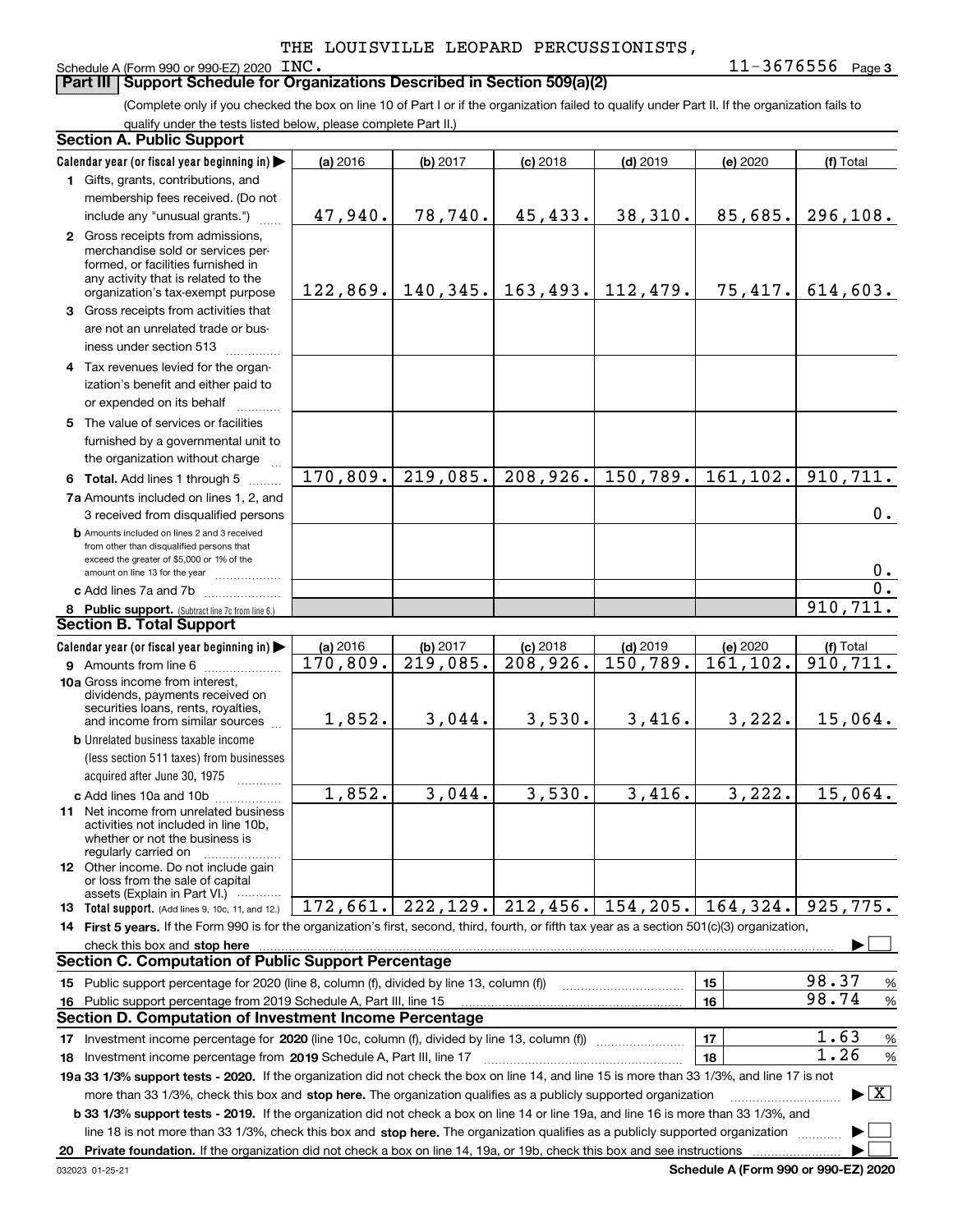Schedule A (Form 990 or 990-EZ) 2020  $\text{INC.}$ 

**4**INC. 11-3676556

**1**

**2**

**3a**

**3b**

**3c**

**4a**

**4b**

**4c**

**5a**

**5b5c**

**6**

**7**

**8**

**9a**

**9b**

**9c**

**10a**

**10b**

**Yes**

 **No**

## **Part IV Supporting Organizations**

(Complete only if you checked a box in line 12 on Part I. If you checked box 12a, Part I, complete Sections A and B. If you checked box 12b, Part I, complete Sections A and C. If you checked box 12c, Part I, complete Sections A, D, and E. If you checked box 12d, Part I, complete Sections A and D, and complete Part V.)

## **Section A. All Supporting Organizations**

- **1** Are all of the organization's supported organizations listed by name in the organization's governing documents? If "No," describe in **Part VI** how the supported organizations are designated. If designated by *class or purpose, describe the designation. If historic and continuing relationship, explain.*
- **2** Did the organization have any supported organization that does not have an IRS determination of status under section 509(a)(1) or (2)? If "Yes," explain in Part VI how the organization determined that the supported *organization was described in section 509(a)(1) or (2).*
- **3a** Did the organization have a supported organization described in section 501(c)(4), (5), or (6)? If "Yes," answer *lines 3b and 3c below.*
- **b** Did the organization confirm that each supported organization qualified under section 501(c)(4), (5), or (6) and satisfied the public support tests under section 509(a)(2)? If "Yes," describe in **Part VI** when and how the *organization made the determination.*
- **c**Did the organization ensure that all support to such organizations was used exclusively for section 170(c)(2)(B) purposes? If "Yes," explain in **Part VI** what controls the organization put in place to ensure such use.
- **4a***If* Was any supported organization not organized in the United States ("foreign supported organization")? *"Yes," and if you checked box 12a or 12b in Part I, answer lines 4b and 4c below.*
- **b** Did the organization have ultimate control and discretion in deciding whether to make grants to the foreign supported organization? If "Yes," describe in **Part VI** how the organization had such control and discretion *despite being controlled or supervised by or in connection with its supported organizations.*
- **c** Did the organization support any foreign supported organization that does not have an IRS determination under sections 501(c)(3) and 509(a)(1) or (2)? If "Yes," explain in **Part VI** what controls the organization used *to ensure that all support to the foreign supported organization was used exclusively for section 170(c)(2)(B) purposes.*
- **5a***If "Yes,"* Did the organization add, substitute, or remove any supported organizations during the tax year? answer lines 5b and 5c below (if applicable). Also, provide detail in **Part VI,** including (i) the names and EIN *numbers of the supported organizations added, substituted, or removed; (ii) the reasons for each such action; (iii) the authority under the organization's organizing document authorizing such action; and (iv) how the action was accomplished (such as by amendment to the organizing document).*
- **b** Type I or Type II only. Was any added or substituted supported organization part of a class already designated in the organization's organizing document?
- **cSubstitutions only.**  Was the substitution the result of an event beyond the organization's control?
- **6** Did the organization provide support (whether in the form of grants or the provision of services or facilities) to **Part VI.** *If "Yes," provide detail in* support or benefit one or more of the filing organization's supported organizations? anyone other than (i) its supported organizations, (ii) individuals that are part of the charitable class benefited by one or more of its supported organizations, or (iii) other supporting organizations that also
- **7**Did the organization provide a grant, loan, compensation, or other similar payment to a substantial contributor *If "Yes," complete Part I of Schedule L (Form 990 or 990-EZ).* regard to a substantial contributor? (as defined in section 4958(c)(3)(C)), a family member of a substantial contributor, or a 35% controlled entity with
- **8** Did the organization make a loan to a disqualified person (as defined in section 4958) not described in line 7? *If "Yes," complete Part I of Schedule L (Form 990 or 990-EZ).*
- **9a** Was the organization controlled directly or indirectly at any time during the tax year by one or more in section 509(a)(1) or (2))? If "Yes," *provide detail in* <code>Part VI.</code> disqualified persons, as defined in section 4946 (other than foundation managers and organizations described
- **b** Did one or more disqualified persons (as defined in line 9a) hold a controlling interest in any entity in which the supporting organization had an interest? If "Yes," provide detail in P**art VI**.
- **c**Did a disqualified person (as defined in line 9a) have an ownership interest in, or derive any personal benefit from, assets in which the supporting organization also had an interest? If "Yes," provide detail in P**art VI.**
- **10a** Was the organization subject to the excess business holdings rules of section 4943 because of section supporting organizations)? If "Yes," answer line 10b below. 4943(f) (regarding certain Type II supporting organizations, and all Type III non-functionally integrated
- **b** Did the organization have any excess business holdings in the tax year? (Use Schedule C, Form 4720, to *determine whether the organization had excess business holdings.)*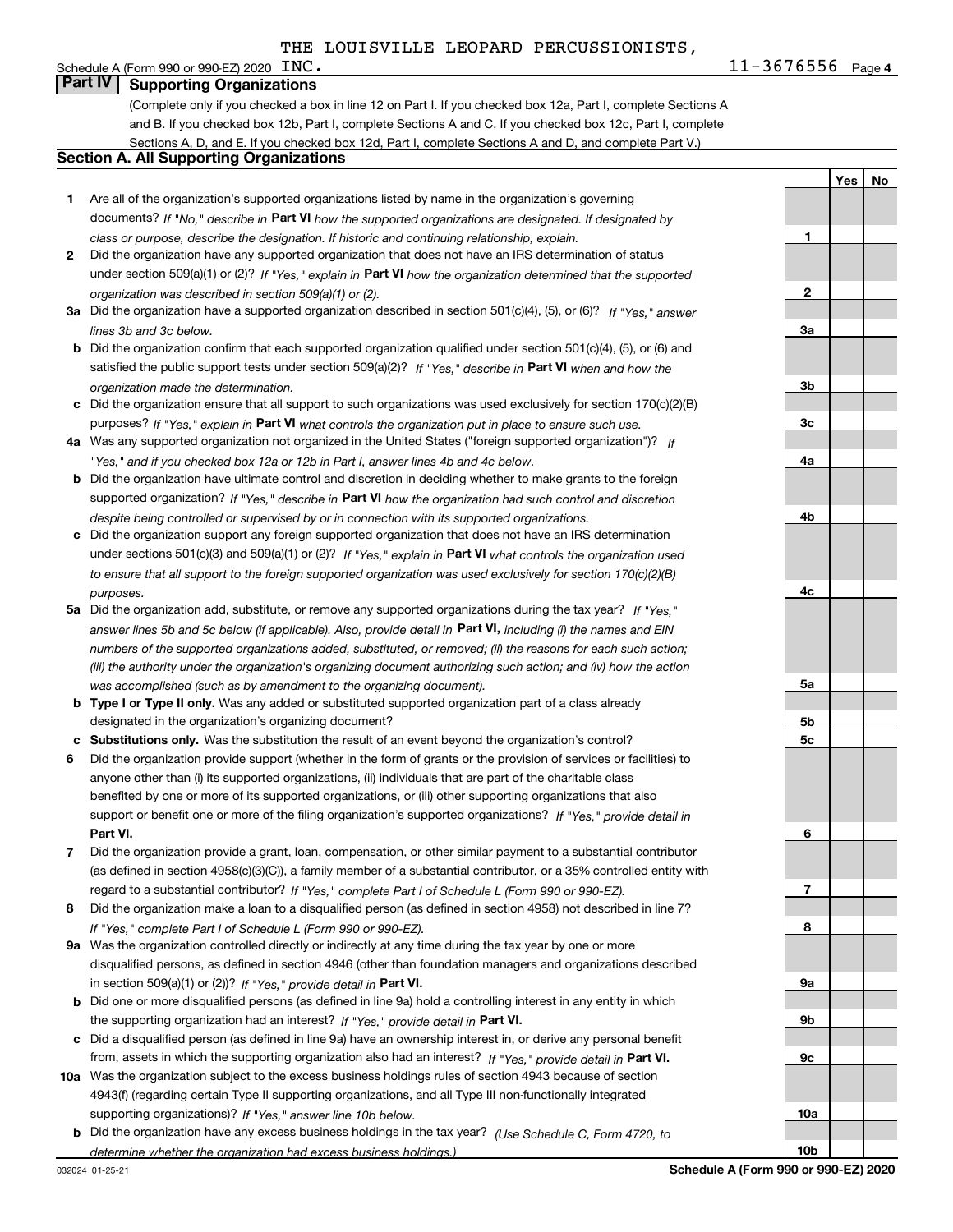**Part IV Supporting Organizations** *(continued)*

**5** INC. 11-3676556 Schedule A (Form 990 or 990-EZ) 2020  $\Box$  INC  $\Box$  Page and the contract of the contract of the contract of the contract of the contract of the contract of the contract of the contract of the contract of the contract of th

|        |                                                                                                                                                                                                                                                                                                                                                                                        |                 | Yes∣ | No |
|--------|----------------------------------------------------------------------------------------------------------------------------------------------------------------------------------------------------------------------------------------------------------------------------------------------------------------------------------------------------------------------------------------|-----------------|------|----|
| 11     | Has the organization accepted a gift or contribution from any of the following persons?                                                                                                                                                                                                                                                                                                |                 |      |    |
|        | a A person who directly or indirectly controls, either alone or together with persons described in lines 11b and                                                                                                                                                                                                                                                                       |                 |      |    |
|        | 11c below, the governing body of a supported organization?                                                                                                                                                                                                                                                                                                                             | 11a             |      |    |
|        | <b>b</b> A family member of a person described in line 11a above?                                                                                                                                                                                                                                                                                                                      | 11 <sub>b</sub> |      |    |
|        | c A 35% controlled entity of a person described in line 11a or 11b above? If "Yes" to line 11a, 11b, or 11c, provide                                                                                                                                                                                                                                                                   |                 |      |    |
|        | detail in Part VI.                                                                                                                                                                                                                                                                                                                                                                     | 11c             |      |    |
|        | <b>Section B. Type I Supporting Organizations</b>                                                                                                                                                                                                                                                                                                                                      |                 |      |    |
|        |                                                                                                                                                                                                                                                                                                                                                                                        |                 | Yes  | No |
| 1.     | Did the governing body, members of the governing body, officers acting in their official capacity, or membership of one or<br>more supported organizations have the power to regularly appoint or elect at least a majority of the organization's officers,<br>directors, or trustees at all times during the tax year? If "No," describe in Part VI how the supported organization(s) |                 |      |    |
|        | effectively operated, supervised, or controlled the organization's activities. If the organization had more than one supported<br>organization, describe how the powers to appoint and/or remove officers, directors, or trustees were allocated among the<br>supported organizations and what conditions or restrictions, if any, applied to such powers during the tax year.         | 1               |      |    |
| 2      | Did the organization operate for the benefit of any supported organization other than the supported                                                                                                                                                                                                                                                                                    |                 |      |    |
|        | organization(s) that operated, supervised, or controlled the supporting organization? If "Yes," explain in                                                                                                                                                                                                                                                                             |                 |      |    |
|        | Part VI how providing such benefit carried out the purposes of the supported organization(s) that operated,                                                                                                                                                                                                                                                                            |                 |      |    |
|        | supervised, or controlled the supporting organization.                                                                                                                                                                                                                                                                                                                                 | 2               |      |    |
|        | Section C. Type II Supporting Organizations                                                                                                                                                                                                                                                                                                                                            |                 |      |    |
|        |                                                                                                                                                                                                                                                                                                                                                                                        |                 | Yes  | No |
| 1.     | Were a majority of the organization's directors or trustees during the tax year also a majority of the directors                                                                                                                                                                                                                                                                       |                 |      |    |
|        | or trustees of each of the organization's supported organization(s)? If "No," describe in Part VI how control                                                                                                                                                                                                                                                                          |                 |      |    |
|        | or management of the supporting organization was vested in the same persons that controlled or managed                                                                                                                                                                                                                                                                                 |                 |      |    |
|        | the supported organization(s).                                                                                                                                                                                                                                                                                                                                                         | 1               |      |    |
|        | <b>Section D. All Type III Supporting Organizations</b>                                                                                                                                                                                                                                                                                                                                |                 |      |    |
|        |                                                                                                                                                                                                                                                                                                                                                                                        |                 | Yes  | No |
| 1.     | Did the organization provide to each of its supported organizations, by the last day of the fifth month of the                                                                                                                                                                                                                                                                         |                 |      |    |
|        | organization's tax year, (i) a written notice describing the type and amount of support provided during the prior tax                                                                                                                                                                                                                                                                  |                 |      |    |
|        | year, (ii) a copy of the Form 990 that was most recently filed as of the date of notification, and (iii) copies of the                                                                                                                                                                                                                                                                 |                 |      |    |
|        | organization's governing documents in effect on the date of notification, to the extent not previously provided?                                                                                                                                                                                                                                                                       | 1               |      |    |
| 2      | Were any of the organization's officers, directors, or trustees either (i) appointed or elected by the supported                                                                                                                                                                                                                                                                       |                 |      |    |
|        | organization(s) or (ii) serving on the governing body of a supported organization? If "No," explain in Part VI how                                                                                                                                                                                                                                                                     |                 |      |    |
|        | the organization maintained a close and continuous working relationship with the supported organization(s).                                                                                                                                                                                                                                                                            | 2               |      |    |
| 3      | By reason of the relationship described in line 2, above, did the organization's supported organizations have a                                                                                                                                                                                                                                                                        |                 |      |    |
|        | significant voice in the organization's investment policies and in directing the use of the organization's                                                                                                                                                                                                                                                                             |                 |      |    |
|        | income or assets at all times during the tax year? If "Yes," describe in Part VI the role the organization's                                                                                                                                                                                                                                                                           |                 |      |    |
|        | supported organizations played in this regard.                                                                                                                                                                                                                                                                                                                                         | з               |      |    |
|        | Section E. Type III Functionally Integrated Supporting Organizations                                                                                                                                                                                                                                                                                                                   |                 |      |    |
| 1<br>a | Check the box next to the method that the organization used to satisfy the Integral Part Test during the year (see instructions).<br>The organization satisfied the Activities Test. Complete line 2 below.                                                                                                                                                                            |                 |      |    |
| b      | The organization is the parent of each of its supported organizations. Complete line 3 below.                                                                                                                                                                                                                                                                                          |                 |      |    |
| c      | The organization supported a governmental entity. Describe in Part VI how you supported a governmental entity (see instructions).                                                                                                                                                                                                                                                      |                 |      |    |
| 2      | Activities Test. Answer lines 2a and 2b below.                                                                                                                                                                                                                                                                                                                                         |                 | Yes  | No |
| а      | Did substantially all of the organization's activities during the tax year directly further the exempt purposes of                                                                                                                                                                                                                                                                     |                 |      |    |
|        | the supported organization(s) to which the organization was responsive? If "Yes." then in Part VI identify                                                                                                                                                                                                                                                                             |                 |      |    |
|        | those supported organizations and explain how these activities directly furthered their exempt purposes,                                                                                                                                                                                                                                                                               |                 |      |    |
|        | how the organization was responsive to those supported organizations, and how the organization determined                                                                                                                                                                                                                                                                              |                 |      |    |
|        | that these activities constituted substantially all of its activities.                                                                                                                                                                                                                                                                                                                 | 2a              |      |    |
|        | <b>b</b> Did the activities described in line 2a, above, constitute activities that, but for the organization's involvement,                                                                                                                                                                                                                                                           |                 |      |    |
|        | one or more of the organization's supported organization(s) would have been engaged in? If "Yes," explain in                                                                                                                                                                                                                                                                           |                 |      |    |
|        | <b>Part VI</b> the reasons for the organization's position that its supported organization(s) would have engaged in                                                                                                                                                                                                                                                                    |                 |      |    |
|        | these activities but for the organization's involvement.                                                                                                                                                                                                                                                                                                                               | 2b              |      |    |
| з      | Parent of Supported Organizations. Answer lines 3a and 3b below.                                                                                                                                                                                                                                                                                                                       |                 |      |    |
|        | a Did the organization have the power to regularly appoint or elect a majority of the officers, directors, or                                                                                                                                                                                                                                                                          |                 |      |    |
|        | trustees of each of the supported organizations? If "Yes" or "No" provide details in Part VI.                                                                                                                                                                                                                                                                                          | За              |      |    |
|        | <b>b</b> Did the organization exercise a substantial degree of direction over the policies, programs, and activities of each                                                                                                                                                                                                                                                           |                 |      |    |
|        | of its supported organizations? If "Yes." describe in Part VI the role played by the organization in this regard.                                                                                                                                                                                                                                                                      | Зb              |      |    |
|        | Schedule A (Form 990 or 990-EZ) 2020<br>032025 01-25-21                                                                                                                                                                                                                                                                                                                                |                 |      |    |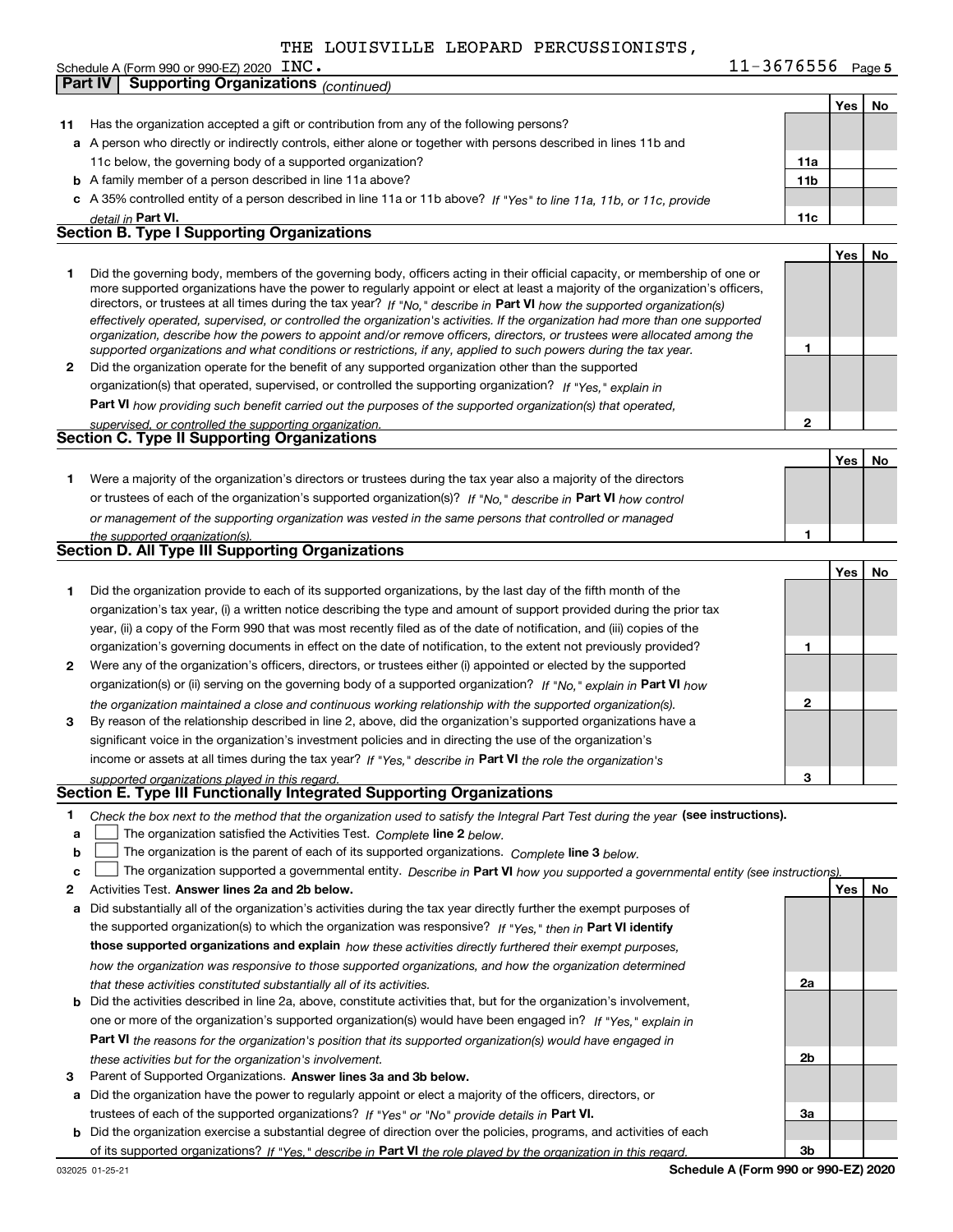### **1Part VI** Check here if the organization satisfied the Integral Part Test as a qualifying trust on Nov. 20, 1970 ( *explain in* Part **VI**). See instructions. **Section A - Adjusted Net Income 123** Other gross income (see instructions) **4**Add lines 1 through 3. **56** Portion of operating expenses paid or incurred for production or **78** Adjusted Net Income (subtract lines 5, 6, and 7 from line 4) **8 8 1234567Section B - Minimum Asset Amount 1**Aggregate fair market value of all non-exempt-use assets (see **2**Acquisition indebtedness applicable to non-exempt-use assets **3** Subtract line 2 from line 1d. **4**Cash deemed held for exempt use. Enter 0.015 of line 3 (for greater amount, **5** Net value of non-exempt-use assets (subtract line 4 from line 3) **678a** Average monthly value of securities **b** Average monthly cash balances **c**Fair market value of other non-exempt-use assets **dTotal**  (add lines 1a, 1b, and 1c) **eDiscount** claimed for blockage or other factors **1a1b1c1d2345678**<u>(explain in detail in **Part VI**):</u> **Minimum Asset Amount**  (add line 7 to line 6) **Section C - Distributable Amount 123456123456Distributable Amount.** Subtract line 5 from line 4, unless subject to Schedule A (Form 990 or 990-EZ) 2020  $\text{INC.}$ All other Type III non-functionally integrated supporting organizations must complete Sections A through E. (B) Current Year (optional)(A) Prior Year Net short-term capital gain Recoveries of prior-year distributions Depreciation and depletion collection of gross income or for management, conservation, or maintenance of property held for production of income (see instructions) Other expenses (see instructions) (B) Current Year (optional)(A) Prior Year instructions for short tax year or assets held for part of year): see instructions). Multiply line 5 by 0.035. Recoveries of prior-year distributions Current Year Adjusted net income for prior year (from Section A, line 8, column A) Enter 0.85 of line 1. Minimum asset amount for prior year (from Section B, line 8, column A) Enter greater of line 2 or line 3. Income tax imposed in prior year emergency temporary reduction (see instructions). **Part V Type III Non-Functionally Integrated 509(a)(3) Supporting Organizations**   $\mathcal{L}^{\text{max}}$

**7**Check here if the current year is the organization's first as a non-functionally integrated Type III supporting organization (see instructions). $\mathcal{L}^{\text{max}}$ 

**Schedule A (Form 990 or 990-EZ) 2020**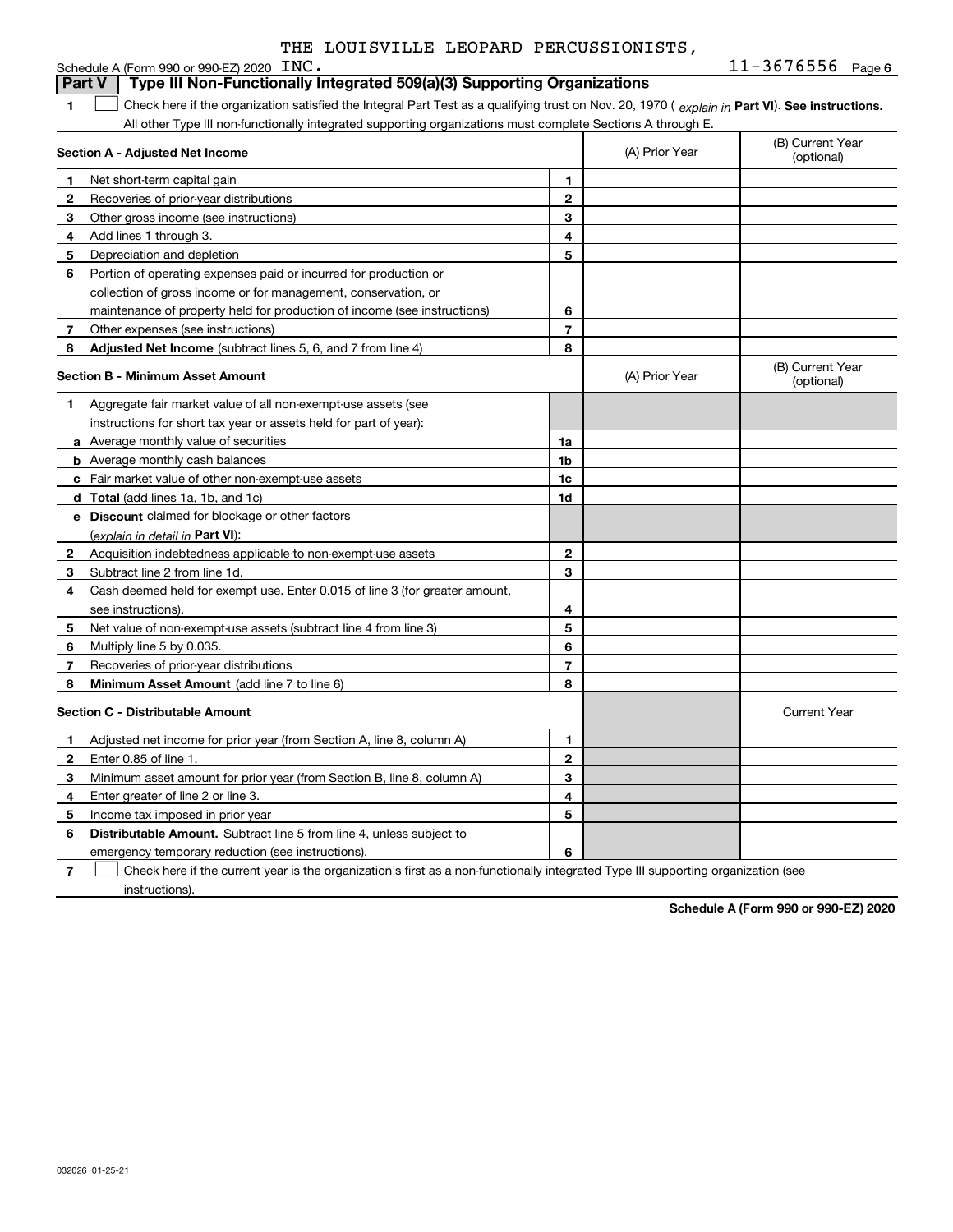|    | Schedule A (Form 990 or 990-EZ) 2020 INC.                                                               |                                    |                                               |    | $11 - 3676556$ Page 7                            |  |  |
|----|---------------------------------------------------------------------------------------------------------|------------------------------------|-----------------------------------------------|----|--------------------------------------------------|--|--|
|    | Type III Non-Functionally Integrated 509(a)(3) Supporting Organizations<br><b>Part V</b><br>(continued) |                                    |                                               |    |                                                  |  |  |
|    | <b>Section D - Distributions</b>                                                                        |                                    |                                               |    | <b>Current Year</b>                              |  |  |
| 1  | Amounts paid to supported organizations to accomplish exempt purposes                                   |                                    |                                               | 1  |                                                  |  |  |
| 2  | Amounts paid to perform activity that directly furthers exempt purposes of supported                    |                                    |                                               |    |                                                  |  |  |
|    | organizations, in excess of income from activity                                                        |                                    | $\mathbf{2}$                                  |    |                                                  |  |  |
| 3  | Administrative expenses paid to accomplish exempt purposes of supported organizations                   |                                    | 3                                             |    |                                                  |  |  |
| 4  | Amounts paid to acquire exempt-use assets                                                               |                                    |                                               | 4  |                                                  |  |  |
| 5  | Qualified set-aside amounts (prior IRS approval required - provide details in Part VI)                  |                                    |                                               | 5  |                                                  |  |  |
| 6  | Other distributions ( <i>describe in</i> Part VI). See instructions.                                    |                                    |                                               | 6  |                                                  |  |  |
| 7  | <b>Total annual distributions.</b> Add lines 1 through 6.                                               |                                    |                                               | 7  |                                                  |  |  |
| 8  | Distributions to attentive supported organizations to which the organization is responsive              |                                    |                                               |    |                                                  |  |  |
|    | (provide details in Part VI). See instructions.                                                         |                                    |                                               | 8  |                                                  |  |  |
| 9  | Distributable amount for 2020 from Section C, line 6                                                    |                                    |                                               | 9  |                                                  |  |  |
| 10 | Line 8 amount divided by line 9 amount                                                                  |                                    |                                               | 10 |                                                  |  |  |
|    | <b>Section E - Distribution Allocations</b> (see instructions)                                          | (i)<br><b>Excess Distributions</b> | (ii)<br><b>Underdistributions</b><br>Pre-2020 |    | (iii)<br><b>Distributable</b><br>Amount for 2020 |  |  |
| 1  | Distributable amount for 2020 from Section C, line 6                                                    |                                    |                                               |    |                                                  |  |  |
| 2  | Underdistributions, if any, for years prior to 2020 (reason-                                            |                                    |                                               |    |                                                  |  |  |
|    | able cause required - explain in Part VI). See instructions.                                            |                                    |                                               |    |                                                  |  |  |
| 3  | Excess distributions carryover, if any, to 2020                                                         |                                    |                                               |    |                                                  |  |  |
|    | <b>a</b> From 2015                                                                                      |                                    |                                               |    |                                                  |  |  |
|    | $b$ From 2016                                                                                           |                                    |                                               |    |                                                  |  |  |
|    | $c$ From 2017                                                                                           |                                    |                                               |    |                                                  |  |  |
|    | d From 2018                                                                                             |                                    |                                               |    |                                                  |  |  |
|    | e From 2019                                                                                             |                                    |                                               |    |                                                  |  |  |
|    | f Total of lines 3a through 3e                                                                          |                                    |                                               |    |                                                  |  |  |
|    | <b>g</b> Applied to underdistributions of prior years                                                   |                                    |                                               |    |                                                  |  |  |
|    | <b>h</b> Applied to 2020 distributable amount                                                           |                                    |                                               |    |                                                  |  |  |
|    | Carryover from 2015 not applied (see instructions)                                                      |                                    |                                               |    |                                                  |  |  |
|    | Remainder. Subtract lines 3g, 3h, and 3i from line 3f.                                                  |                                    |                                               |    |                                                  |  |  |
| 4  | Distributions for 2020 from Section D,                                                                  |                                    |                                               |    |                                                  |  |  |
|    | line $7:$                                                                                               |                                    |                                               |    |                                                  |  |  |
|    | a Applied to underdistributions of prior years                                                          |                                    |                                               |    |                                                  |  |  |
|    | <b>b</b> Applied to 2020 distributable amount                                                           |                                    |                                               |    |                                                  |  |  |
|    | <b>c</b> Remainder. Subtract lines 4a and 4b from line 4.                                               |                                    |                                               |    |                                                  |  |  |
| 5  | Remaining underdistributions for years prior to 2020, if                                                |                                    |                                               |    |                                                  |  |  |
|    | any. Subtract lines 3g and 4a from line 2. For result greater                                           |                                    |                                               |    |                                                  |  |  |
|    | than zero, explain in Part VI. See instructions.                                                        |                                    |                                               |    |                                                  |  |  |
| 6  | Remaining underdistributions for 2020. Subtract lines 3h                                                |                                    |                                               |    |                                                  |  |  |
|    | and 4b from line 1. For result greater than zero, explain in                                            |                                    |                                               |    |                                                  |  |  |
|    | Part VI. See instructions.                                                                              |                                    |                                               |    |                                                  |  |  |
| 7  | Excess distributions carryover to 2021. Add lines 3j                                                    |                                    |                                               |    |                                                  |  |  |
|    | and 4c.                                                                                                 |                                    |                                               |    |                                                  |  |  |
| 8. | Breakdown of line 7:                                                                                    |                                    |                                               |    |                                                  |  |  |
|    | a Excess from 2016                                                                                      |                                    |                                               |    |                                                  |  |  |
|    | <b>b</b> Excess from 2017                                                                               |                                    |                                               |    |                                                  |  |  |
|    | c Excess from 2018                                                                                      |                                    |                                               |    |                                                  |  |  |
|    | d Excess from 2019                                                                                      |                                    |                                               |    |                                                  |  |  |
|    | e Excess from 2020                                                                                      |                                    |                                               |    |                                                  |  |  |
|    |                                                                                                         |                                    |                                               |    |                                                  |  |  |

**Schedule A (Form 990 or 990-EZ) 2020**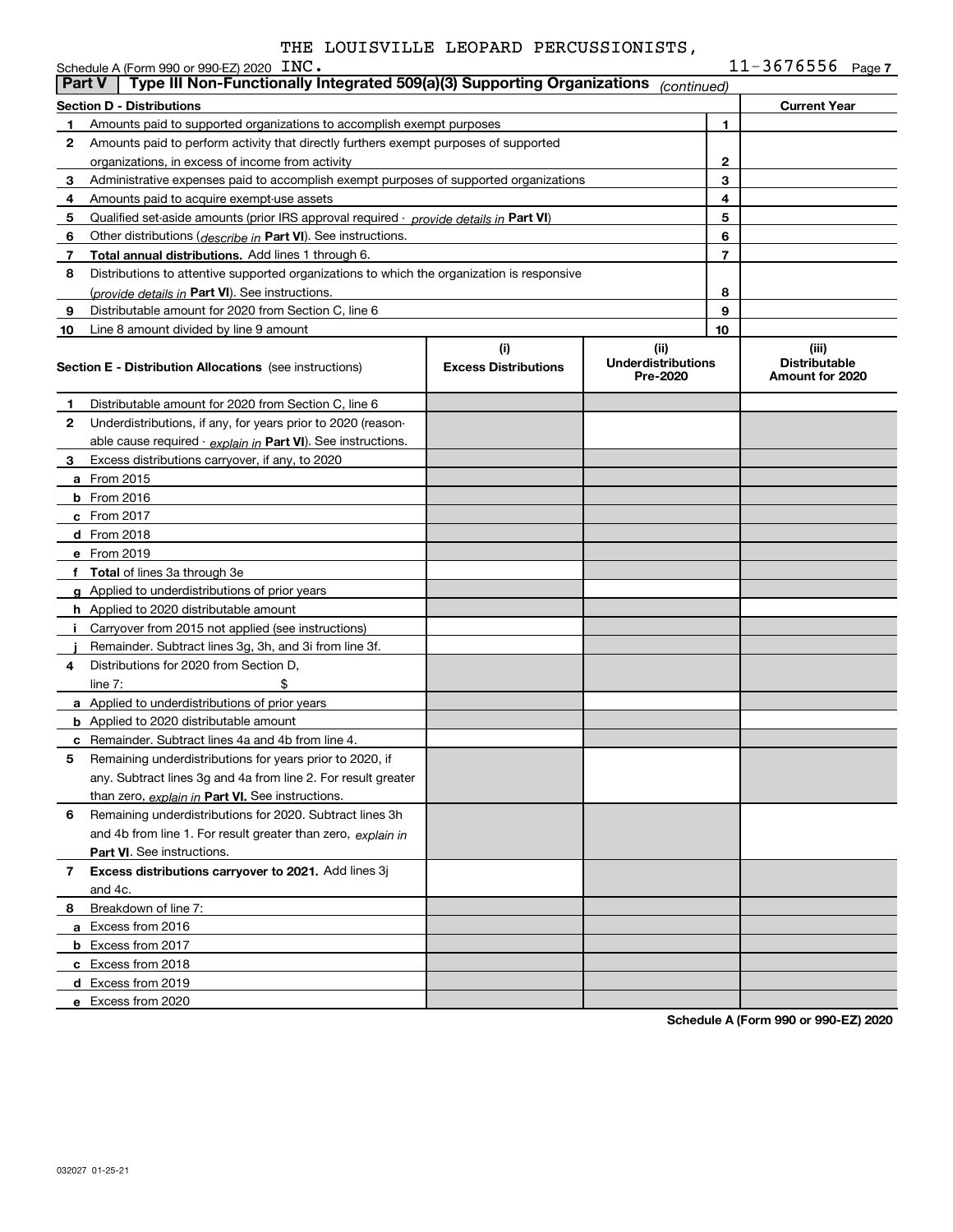**INC.** 2008 22:00 22:00 22:00 23:00 23:00 24:00 24:00 25:00 25:00 25:00 25:00 25:00 25:00 25:00 25:00 25:00 25:00 25:00 25:00 25:00 25:00 25:00 25:00 25:00 25:00 25:00 25:00 25:00 25:00 25:00 25:00 25:00 25:00 25:00 25:00 Schedule A (Form 990 or 990-EZ) 2020 INC.<br>**Part VI | Supplemental Information.** Part VI | Supplemental Information. Provide the explanations required by Part II, line 10; Part II, line 17a or 17b; Part III, line 12; Part IV, Section A, lines 1, 2, 3b, 3c, 4b, 4c, 5a, 6, 9a, 9b, 9c, 11a, 11b, and 11c; Part IV, Section B, lines 1 and 2; Part IV, Section C, line 1; Part IV, Section D, lines 2 and 3; Part IV, Section E, lines 1c, 2a, 2b, 3a, and 3b; Part V, line 1; Part V, Section B, line 1e; Part V, Section D, lines 5, 6, and 8; and Part V, Section E, lines 2, 5, and 6. Also complete this part for any additional information. (See instructions.) THE LOUISVILLE LEOPARD PERCUSSIONISTS,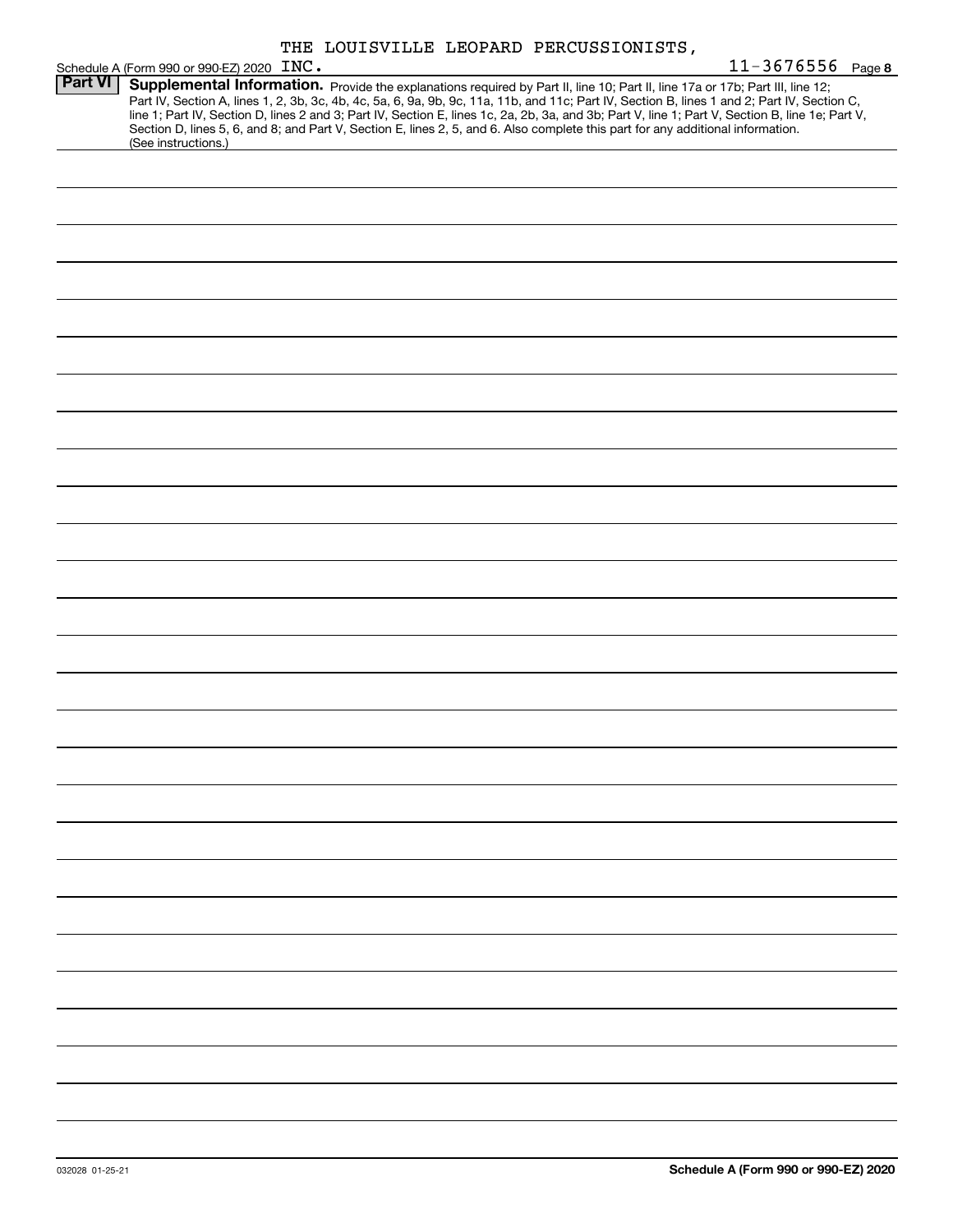Department of the Treasury Internal Revenue Service **(Form 990, 990-EZ, or 990-PF)**

Name of the organization

## **Schedule B Schedule of Contributors**

**| Attach to Form 990, Form 990-EZ, or Form 990-PF. | Go to www.irs.gov/Form990 for the latest information.** OMB No. 1545-0047

**2020**

**Employer identification number**

|                                | THE LOUISVILLE LEOPARD PERCUSSIONISTS,<br>INC.                                     | 11-3676556 |
|--------------------------------|------------------------------------------------------------------------------------|------------|
| Organization type (check one): |                                                                                    |            |
| Filers of:                     | Section:                                                                           |            |
| Form 990 or 990-EZ             | $X \mid$<br>$3$ ) (enter number) organization<br>501(c)(                           |            |
|                                | $4947(a)(1)$ nonexempt charitable trust <b>not</b> treated as a private foundation |            |
|                                | 527 political organization                                                         |            |
| Form 990-PF                    | 501(c)(3) exempt private foundation                                                |            |
|                                | 4947(a)(1) nonexempt charitable trust treated as a private foundation              |            |
|                                | 501(c)(3) taxable private foundation                                               |            |
|                                |                                                                                    |            |

Check if your organization is covered by the **General Rule** or a **Special Rule.**<br>Nota: Only a section 501(c)(7), (8), or (10) erganization can chock boxes for be **Note:**  Only a section 501(c)(7), (8), or (10) organization can check boxes for both the General Rule and a Special Rule. See instructions.

### **General Rule**

 $\boxed{\textbf{X}}$  For an organization filing Form 990, 990-EZ, or 990-PF that received, during the year, contributions totaling \$5,000 or more (in money or property) from any one contributor. Complete Parts I and II. See instructions for determining a contributor's total contributions.

### **Special Rules**

| For an organization described in section 501(c)(3) filing Form 990 or 990-EZ that met the 33 1/3% support test of the regulations under               |
|-------------------------------------------------------------------------------------------------------------------------------------------------------|
| sections 509(a)(1) and 170(b)(1)(A)(vi), that checked Schedule A (Form 990 or 990-EZ), Part II, line 13, 16a, or 16b, and that received from          |
| any one contributor, during the year, total contributions of the greater of (1) \$5,000; or (2) 2% of the amount on (i) Form 990, Part VIII, line 1h; |
| or (ii) Form 990-EZ, line 1. Complete Parts I and II.                                                                                                 |

For an organization described in section 501(c)(7), (8), or (10) filing Form 990 or 990-EZ that received from any one contributor, during the year, total contributions of more than \$1,000 exclusively for religious, charitable, scientific, literary, or educational purposes, or for the prevention of cruelty to children or animals. Complete Parts I (entering "N/A" in column (b) instead of the contributor name and address), II, and III.  $\mathcal{L}^{\text{max}}$ 

purpose. Don't complete any of the parts unless the **General Rule** applies to this organization because it received *nonexclusively* year, contributions <sub>exclusively</sub> for religious, charitable, etc., purposes, but no such contributions totaled more than \$1,000. If this box is checked, enter here the total contributions that were received during the year for an  $\;$ exclusively religious, charitable, etc., For an organization described in section 501(c)(7), (8), or (10) filing Form 990 or 990-EZ that received from any one contributor, during the religious, charitable, etc., contributions totaling \$5,000 or more during the year  $\Box$ — $\Box$   $\Box$  $\mathcal{L}^{\text{max}}$ 

**Caution:**  An organization that isn't covered by the General Rule and/or the Special Rules doesn't file Schedule B (Form 990, 990-EZ, or 990-PF), but it **must** answer "No" on Part IV, line 2, of its Form 990; or check the box on line H of its Form 990-EZ or on its Form 990-PF, Part I, line 2, to<br>cortify that it doesn't meet the filipe requirements of Schodule B (Fer certify that it doesn't meet the filing requirements of Schedule B (Form 990, 990-EZ, or 990-PF).

**For Paperwork Reduction Act Notice, see the instructions for Form 990, 990-EZ, or 990-PF. Schedule B (Form 990, 990-EZ, or 990-PF) (2020)** LHA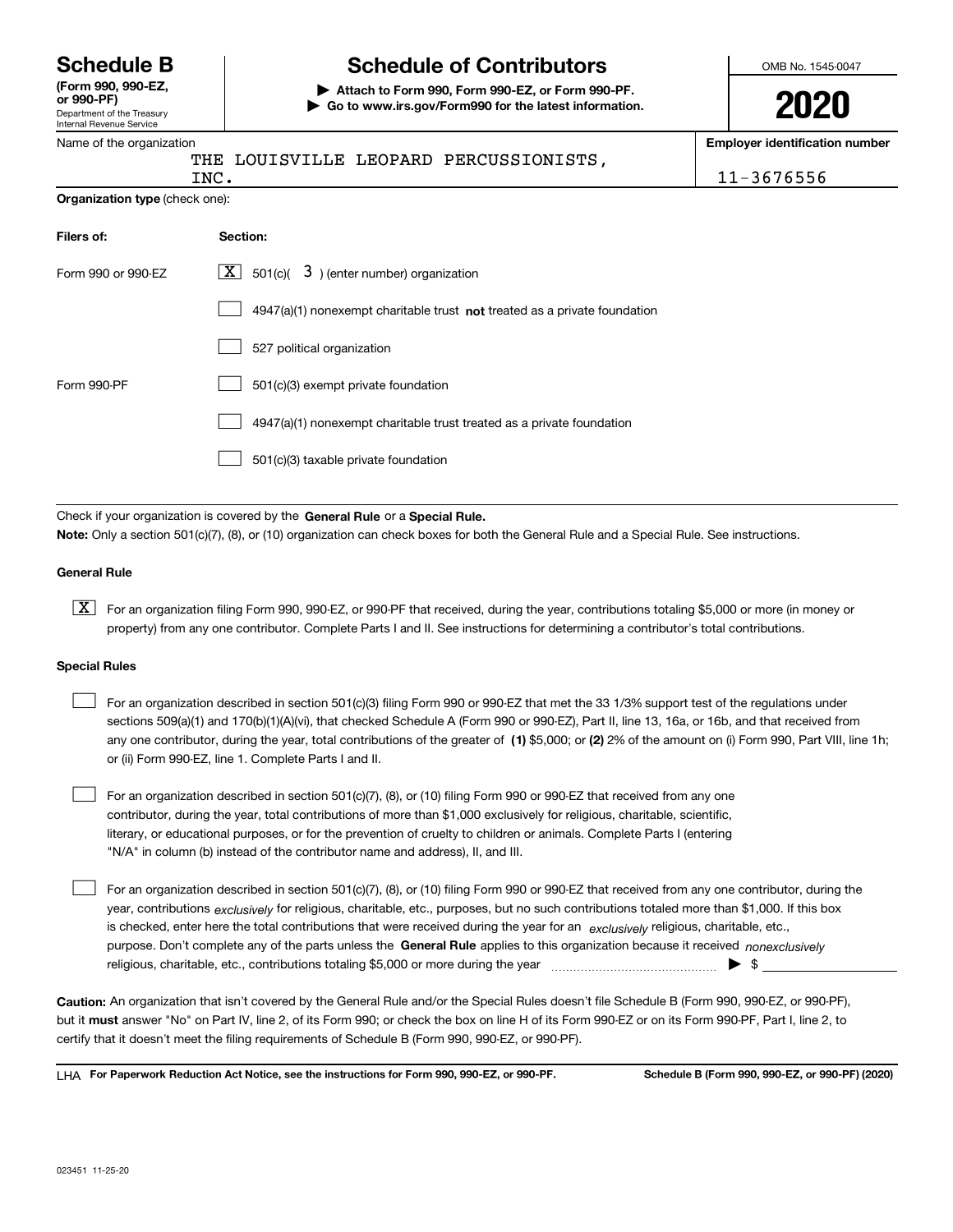## Schedule B (Form 990, 990-EZ, or 990-PF) (2020) Page 2

# THE LOUISVILLE LEOPARD PERCUSSIONISTS,<br>INC.

|                | Schedule B (Form 990, 990-EZ, or 990-PF) (2020)                                                       |                                   | Page 2                                                                                                             |
|----------------|-------------------------------------------------------------------------------------------------------|-----------------------------------|--------------------------------------------------------------------------------------------------------------------|
| INC.           | Name of organization<br>THE LOUISVILLE LEOPARD PERCUSSIONISTS,                                        |                                   | <b>Employer identification number</b><br>11-3676556                                                                |
| Part I         | <b>Contributors</b> (see instructions). Use duplicate copies of Part I if additional space is needed. |                                   |                                                                                                                    |
| (a)<br>No.     | (b)<br>Name, address, and ZIP + 4                                                                     | (c)<br><b>Total contributions</b> | (d)<br>Type of contribution                                                                                        |
| 1              | NORTON FOUNDATION<br>333 E. MAIN STREET, SUITE 400<br>LOUISVILLE, KY 40202                            | 15,000.<br>\$                     | $\mathbf{X}$<br>Person<br>Payroll<br><b>Noncash</b><br>(Complete Part II for<br>noncash contributions.)            |
| (a)<br>No.     | (b)<br>Name, address, and ZIP + 4                                                                     | (c)<br><b>Total contributions</b> | (d)<br>Type of contribution                                                                                        |
| $\overline{a}$ | CLARK FAMILY FOUNDATION<br>868 102ND AVE. N. STE. #302<br>, FL 34108<br><b>NAPLES</b>                 | 20,000.<br>\$                     | $\overline{\mathbf{X}}$<br>Person<br>Payroll<br><b>Noncash</b><br>(Complete Part II for<br>noncash contributions.) |
| (a)<br>No.     | (b)<br>Name, address, and ZIP + 4                                                                     | (c)<br><b>Total contributions</b> | (d)<br>Type of contribution                                                                                        |
|                |                                                                                                       | \$                                | Person<br>Payroll<br>Noncash<br>(Complete Part II for<br>noncash contributions.)                                   |
| (a)<br>No.     | (b)<br>Name, address, and ZIP + 4                                                                     | (c)<br><b>Total contributions</b> | (d)<br>Type of contribution                                                                                        |
|                |                                                                                                       | \$                                | Person<br>Payroll<br><b>Noncash</b><br>(Complete Part II for<br>noncash contributions.)                            |
| (a)<br>No.     | (b)<br>Name, address, and ZIP + 4                                                                     | (c)<br><b>Total contributions</b> | (d)<br>Type of contribution                                                                                        |
|                |                                                                                                       | \$                                | Person<br>Payroll<br>Noncash<br>(Complete Part II for<br>noncash contributions.)                                   |
| (a)<br>No.     | (b)<br>Name, address, and ZIP + 4                                                                     | (c)<br><b>Total contributions</b> | (d)<br>Type of contribution                                                                                        |
|                |                                                                                                       | \$                                | Person<br>Payroll<br><b>Noncash</b><br>(Complete Part II for<br>noncash contributions.)                            |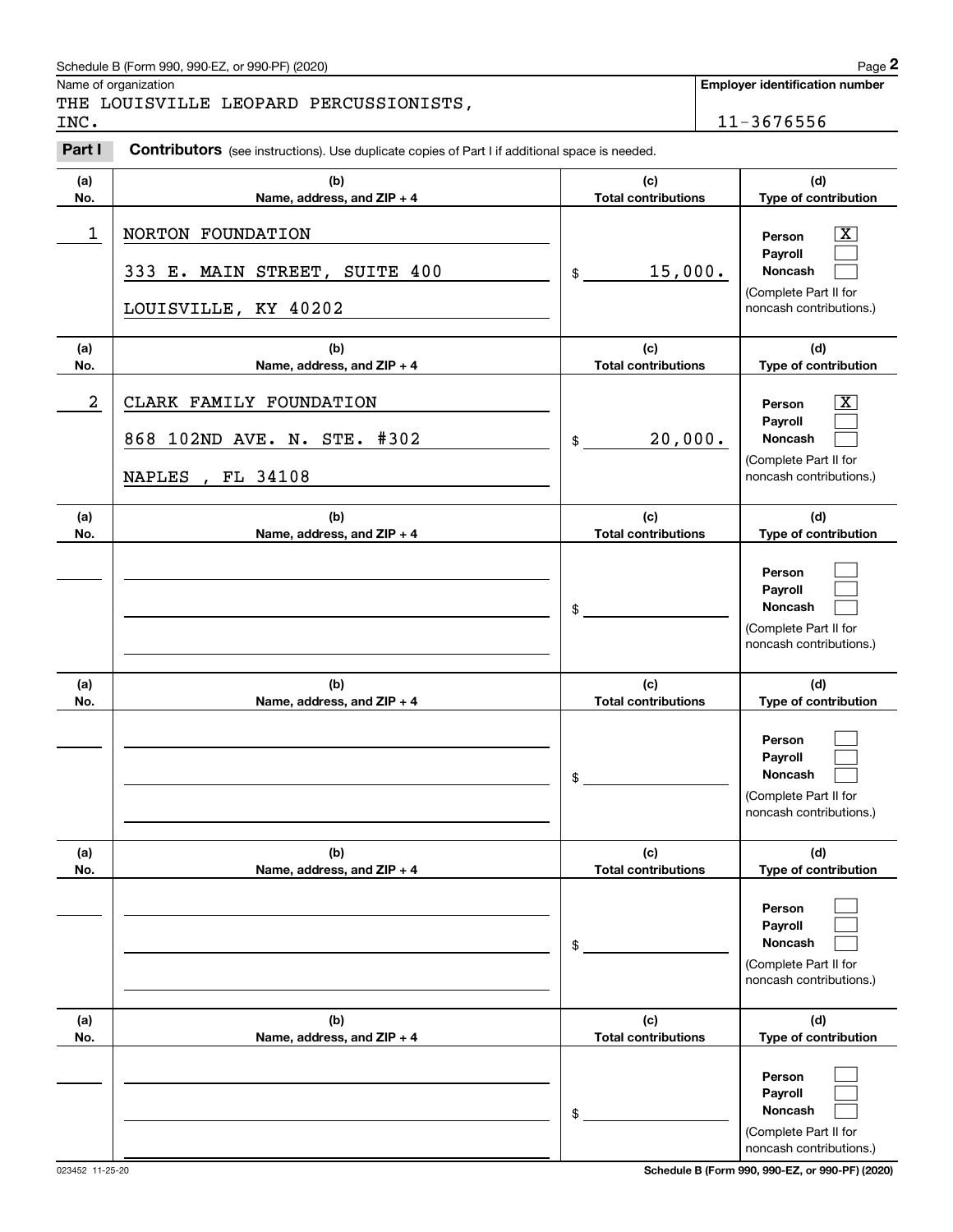|                              | Schedule B (Form 990, 990-EZ, or 990-PF) (2020)                                                     |                                                 | Page 3                                |
|------------------------------|-----------------------------------------------------------------------------------------------------|-------------------------------------------------|---------------------------------------|
|                              | Name of organization<br>THE LOUISVILLE LEOPARD PERCUSSIONISTS,                                      |                                                 | <b>Employer identification number</b> |
| INC.                         |                                                                                                     |                                                 | 11-3676556                            |
| Part II                      | Noncash Property (see instructions). Use duplicate copies of Part II if additional space is needed. |                                                 |                                       |
| (a)<br>No.<br>from<br>Part I | (b)<br>Description of noncash property given                                                        | (c)<br>FMV (or estimate)<br>(See instructions.) | (d)<br>Date received                  |
|                              |                                                                                                     | $$^{\circ}$                                     |                                       |
| (a)<br>No.<br>from<br>Part I | (b)<br>Description of noncash property given                                                        | (c)<br>FMV (or estimate)<br>(See instructions.) | (d)<br>Date received                  |
|                              |                                                                                                     | $\frac{1}{2}$                                   |                                       |
| (a)<br>No.<br>from<br>Part I | (b)<br>Description of noncash property given                                                        | (c)<br>FMV (or estimate)<br>(See instructions.) | (d)<br>Date received                  |
|                              |                                                                                                     | $\frac{1}{2}$                                   |                                       |
| (a)<br>No.<br>from<br>Part I | (b)<br>Description of noncash property given                                                        | (c)<br>FMV (or estimate)<br>(See instructions.) | (d)<br>Date received                  |
|                              |                                                                                                     | \$                                              |                                       |
| (a)<br>No.<br>from<br>Part I | (b)<br>Description of noncash property given                                                        | (c)<br>FMV (or estimate)<br>(See instructions.) | (d)<br>Date received                  |
|                              |                                                                                                     | \$                                              |                                       |
| (a)<br>No.<br>from<br>Part I | (b)<br>Description of noncash property given                                                        | (c)<br>FMV (or estimate)<br>(See instructions.) | (d)<br>Date received                  |
|                              |                                                                                                     | \$                                              |                                       |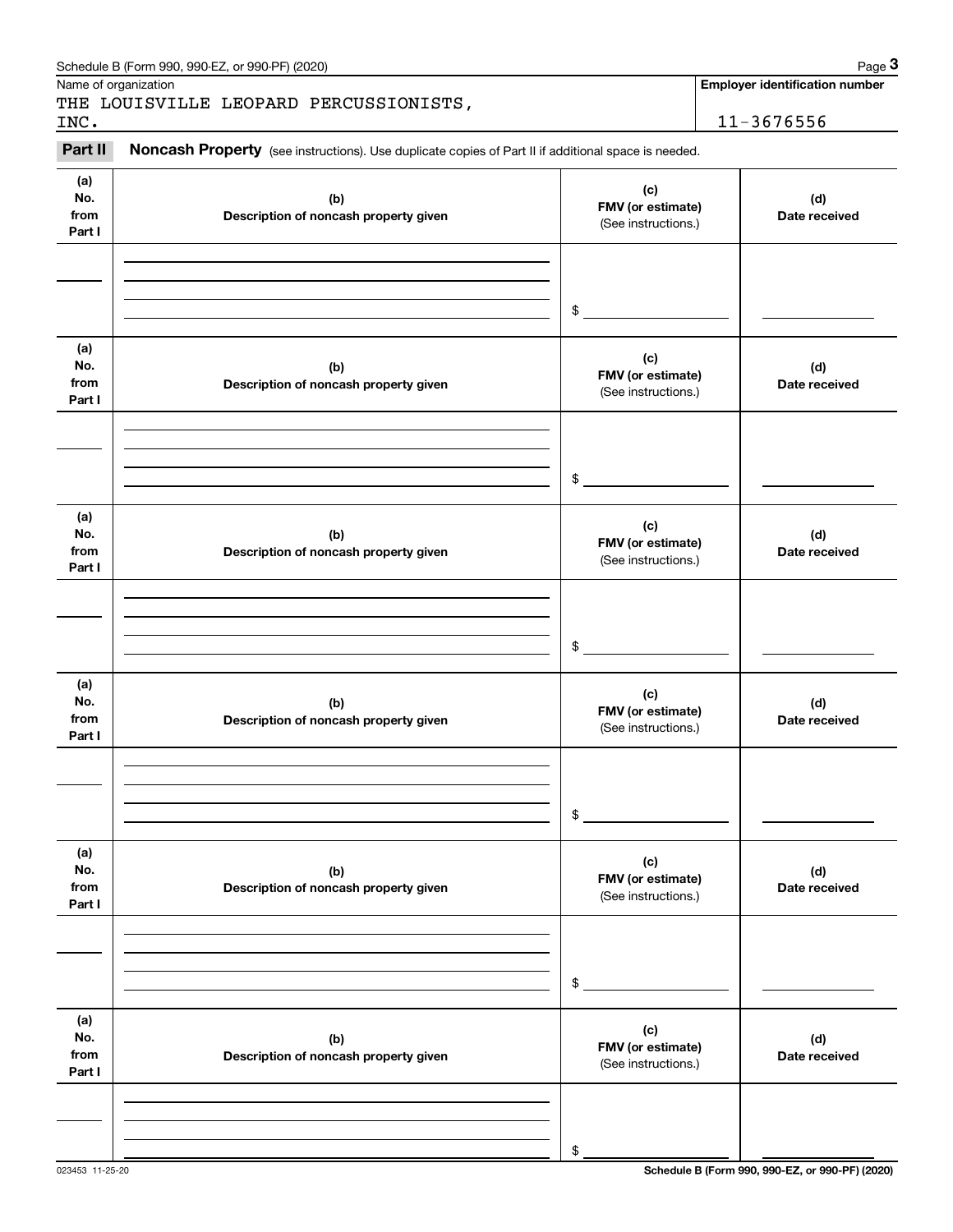|                 | Schedule B (Form 990, 990-EZ, or 990-PF) (2020)                                                                                                                                                                                 |                      | Page 4                                                                                                                                                         |  |  |  |  |  |  |
|-----------------|---------------------------------------------------------------------------------------------------------------------------------------------------------------------------------------------------------------------------------|----------------------|----------------------------------------------------------------------------------------------------------------------------------------------------------------|--|--|--|--|--|--|
|                 | Name of organization                                                                                                                                                                                                            |                      | <b>Employer identification number</b>                                                                                                                          |  |  |  |  |  |  |
| INC.            | THE LOUISVILLE LEOPARD PERCUSSIONISTS,                                                                                                                                                                                          |                      | 11-3676556                                                                                                                                                     |  |  |  |  |  |  |
| Part III        | from any one contributor. Complete columns (a) through (e) and the following line entry. For organizations                                                                                                                      |                      | Exclusively religious, charitable, etc., contributions to organizations described in section 501(c)(7), (8), or (10) that total more than \$1,000 for the year |  |  |  |  |  |  |
|                 | completing Part III, enter the total of exclusively religious, charitable, etc., contributions of \$1,000 or less for the year. (Enter this info. once.) \\$<br>Use duplicate copies of Part III if additional space is needed. |                      |                                                                                                                                                                |  |  |  |  |  |  |
| (a) No.         |                                                                                                                                                                                                                                 |                      |                                                                                                                                                                |  |  |  |  |  |  |
| from<br>Part I  | (b) Purpose of gift                                                                                                                                                                                                             | (c) Use of gift      | (d) Description of how gift is held                                                                                                                            |  |  |  |  |  |  |
|                 |                                                                                                                                                                                                                                 |                      |                                                                                                                                                                |  |  |  |  |  |  |
|                 |                                                                                                                                                                                                                                 |                      |                                                                                                                                                                |  |  |  |  |  |  |
|                 |                                                                                                                                                                                                                                 |                      |                                                                                                                                                                |  |  |  |  |  |  |
|                 |                                                                                                                                                                                                                                 | (e) Transfer of gift |                                                                                                                                                                |  |  |  |  |  |  |
|                 |                                                                                                                                                                                                                                 |                      |                                                                                                                                                                |  |  |  |  |  |  |
|                 | Transferee's name, address, and ZIP + 4                                                                                                                                                                                         |                      | Relationship of transferor to transferee                                                                                                                       |  |  |  |  |  |  |
|                 |                                                                                                                                                                                                                                 |                      |                                                                                                                                                                |  |  |  |  |  |  |
|                 |                                                                                                                                                                                                                                 |                      |                                                                                                                                                                |  |  |  |  |  |  |
|                 |                                                                                                                                                                                                                                 |                      |                                                                                                                                                                |  |  |  |  |  |  |
| (a) No.<br>from | (b) Purpose of gift                                                                                                                                                                                                             | (c) Use of gift      | (d) Description of how gift is held                                                                                                                            |  |  |  |  |  |  |
| Part I          |                                                                                                                                                                                                                                 |                      |                                                                                                                                                                |  |  |  |  |  |  |
|                 |                                                                                                                                                                                                                                 |                      |                                                                                                                                                                |  |  |  |  |  |  |
|                 |                                                                                                                                                                                                                                 |                      |                                                                                                                                                                |  |  |  |  |  |  |
|                 |                                                                                                                                                                                                                                 |                      |                                                                                                                                                                |  |  |  |  |  |  |
|                 | (e) Transfer of gift                                                                                                                                                                                                            |                      |                                                                                                                                                                |  |  |  |  |  |  |
|                 |                                                                                                                                                                                                                                 |                      |                                                                                                                                                                |  |  |  |  |  |  |
|                 | Transferee's name, address, and $ZIP + 4$                                                                                                                                                                                       |                      | Relationship of transferor to transferee                                                                                                                       |  |  |  |  |  |  |
|                 |                                                                                                                                                                                                                                 |                      |                                                                                                                                                                |  |  |  |  |  |  |
|                 |                                                                                                                                                                                                                                 |                      |                                                                                                                                                                |  |  |  |  |  |  |
|                 |                                                                                                                                                                                                                                 |                      |                                                                                                                                                                |  |  |  |  |  |  |
| (a) No.<br>from | (b) Purpose of gift                                                                                                                                                                                                             | (c) Use of gift      | (d) Description of how gift is held                                                                                                                            |  |  |  |  |  |  |
| Part I          |                                                                                                                                                                                                                                 |                      |                                                                                                                                                                |  |  |  |  |  |  |
|                 |                                                                                                                                                                                                                                 |                      |                                                                                                                                                                |  |  |  |  |  |  |
|                 |                                                                                                                                                                                                                                 |                      |                                                                                                                                                                |  |  |  |  |  |  |
|                 |                                                                                                                                                                                                                                 |                      |                                                                                                                                                                |  |  |  |  |  |  |
|                 |                                                                                                                                                                                                                                 | (e) Transfer of gift |                                                                                                                                                                |  |  |  |  |  |  |
|                 |                                                                                                                                                                                                                                 |                      |                                                                                                                                                                |  |  |  |  |  |  |
|                 | Transferee's name, address, and $ZIP + 4$                                                                                                                                                                                       |                      | Relationship of transferor to transferee                                                                                                                       |  |  |  |  |  |  |
|                 |                                                                                                                                                                                                                                 |                      |                                                                                                                                                                |  |  |  |  |  |  |
|                 |                                                                                                                                                                                                                                 |                      |                                                                                                                                                                |  |  |  |  |  |  |
|                 |                                                                                                                                                                                                                                 |                      |                                                                                                                                                                |  |  |  |  |  |  |
| (a) No.<br>from | (b) Purpose of gift                                                                                                                                                                                                             | (c) Use of gift      | (d) Description of how gift is held                                                                                                                            |  |  |  |  |  |  |
| Part I          |                                                                                                                                                                                                                                 |                      |                                                                                                                                                                |  |  |  |  |  |  |
|                 |                                                                                                                                                                                                                                 |                      |                                                                                                                                                                |  |  |  |  |  |  |
|                 |                                                                                                                                                                                                                                 |                      |                                                                                                                                                                |  |  |  |  |  |  |
|                 |                                                                                                                                                                                                                                 |                      |                                                                                                                                                                |  |  |  |  |  |  |
|                 | (e) Transfer of gift                                                                                                                                                                                                            |                      |                                                                                                                                                                |  |  |  |  |  |  |
|                 |                                                                                                                                                                                                                                 |                      |                                                                                                                                                                |  |  |  |  |  |  |
|                 | Transferee's name, address, and $ZIP + 4$                                                                                                                                                                                       |                      | Relationship of transferor to transferee                                                                                                                       |  |  |  |  |  |  |
|                 |                                                                                                                                                                                                                                 |                      |                                                                                                                                                                |  |  |  |  |  |  |
|                 |                                                                                                                                                                                                                                 |                      |                                                                                                                                                                |  |  |  |  |  |  |
|                 |                                                                                                                                                                                                                                 |                      |                                                                                                                                                                |  |  |  |  |  |  |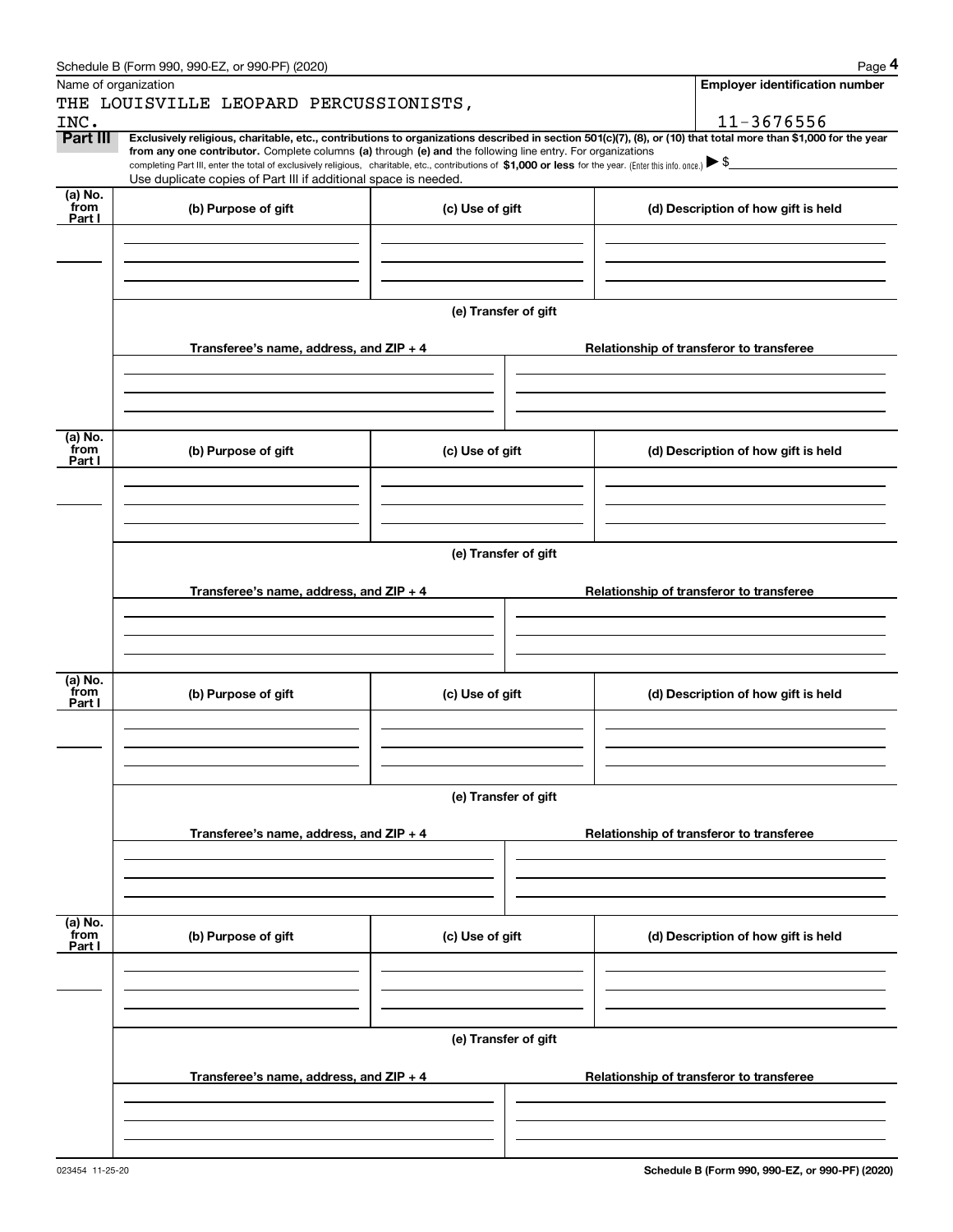| <b>SCHEDULE D</b><br>(Form 990)<br>Department of the Treasury<br>Internal Revenue Service |                                                   |                               |                                                                                                   | <b>Supplemental Financial Statements</b><br>Complete if the organization answered "Yes" on Form 990,<br>Part IV, line 6, 7, 8, 9, 10, 11a, 11b, 11c, 11d, 11e, 11f, 12a, or 12b.<br>Attach to Form 990.<br>Go to www.irs.gov/Form990 for instructions and the latest information. |                          | OMB No. 1545-0047<br><b>Open to Public</b><br>Inspection |
|-------------------------------------------------------------------------------------------|---------------------------------------------------|-------------------------------|---------------------------------------------------------------------------------------------------|-----------------------------------------------------------------------------------------------------------------------------------------------------------------------------------------------------------------------------------------------------------------------------------|--------------------------|----------------------------------------------------------|
|                                                                                           | Name of the organization                          | INC.                          |                                                                                                   | THE LOUISVILLE LEOPARD PERCUSSIONISTS,                                                                                                                                                                                                                                            |                          | <b>Employer identification number</b><br>11-3676556      |
| Part I                                                                                    |                                                   |                               |                                                                                                   | Organizations Maintaining Donor Advised Funds or Other Similar Funds or Accounts. Complete if the                                                                                                                                                                                 |                          |                                                          |
|                                                                                           |                                                   |                               | organization answered "Yes" on Form 990, Part IV, line 6.                                         |                                                                                                                                                                                                                                                                                   |                          |                                                          |
|                                                                                           |                                                   |                               |                                                                                                   | (a) Donor advised funds                                                                                                                                                                                                                                                           |                          | (b) Funds and other accounts                             |
| 1                                                                                         |                                                   |                               |                                                                                                   |                                                                                                                                                                                                                                                                                   |                          |                                                          |
| 2                                                                                         | Aggregate value of contributions to (during year) |                               |                                                                                                   |                                                                                                                                                                                                                                                                                   |                          |                                                          |
| 3                                                                                         |                                                   |                               |                                                                                                   |                                                                                                                                                                                                                                                                                   |                          |                                                          |
| 4                                                                                         |                                                   |                               |                                                                                                   |                                                                                                                                                                                                                                                                                   |                          |                                                          |
| 5                                                                                         |                                                   |                               |                                                                                                   | Did the organization inform all donors and donor advisors in writing that the assets held in donor advised funds                                                                                                                                                                  |                          |                                                          |
|                                                                                           |                                                   |                               |                                                                                                   |                                                                                                                                                                                                                                                                                   |                          | Yes<br>No                                                |
| 6                                                                                         |                                                   |                               |                                                                                                   | Did the organization inform all grantees, donors, and donor advisors in writing that grant funds can be used only                                                                                                                                                                 |                          |                                                          |
|                                                                                           |                                                   |                               |                                                                                                   | for charitable purposes and not for the benefit of the donor or donor advisor, or for any other purpose conferring                                                                                                                                                                |                          | Yes<br>No                                                |
| Part II                                                                                   |                                                   |                               |                                                                                                   | Conservation Easements. Complete if the organization answered "Yes" on Form 990, Part IV, line 7.                                                                                                                                                                                 |                          |                                                          |
| 1                                                                                         |                                                   |                               | Purpose(s) of conservation easements held by the organization (check all that apply).             |                                                                                                                                                                                                                                                                                   |                          |                                                          |
|                                                                                           |                                                   |                               | Preservation of land for public use (for example, recreation or education)                        |                                                                                                                                                                                                                                                                                   |                          | Preservation of a historically important land area       |
|                                                                                           |                                                   | Protection of natural habitat |                                                                                                   |                                                                                                                                                                                                                                                                                   |                          | Preservation of a certified historic structure           |
|                                                                                           |                                                   | Preservation of open space    |                                                                                                   |                                                                                                                                                                                                                                                                                   |                          |                                                          |
| 2                                                                                         |                                                   |                               |                                                                                                   | Complete lines 2a through 2d if the organization held a qualified conservation contribution in the form of a conservation easement on the last                                                                                                                                    |                          |                                                          |
|                                                                                           | day of the tax year.                              |                               |                                                                                                   |                                                                                                                                                                                                                                                                                   |                          | Held at the End of the Tax Year                          |
|                                                                                           |                                                   |                               |                                                                                                   |                                                                                                                                                                                                                                                                                   | 2a                       |                                                          |
| b                                                                                         |                                                   |                               | Total acreage restricted by conservation easements                                                |                                                                                                                                                                                                                                                                                   | 2b                       |                                                          |
| с                                                                                         |                                                   |                               |                                                                                                   |                                                                                                                                                                                                                                                                                   | 2c                       |                                                          |
|                                                                                           |                                                   |                               |                                                                                                   | d Number of conservation easements included in (c) acquired after 7/25/06, and not on a historic structure                                                                                                                                                                        |                          |                                                          |
|                                                                                           |                                                   |                               |                                                                                                   |                                                                                                                                                                                                                                                                                   | 2d                       |                                                          |
| 3                                                                                         |                                                   |                               |                                                                                                   | Number of conservation easements modified, transferred, released, extinguished, or terminated by the organization during the tax                                                                                                                                                  |                          |                                                          |
|                                                                                           | $year \blacktriangleright$                        |                               |                                                                                                   |                                                                                                                                                                                                                                                                                   |                          |                                                          |
| 4                                                                                         |                                                   |                               | Number of states where property subject to conservation easement is located $\blacktriangleright$ |                                                                                                                                                                                                                                                                                   |                          |                                                          |
| 5                                                                                         |                                                   |                               |                                                                                                   | Does the organization have a written policy regarding the periodic monitoring, inspection, handling of                                                                                                                                                                            |                          |                                                          |
|                                                                                           |                                                   |                               | violations, and enforcement of the conservation easements it holds?                               |                                                                                                                                                                                                                                                                                   |                          | <b>Yes</b><br>No                                         |
| 6                                                                                         |                                                   |                               |                                                                                                   | Staff and volunteer hours devoted to monitoring, inspecting, handling of violations, and enforcing conservation easements during the year                                                                                                                                         |                          |                                                          |
|                                                                                           |                                                   |                               |                                                                                                   |                                                                                                                                                                                                                                                                                   |                          |                                                          |
| 7                                                                                         |                                                   |                               |                                                                                                   | Amount of expenses incurred in monitoring, inspecting, handling of violations, and enforcing conservation easements during the year                                                                                                                                               |                          |                                                          |
|                                                                                           | $\blacktriangleright$ \$                          |                               |                                                                                                   |                                                                                                                                                                                                                                                                                   |                          |                                                          |
| 8                                                                                         |                                                   |                               |                                                                                                   | Does each conservation easement reported on line 2(d) above satisfy the requirements of section 170(h)(4)(B)(i)                                                                                                                                                                   |                          |                                                          |
|                                                                                           |                                                   |                               |                                                                                                   | In Part XIII, describe how the organization reports conservation easements in its revenue and expense statement and                                                                                                                                                               |                          | Yes<br>No                                                |
| 9                                                                                         |                                                   |                               |                                                                                                   | balance sheet, and include, if applicable, the text of the footnote to the organization's financial statements that describes the                                                                                                                                                 |                          |                                                          |
|                                                                                           |                                                   |                               | organization's accounting for conservation easements.                                             |                                                                                                                                                                                                                                                                                   |                          |                                                          |
|                                                                                           | Part III                                          |                               |                                                                                                   | Organizations Maintaining Collections of Art, Historical Treasures, or Other Similar Assets.                                                                                                                                                                                      |                          |                                                          |
|                                                                                           |                                                   |                               | Complete if the organization answered "Yes" on Form 990, Part IV, line 8.                         |                                                                                                                                                                                                                                                                                   |                          |                                                          |
|                                                                                           |                                                   |                               |                                                                                                   | 1a If the organization elected, as permitted under FASB ASC 958, not to report in its revenue statement and balance sheet works                                                                                                                                                   |                          |                                                          |
|                                                                                           |                                                   |                               |                                                                                                   | of art, historical treasures, or other similar assets held for public exhibition, education, or research in furtherance of public                                                                                                                                                 |                          |                                                          |
|                                                                                           |                                                   |                               |                                                                                                   | service, provide in Part XIII the text of the footnote to its financial statements that describes these items.                                                                                                                                                                    |                          |                                                          |
|                                                                                           |                                                   |                               |                                                                                                   | <b>b</b> If the organization elected, as permitted under FASB ASC 958, to report in its revenue statement and balance sheet works of                                                                                                                                              |                          |                                                          |
|                                                                                           |                                                   |                               |                                                                                                   | art, historical treasures, or other similar assets held for public exhibition, education, or research in furtherance of public service,                                                                                                                                           |                          |                                                          |
|                                                                                           |                                                   |                               | provide the following amounts relating to these items:                                            |                                                                                                                                                                                                                                                                                   |                          |                                                          |
|                                                                                           |                                                   |                               |                                                                                                   |                                                                                                                                                                                                                                                                                   | \$                       |                                                          |
|                                                                                           | (ii) Assets included in Form 990, Part X          |                               |                                                                                                   |                                                                                                                                                                                                                                                                                   | $\blacktriangleright$ \$ |                                                          |
| 2                                                                                         |                                                   |                               |                                                                                                   | If the organization received or held works of art, historical treasures, or other similar assets for financial gain, provide                                                                                                                                                      |                          |                                                          |
|                                                                                           |                                                   |                               |                                                                                                   | the following amounts required to be reported under FASB ASC 958 relating to these items:                                                                                                                                                                                         |                          |                                                          |
|                                                                                           |                                                   |                               |                                                                                                   |                                                                                                                                                                                                                                                                                   | - \$                     |                                                          |
|                                                                                           |                                                   |                               |                                                                                                   |                                                                                                                                                                                                                                                                                   | $\blacktriangleright$ \$ |                                                          |
|                                                                                           |                                                   |                               | LUA For Departuarly Reduction Act Notice, see the Instructions for Form 000                       |                                                                                                                                                                                                                                                                                   |                          | Schodule D (Form 000) 2020                               |

**For Paperwork Reduction Act Notice, see the Instructions for Form 990. Schedule D (Form 990) 2020** LHA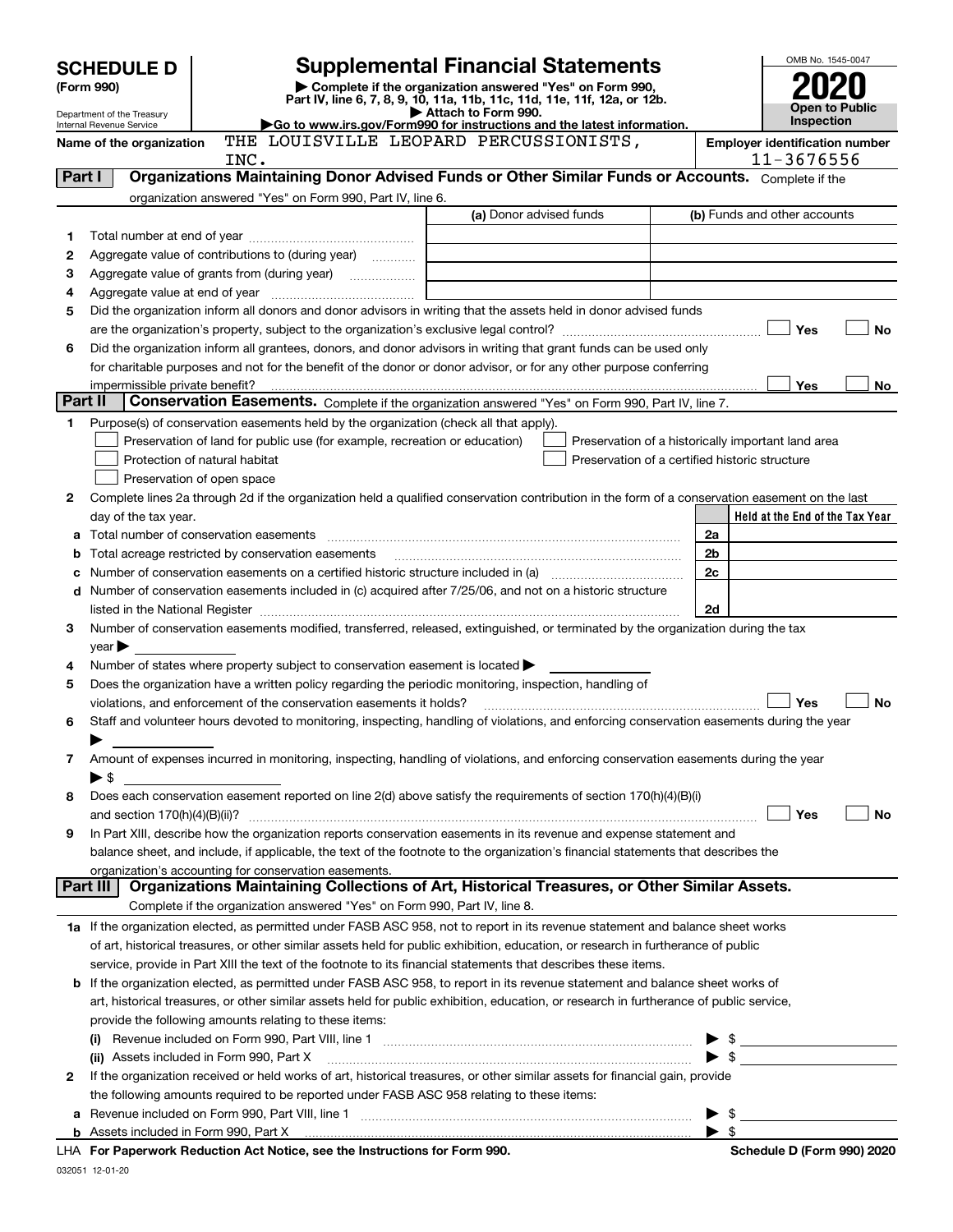|               |                                                                                                                                                                                                                                | THE LOUISVILLE LEOPARD PERCUSSIONISTS,  |   |                |                                                         |                                 |                |                       |
|---------------|--------------------------------------------------------------------------------------------------------------------------------------------------------------------------------------------------------------------------------|-----------------------------------------|---|----------------|---------------------------------------------------------|---------------------------------|----------------|-----------------------|
|               | INC.<br>Schedule D (Form 990) 2020                                                                                                                                                                                             |                                         |   |                |                                                         |                                 |                | $11 - 3676556$ Page 2 |
|               | Organizations Maintaining Collections of Art, Historical Treasures, or Other Similar Assets (continued)<br>Part III                                                                                                            |                                         |   |                |                                                         |                                 |                |                       |
| З             | Using the organization's acquisition, accession, and other records, check any of the following that make significant use of its                                                                                                |                                         |   |                |                                                         |                                 |                |                       |
|               | collection items (check all that apply):                                                                                                                                                                                       |                                         |   |                |                                                         |                                 |                |                       |
| а             | Public exhibition                                                                                                                                                                                                              | d                                       |   |                | Loan or exchange program                                |                                 |                |                       |
| b             | Scholarly research                                                                                                                                                                                                             | e                                       |   |                |                                                         |                                 |                |                       |
| с             | Preservation for future generations                                                                                                                                                                                            |                                         |   |                |                                                         |                                 |                |                       |
| 4             | Provide a description of the organization's collections and explain how they further the organization's exempt purpose in Part XIII.                                                                                           |                                         |   |                |                                                         |                                 |                |                       |
| 5             | During the year, did the organization solicit or receive donations of art, historical treasures, or other similar assets                                                                                                       |                                         |   |                |                                                         |                                 |                |                       |
|               |                                                                                                                                                                                                                                |                                         |   |                |                                                         |                                 | Yes            | No                    |
|               | Escrow and Custodial Arrangements. Complete if the organization answered "Yes" on Form 990, Part IV, line 9, or<br>Part IV<br>reported an amount on Form 990, Part X, line 21.                                                 |                                         |   |                |                                                         |                                 |                |                       |
|               |                                                                                                                                                                                                                                |                                         |   |                |                                                         |                                 |                |                       |
|               | 1a Is the organization an agent, trustee, custodian or other intermediary for contributions or other assets not included                                                                                                       |                                         |   |                |                                                         |                                 |                |                       |
|               |                                                                                                                                                                                                                                |                                         |   |                |                                                         |                                 | Yes            | <b>No</b>             |
|               | b If "Yes," explain the arrangement in Part XIII and complete the following table:                                                                                                                                             |                                         |   |                |                                                         |                                 |                |                       |
|               |                                                                                                                                                                                                                                |                                         |   |                |                                                         |                                 | Amount         |                       |
| с             | Beginning balance                                                                                                                                                                                                              |                                         |   |                |                                                         | 1c                              |                |                       |
| d             | Additions during the year manufactured and an account of the state of the state of the state of the state of the state of the state of the state of the state of the state of the state of the state of the state of the state |                                         |   |                |                                                         | 1d                              |                |                       |
| е             | Distributions during the year manufactured and contain an account of the state of the state of the state of the state of the state of the state of the state of the state of the state of the state of the state of the state  |                                         |   |                |                                                         | 1e                              |                |                       |
| f             |                                                                                                                                                                                                                                |                                         |   |                |                                                         | 1f                              |                |                       |
| 2a            | Did the organization include an amount on Form 990, Part X, line 21, for escrow or custodial account liability?                                                                                                                |                                         |   |                |                                                         |                                 | Yes            | No                    |
| <b>Part V</b> | <b>b</b> If "Yes," explain the arrangement in Part XIII. Check here if the explanation has been provided on Part XIII<br>Endowment Funds. Complete if the organization answered "Yes" on Form 990, Part IV, line 10.           |                                         |   |                |                                                         |                                 |                |                       |
|               |                                                                                                                                                                                                                                | (a) Current year                        |   | (b) Prior year | (c) Two years back $\vert$ (d) Three years back $\vert$ |                                 |                | (e) Four years back   |
| 1a            | Beginning of year balance <i>manumman</i>                                                                                                                                                                                      |                                         |   |                |                                                         |                                 |                |                       |
|               |                                                                                                                                                                                                                                |                                         |   |                |                                                         |                                 |                |                       |
| b             | Net investment earnings, gains, and losses                                                                                                                                                                                     |                                         |   |                |                                                         |                                 |                |                       |
| с             |                                                                                                                                                                                                                                |                                         |   |                |                                                         |                                 |                |                       |
| d             | Other expenditures for facilities                                                                                                                                                                                              |                                         |   |                |                                                         |                                 |                |                       |
| е             |                                                                                                                                                                                                                                |                                         |   |                |                                                         |                                 |                |                       |
|               | and programs                                                                                                                                                                                                                   |                                         |   |                |                                                         |                                 |                |                       |
| f.            |                                                                                                                                                                                                                                |                                         |   |                |                                                         |                                 |                |                       |
| g             | End of year balance                                                                                                                                                                                                            |                                         |   |                |                                                         |                                 |                |                       |
| 2             | Provide the estimated percentage of the current year end balance (line 1g, column (a)) held as:                                                                                                                                |                                         |   |                |                                                         |                                 |                |                       |
| a             |                                                                                                                                                                                                                                |                                         | % |                |                                                         |                                 |                |                       |
| b             | Permanent endowment > The Manuscript Permanent endowment > The Manuscript Permanent > The Manuscript Permanent P                                                                                                               | %                                       |   |                |                                                         |                                 |                |                       |
| c             |                                                                                                                                                                                                                                | %                                       |   |                |                                                         |                                 |                |                       |
|               | The percentages on lines 2a, 2b, and 2c should equal 100%.                                                                                                                                                                     |                                         |   |                |                                                         |                                 |                |                       |
|               | 3a Are there endowment funds not in the possession of the organization that are held and administered for the organization                                                                                                     |                                         |   |                |                                                         |                                 |                |                       |
|               | by:                                                                                                                                                                                                                            |                                         |   |                |                                                         |                                 |                | Yes<br>No             |
|               | (i)                                                                                                                                                                                                                            |                                         |   |                |                                                         |                                 | 3a(i)          |                       |
|               |                                                                                                                                                                                                                                |                                         |   |                |                                                         |                                 | 3a(ii)         |                       |
| 4             | Describe in Part XIII the intended uses of the organization's endowment funds.                                                                                                                                                 |                                         |   |                |                                                         |                                 | 3b             |                       |
|               | Land, Buildings, and Equipment.<br><b>Part VI</b>                                                                                                                                                                              |                                         |   |                |                                                         |                                 |                |                       |
|               | Complete if the organization answered "Yes" on Form 990, Part IV, line 11a. See Form 990, Part X, line 10.                                                                                                                     |                                         |   |                |                                                         |                                 |                |                       |
|               | Description of property                                                                                                                                                                                                        | (a) Cost or other<br>basis (investment) |   |                | (b) Cost or other<br>basis (other)                      | (c) Accumulated<br>depreciation | (d) Book value |                       |
|               |                                                                                                                                                                                                                                |                                         |   |                |                                                         |                                 |                |                       |
| b             |                                                                                                                                                                                                                                |                                         |   |                |                                                         |                                 |                |                       |
| с             |                                                                                                                                                                                                                                |                                         |   |                |                                                         |                                 |                |                       |
| d             |                                                                                                                                                                                                                                |                                         |   |                | 77,312.                                                 | 66,807.                         |                | 10,505.               |
|               |                                                                                                                                                                                                                                |                                         |   |                |                                                         |                                 |                | 0.                    |
|               |                                                                                                                                                                                                                                |                                         |   |                |                                                         |                                 |                | 10,505.               |
|               |                                                                                                                                                                                                                                |                                         |   |                |                                                         |                                 |                |                       |

**Schedule D (Form 990) 2020**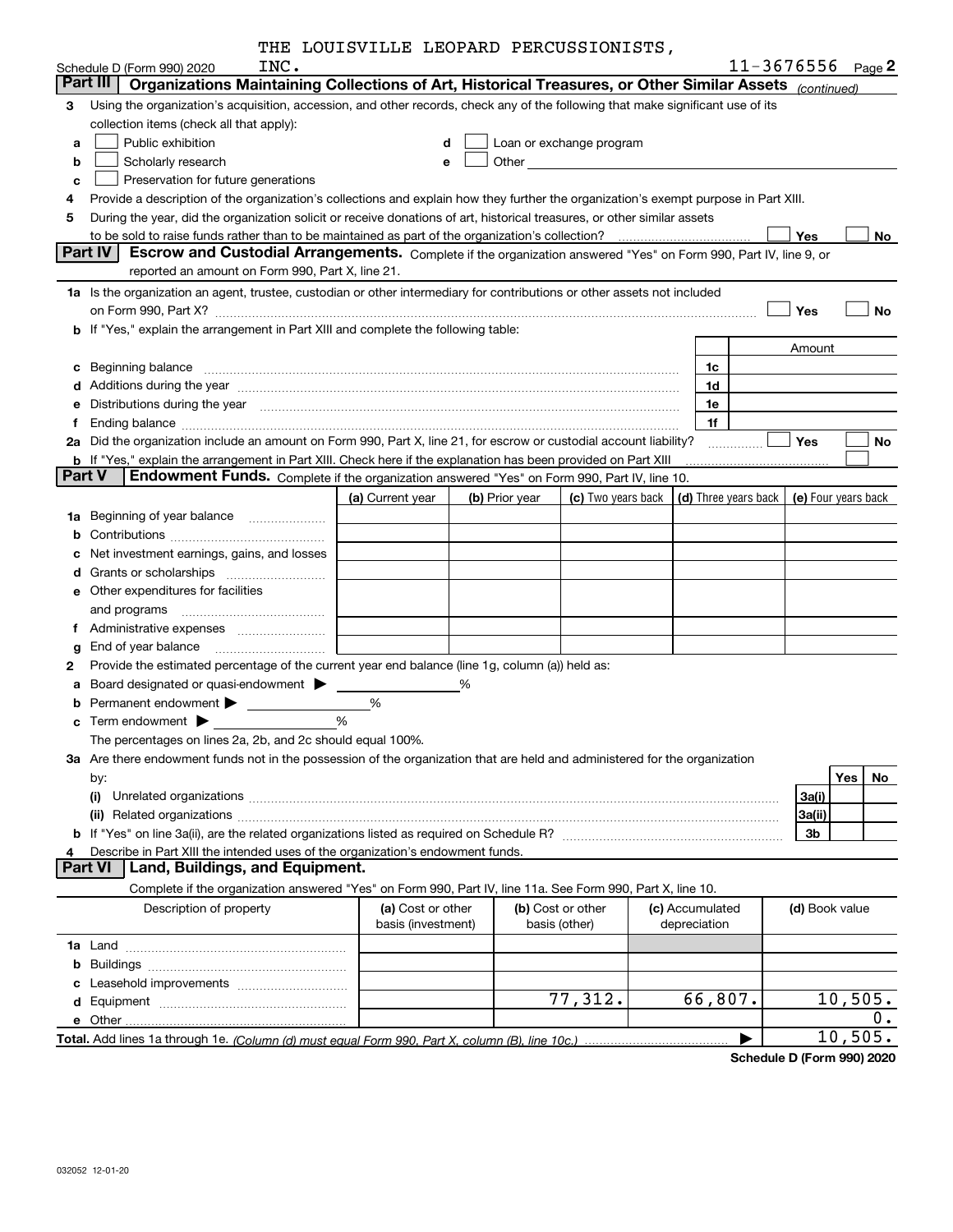| INC.<br>Schedule D (Form 990) 2020                                                                         |                | $11 - 3676556$ Page 3                                     |
|------------------------------------------------------------------------------------------------------------|----------------|-----------------------------------------------------------|
| Part VII Investments - Other Securities.                                                                   |                |                                                           |
| Complete if the organization answered "Yes" on Form 990, Part IV, line 11b. See Form 990, Part X, line 12. |                |                                                           |
| (a) Description of security or category (including name of security)                                       | (b) Book value | (c) Method of valuation: Cost or end-of-year market value |
| (1) Financial derivatives                                                                                  |                |                                                           |
| (2) Closely held equity interests                                                                          |                |                                                           |
| (3) Other                                                                                                  |                |                                                           |
| (A)                                                                                                        |                |                                                           |
| (B)                                                                                                        |                |                                                           |
| (C)                                                                                                        |                |                                                           |
| (D)                                                                                                        |                |                                                           |
| (E)                                                                                                        |                |                                                           |
| (F)                                                                                                        |                |                                                           |
| (G)                                                                                                        |                |                                                           |
| (H)                                                                                                        |                |                                                           |

### Total. (Col. (b) must equal Form 990, Part X, col. (B) line 12.)

### **Part VIII Investments - Program Related.**

Complete if the organization answered "Yes" on Form 990, Part IV, line 11c. See Form 990, Part X, line 13.

| (a) Description of investment                                    | (b) Book value | (c) Method of valuation: Cost or end-of-year market value |
|------------------------------------------------------------------|----------------|-----------------------------------------------------------|
| (1)                                                              |                |                                                           |
| (2)                                                              |                |                                                           |
| $\frac{1}{2}$                                                    |                |                                                           |
| (4)                                                              |                |                                                           |
| $\frac{1}{2}$                                                    |                |                                                           |
| (6)                                                              |                |                                                           |
| (7)                                                              |                |                                                           |
| (8)                                                              |                |                                                           |
| (9)                                                              |                |                                                           |
| Total. (Col. (b) must equal Form 990, Part X, col. (B) line 13.) |                |                                                           |

### **Part IX Other Assets.**

Complete if the organization answered "Yes" on Form 990, Part IV, line 11d. See Form 990, Part X, line 15.

| (a) Description                                                                                                   | (b) Book value |
|-------------------------------------------------------------------------------------------------------------------|----------------|
| (1)                                                                                                               |                |
| (2)                                                                                                               |                |
| (3)                                                                                                               |                |
| (4)                                                                                                               |                |
| (5)                                                                                                               |                |
| (6)                                                                                                               |                |
| (7)                                                                                                               |                |
| (8)                                                                                                               |                |
| (9)                                                                                                               |                |
|                                                                                                                   |                |
| <b>Other Liabilities.</b><br><b>Part X</b>                                                                        |                |
| Complete if the organization answered "Yes" on Form 990, Part IV, line 11e or 11f. See Form 990, Part X, line 25. |                |
| (a) Description of liability<br>1.                                                                                | (b) Book value |
| Federal income taxes<br>(1)                                                                                       |                |
| (2)                                                                                                               |                |
| (3)                                                                                                               |                |
| (4)                                                                                                               |                |

| つに<br>Part<br>aan<br>∶ ⊑orm –<br>$\sim$<br>lın o<br>ا در رہے<br>$m\mu$<br>∩IIImn<br>ر رے |  |
|------------------------------------------------------------------------------------------|--|

**2.**| Liability for uncertain tax positions. In Part XIII, provide the text of the footnote to the organization's financial statements that reports the

organization's liability for uncertain tax positions under FASB ASC 740. Check here if the text of the footnote has been provided in Part XIII

 $\mathcal{L}^{\text{max}}$ 

(5)(6)(7) $(9)$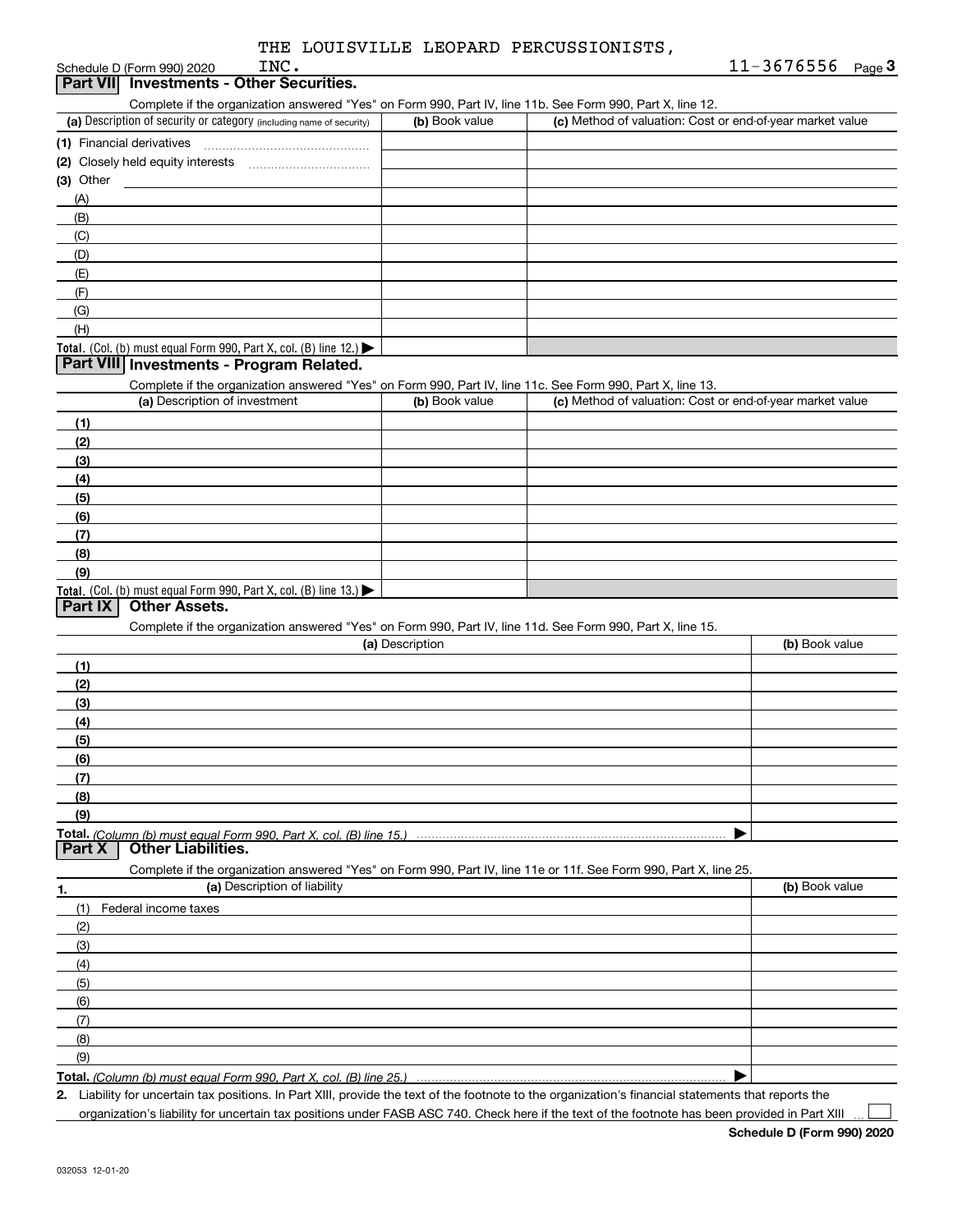|    | INC.<br>Schedule D (Form 990) 2020                                                                                                                                                                                                  |                | 11-3676556<br>$_{\text{Page}}$ 4 |
|----|-------------------------------------------------------------------------------------------------------------------------------------------------------------------------------------------------------------------------------------|----------------|----------------------------------|
|    | Reconciliation of Revenue per Audited Financial Statements With Revenue per Return.<br>Part XI                                                                                                                                      |                |                                  |
|    | Complete if the organization answered "Yes" on Form 990, Part IV, line 12a.                                                                                                                                                         |                |                                  |
| 1  | Total revenue, gains, and other support per audited financial statements                                                                                                                                                            |                | $\mathbf{1}$                     |
| 2  | Amounts included on line 1 but not on Form 990, Part VIII, line 12:                                                                                                                                                                 |                |                                  |
| a  | Net unrealized gains (losses) on investments [11] matter contracts and the unrealized gains (losses) on investments                                                                                                                 | 2a             |                                  |
| b  |                                                                                                                                                                                                                                     | 2 <sub>b</sub> |                                  |
| c  |                                                                                                                                                                                                                                     | 2c             |                                  |
| d  | Other (Describe in Part XIII.) [2001] [2012] [2012] [2012] [2012] [2012] [2012] [2012] [2012] [2012] [2012] [2012] [2012] [2012] [2012] [2012] [2012] [2012] [2012] [2012] [2012] [2012] [2012] [2012] [2012] [2012] [2012] [2      | 2d             |                                  |
| е  | Add lines 2a through 2d                                                                                                                                                                                                             |                | <b>2e</b>                        |
| 3  |                                                                                                                                                                                                                                     |                | 3                                |
| 4  | Amounts included on Form 990, Part VIII, line 12, but not on line 1:                                                                                                                                                                |                |                                  |
| а  |                                                                                                                                                                                                                                     | 4a             |                                  |
| b  |                                                                                                                                                                                                                                     | 4 <sub>b</sub> |                                  |
|    | Add lines 4a and 4b                                                                                                                                                                                                                 |                | 4c                               |
| 5. |                                                                                                                                                                                                                                     |                | 5                                |
|    | Part XII   Reconciliation of Expenses per Audited Financial Statements With Expenses per Return.                                                                                                                                    |                |                                  |
|    | Complete if the organization answered "Yes" on Form 990, Part IV, line 12a.                                                                                                                                                         |                |                                  |
| 1  | Total expenses and losses per audited financial statements                                                                                                                                                                          |                | $\mathbf{1}$                     |
| 2  | Amounts included on line 1 but not on Form 990, Part IX, line 25:                                                                                                                                                                   |                |                                  |
| а  |                                                                                                                                                                                                                                     | 2a             |                                  |
| b  | Prior year adjustments <i>www.www.www.www.www.www.www.www.www.</i> ww.                                                                                                                                                              | 2 <sub>b</sub> |                                  |
|    | Other losses                                                                                                                                                                                                                        | 2c             |                                  |
| d  |                                                                                                                                                                                                                                     |                |                                  |
| e  | Add lines 2a through 2d <b>must be a constructed as the constant of the S2a</b> through 2d must be a constructed as a construction of the set of the set of the set of the set of the set of the set of the set of the set of the s |                | 2e                               |
| 3  |                                                                                                                                                                                                                                     |                | 3                                |
| 4  | Amounts included on Form 990, Part IX, line 25, but not on line 1:                                                                                                                                                                  |                |                                  |
| a  | Investment expenses not included on Form 990, Part VIII, line 7b [1000000000000000000000000000000000                                                                                                                                | 4a             |                                  |
| b  |                                                                                                                                                                                                                                     | 4 <sub>b</sub> |                                  |
|    | c Add lines 4a and 4b                                                                                                                                                                                                               |                | 4c                               |
|    |                                                                                                                                                                                                                                     |                | 5                                |
|    | Part XIII Supplemental Information.                                                                                                                                                                                                 |                |                                  |

**Part XIII| Supplemental Information.**<br>Provide the descriptions required for Part II, lines 3, 5, and 9; Part III, lines 1a and 4; Part IV, lines 1b and 2b; Part V, line 4; Part X, line 2; Part XI, lines 2d and 4b; and Part XII, lines 2d and 4b. Also complete this part to provide any additional information.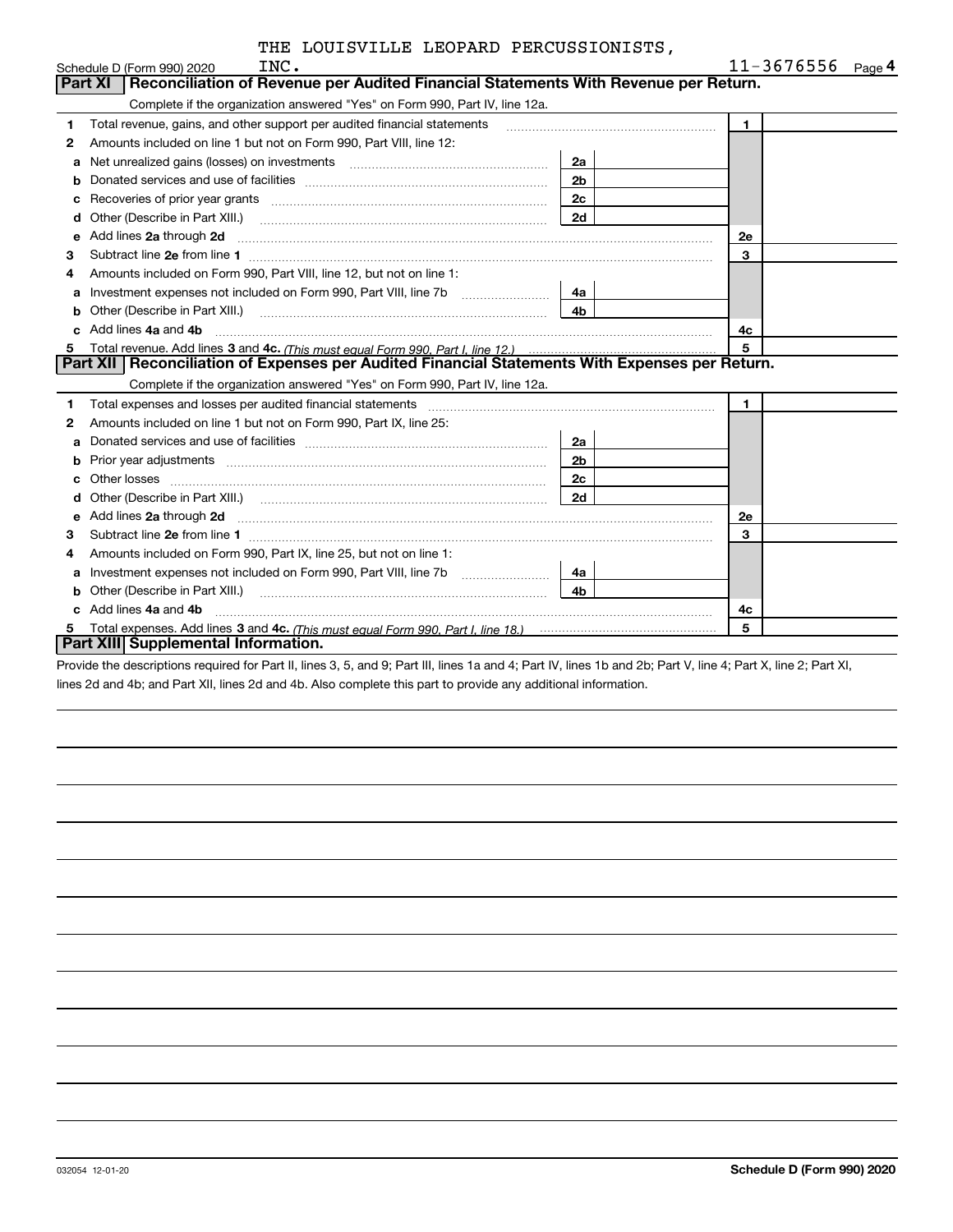| <b>SCHEDULE G</b>                                 |                                                                                                                                                                     | <b>Supplemental Information Regarding Fundraising or Gaming Activities</b>                                                                         |     |                                         |                                       |  |                                  | OMB No. 1545-0047                       |  |
|---------------------------------------------------|---------------------------------------------------------------------------------------------------------------------------------------------------------------------|----------------------------------------------------------------------------------------------------------------------------------------------------|-----|-----------------------------------------|---------------------------------------|--|----------------------------------|-----------------------------------------|--|
| (Form 990 or 990-EZ)                              | Complete if the organization answered "Yes" on Form 990, Part IV, line 17, 18, or 19, or if the<br>organization entered more than \$15,000 on Form 990-EZ, line 6a. |                                                                                                                                                    |     |                                         |                                       |  |                                  |                                         |  |
| Department of the Treasury                        | Attach to Form 990 or Form 990-EZ.                                                                                                                                  |                                                                                                                                                    |     |                                         |                                       |  |                                  |                                         |  |
| Internal Revenue Service                          | Go to www.irs.gov/Form990 for instructions and the latest information.                                                                                              |                                                                                                                                                    |     |                                         |                                       |  |                                  |                                         |  |
| Name of the organization                          |                                                                                                                                                                     | THE LOUISVILLE LEOPARD PERCUSSIONISTS,                                                                                                             |     |                                         |                                       |  |                                  | <b>Employer identification number</b>   |  |
|                                                   | INC.                                                                                                                                                                |                                                                                                                                                    |     |                                         |                                       |  | 11-3676556                       |                                         |  |
| Part I                                            | required to complete this part.                                                                                                                                     | Fundraising Activities. Complete if the organization answered "Yes" on Form 990, Part IV, line 17. Form 990-EZ filers are not                      |     |                                         |                                       |  |                                  |                                         |  |
|                                                   |                                                                                                                                                                     | 1 Indicate whether the organization raised funds through any of the following activities. Check all that apply.                                    |     |                                         |                                       |  |                                  |                                         |  |
| Mail solicitations<br>a                           |                                                                                                                                                                     | е                                                                                                                                                  |     |                                         | Solicitation of non-government grants |  |                                  |                                         |  |
| b                                                 | Internet and email solicitations                                                                                                                                    | f                                                                                                                                                  |     |                                         | Solicitation of government grants     |  |                                  |                                         |  |
| Phone solicitations<br>с                          |                                                                                                                                                                     | Special fundraising events<br>g                                                                                                                    |     |                                         |                                       |  |                                  |                                         |  |
| In-person solicitations<br>d                      |                                                                                                                                                                     |                                                                                                                                                    |     |                                         |                                       |  |                                  |                                         |  |
|                                                   |                                                                                                                                                                     | 2 a Did the organization have a written or oral agreement with any individual (including officers, directors, trustees, or                         |     |                                         |                                       |  |                                  |                                         |  |
|                                                   |                                                                                                                                                                     | key employees listed in Form 990, Part VII) or entity in connection with professional fundraising services?                                        |     |                                         |                                       |  | Yes                              | No                                      |  |
|                                                   |                                                                                                                                                                     | <b>b</b> If "Yes," list the 10 highest paid individuals or entities (fundraisers) pursuant to agreements under which the fundraiser is to be       |     |                                         |                                       |  |                                  |                                         |  |
| compensated at least \$5,000 by the organization. |                                                                                                                                                                     |                                                                                                                                                    |     |                                         |                                       |  |                                  |                                         |  |
|                                                   |                                                                                                                                                                     |                                                                                                                                                    |     |                                         |                                       |  | (v) Amount paid                  |                                         |  |
| (i) Name and address of individual                |                                                                                                                                                                     | (ii) Activity                                                                                                                                      |     | (iii) Did<br>fundraiser<br>have custody | (iv) Gross receipts                   |  | to (or retained by)              | (vi) Amount paid<br>to (or retained by) |  |
| or entity (fundraiser)                            |                                                                                                                                                                     |                                                                                                                                                    |     | or control of<br>contributions?         | from activity                         |  | fundraiser<br>listed in col. (i) | organization                            |  |
|                                                   |                                                                                                                                                                     |                                                                                                                                                    | Yes | No                                      |                                       |  |                                  |                                         |  |
|                                                   |                                                                                                                                                                     |                                                                                                                                                    |     |                                         |                                       |  |                                  |                                         |  |
|                                                   |                                                                                                                                                                     |                                                                                                                                                    |     |                                         |                                       |  |                                  |                                         |  |
|                                                   |                                                                                                                                                                     |                                                                                                                                                    |     |                                         |                                       |  |                                  |                                         |  |
|                                                   |                                                                                                                                                                     |                                                                                                                                                    |     |                                         |                                       |  |                                  |                                         |  |
|                                                   |                                                                                                                                                                     |                                                                                                                                                    |     |                                         |                                       |  |                                  |                                         |  |
|                                                   |                                                                                                                                                                     |                                                                                                                                                    |     |                                         |                                       |  |                                  |                                         |  |
|                                                   |                                                                                                                                                                     |                                                                                                                                                    |     |                                         |                                       |  |                                  |                                         |  |
|                                                   |                                                                                                                                                                     |                                                                                                                                                    |     |                                         |                                       |  |                                  |                                         |  |
|                                                   |                                                                                                                                                                     |                                                                                                                                                    |     |                                         |                                       |  |                                  |                                         |  |
|                                                   |                                                                                                                                                                     |                                                                                                                                                    |     |                                         |                                       |  |                                  |                                         |  |
|                                                   |                                                                                                                                                                     |                                                                                                                                                    |     |                                         |                                       |  |                                  |                                         |  |
|                                                   |                                                                                                                                                                     |                                                                                                                                                    |     |                                         |                                       |  |                                  |                                         |  |
|                                                   |                                                                                                                                                                     |                                                                                                                                                    |     |                                         |                                       |  |                                  |                                         |  |
|                                                   |                                                                                                                                                                     |                                                                                                                                                    |     |                                         |                                       |  |                                  |                                         |  |
|                                                   |                                                                                                                                                                     |                                                                                                                                                    |     |                                         |                                       |  |                                  |                                         |  |
|                                                   |                                                                                                                                                                     |                                                                                                                                                    |     |                                         |                                       |  |                                  |                                         |  |
|                                                   |                                                                                                                                                                     |                                                                                                                                                    |     |                                         |                                       |  |                                  |                                         |  |
|                                                   |                                                                                                                                                                     |                                                                                                                                                    |     |                                         |                                       |  |                                  |                                         |  |
|                                                   |                                                                                                                                                                     |                                                                                                                                                    |     |                                         |                                       |  |                                  |                                         |  |
| Total                                             |                                                                                                                                                                     |                                                                                                                                                    |     |                                         |                                       |  |                                  |                                         |  |
| or licensing.                                     |                                                                                                                                                                     | 3 List all states in which the organization is registered or licensed to solicit contributions or has been notified it is exempt from registration |     |                                         |                                       |  |                                  |                                         |  |
|                                                   |                                                                                                                                                                     |                                                                                                                                                    |     |                                         |                                       |  |                                  |                                         |  |
|                                                   |                                                                                                                                                                     |                                                                                                                                                    |     |                                         |                                       |  |                                  |                                         |  |
|                                                   |                                                                                                                                                                     |                                                                                                                                                    |     |                                         |                                       |  |                                  |                                         |  |
|                                                   |                                                                                                                                                                     |                                                                                                                                                    |     |                                         |                                       |  |                                  |                                         |  |
|                                                   |                                                                                                                                                                     |                                                                                                                                                    |     |                                         |                                       |  |                                  |                                         |  |
|                                                   |                                                                                                                                                                     |                                                                                                                                                    |     |                                         |                                       |  |                                  |                                         |  |

LHA For Paperwork Reduction Act Notice, see the Instructions for Form 990 or 990-EZ. Schedule G (Form 990 or 990-EZ) 2020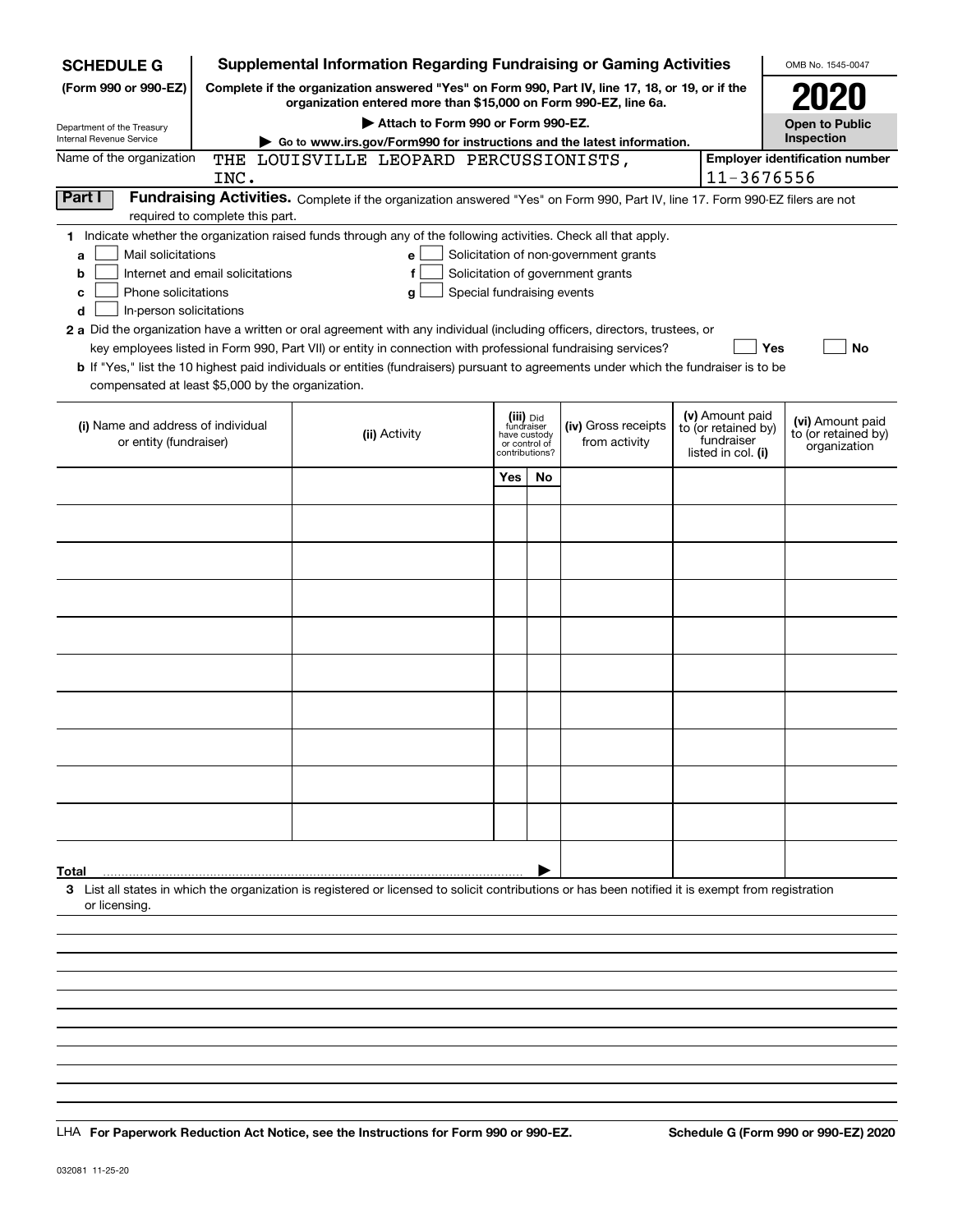### Schedule G (Form 990 or 990-EZ) 2020 INC.

**2** INC. 11-3676556

**Part II Fundraising Events.** Complete if the organization answered "Yes" on Form 990, Part IV, line 18, or reported more than \$15,000<br>15.000 of fundraising event contributions and gross income on Form 990-EZ. lines 1 an of fundraising event contributions and gross income on Form 990-EZ, lines 1 and 6b. List events with gross receipts greater than \$5,000.

|                 |          | OF RIFLOR BOOK IS A BOOK ON THE REPORT OF LIGHT ON THE REPORT OF LIGHT ON THE REPORT OF THE REPORT OF CHILD ON                                |                    |                         |                                 |                                     |
|-----------------|----------|-----------------------------------------------------------------------------------------------------------------------------------------------|--------------------|-------------------------|---------------------------------|-------------------------------------|
|                 |          |                                                                                                                                               | (a) Event $#1$     | $(b)$ Event #2          | (c) Other events                | (d) Total events                    |
|                 |          |                                                                                                                                               |                    | <b>GIVE FOR</b>         |                                 | (add col. (a) through               |
|                 |          |                                                                                                                                               | <b>BIG GIG</b>     | GOOD                    | 3                               | col. (c)                            |
|                 |          |                                                                                                                                               | (event type)       | (event type)            | (total number)                  |                                     |
| Revenue         |          |                                                                                                                                               |                    |                         |                                 |                                     |
|                 |          |                                                                                                                                               | 12,744.            | 13,932.                 | 1,936.                          | <u>28,612.</u>                      |
|                 |          |                                                                                                                                               | 12,744.            | 13,932.                 | 728.                            | 27,404.                             |
|                 |          |                                                                                                                                               |                    |                         |                                 |                                     |
|                 | 3        | Gross income (line 1 minus line 2)                                                                                                            |                    |                         | 1,208.                          | 1,208.                              |
|                 |          |                                                                                                                                               |                    |                         |                                 |                                     |
|                 |          | 4 Cash prizes                                                                                                                                 |                    |                         |                                 |                                     |
|                 |          |                                                                                                                                               |                    |                         |                                 |                                     |
|                 | 5        |                                                                                                                                               |                    |                         |                                 |                                     |
| Direct Expenses |          |                                                                                                                                               |                    |                         |                                 |                                     |
|                 |          |                                                                                                                                               |                    |                         |                                 |                                     |
|                 |          | 7 Food and beverages                                                                                                                          |                    |                         |                                 |                                     |
|                 |          |                                                                                                                                               |                    |                         |                                 |                                     |
|                 | 8        |                                                                                                                                               |                    |                         |                                 |                                     |
|                 | 9        |                                                                                                                                               | $\overline{500}$ . | $\overline{35}$ .       |                                 | $\overline{535}$ .                  |
|                 |          | 10 Direct expense summary. Add lines 4 through 9 in column (d)                                                                                |                    |                         |                                 | 535.                                |
|                 |          | 11 Net income summary. Subtract line 10 from line 3, column (d)                                                                               |                    |                         |                                 | 673.                                |
|                 | Part III | Gaming. Complete if the organization answered "Yes" on Form 990, Part IV, line 19, or reported more than<br>\$15,000 on Form 990-EZ, line 6a. |                    |                         |                                 |                                     |
|                 |          |                                                                                                                                               |                    | (b) Pull tabs/instant   |                                 | (d) Total gaming (add               |
|                 |          |                                                                                                                                               | (a) Bingo          | bingo/progressive bingo | (c) Other gaming                | col. (a) through col. (c))          |
| Revenue         |          |                                                                                                                                               |                    |                         |                                 |                                     |
|                 |          |                                                                                                                                               |                    |                         | 16,652.                         | 16,652.                             |
|                 |          |                                                                                                                                               |                    |                         |                                 |                                     |
|                 |          |                                                                                                                                               |                    |                         |                                 |                                     |
|                 |          |                                                                                                                                               |                    |                         |                                 |                                     |
| Direct Expenses |          |                                                                                                                                               |                    |                         |                                 |                                     |
|                 |          |                                                                                                                                               |                    |                         |                                 |                                     |
|                 | 4        |                                                                                                                                               |                    |                         |                                 |                                     |
|                 |          | 5 Other direct expenses                                                                                                                       |                    |                         | 387.                            | 387.                                |
|                 |          |                                                                                                                                               | Yes<br>%           | Yes<br>%                | 100 %<br>$\boxed{\text{X}}$ Yes |                                     |
|                 | 6        | Volunteer labor                                                                                                                               | No                 | No                      | <b>No</b>                       |                                     |
|                 |          |                                                                                                                                               |                    |                         |                                 |                                     |
|                 | 7        | Direct expense summary. Add lines 2 through 5 in column (d)                                                                                   |                    |                         |                                 | 387.                                |
|                 |          |                                                                                                                                               |                    |                         |                                 |                                     |
|                 | 8        |                                                                                                                                               |                    |                         |                                 | 16, 265.                            |
| 9               |          | Enter the state(s) in which the organization conducts gaming activities: $KY$                                                                 |                    |                         |                                 |                                     |
|                 |          |                                                                                                                                               |                    |                         |                                 | $\boxed{\text{X}}$ Yes<br><b>No</b> |
|                 |          | <b>b</b> If "No," explain:                                                                                                                    |                    |                         |                                 |                                     |
|                 |          |                                                                                                                                               |                    |                         |                                 |                                     |
|                 |          |                                                                                                                                               |                    |                         |                                 |                                     |
|                 |          |                                                                                                                                               |                    |                         |                                 | $\boxed{\text{X}}$ No<br>Yes        |
|                 |          | <b>b</b> If "Yes," explain:                                                                                                                   |                    |                         |                                 |                                     |
|                 |          |                                                                                                                                               |                    |                         |                                 |                                     |
|                 |          |                                                                                                                                               |                    |                         |                                 |                                     |

**Schedule G (Form 990 or 990-EZ) 2020**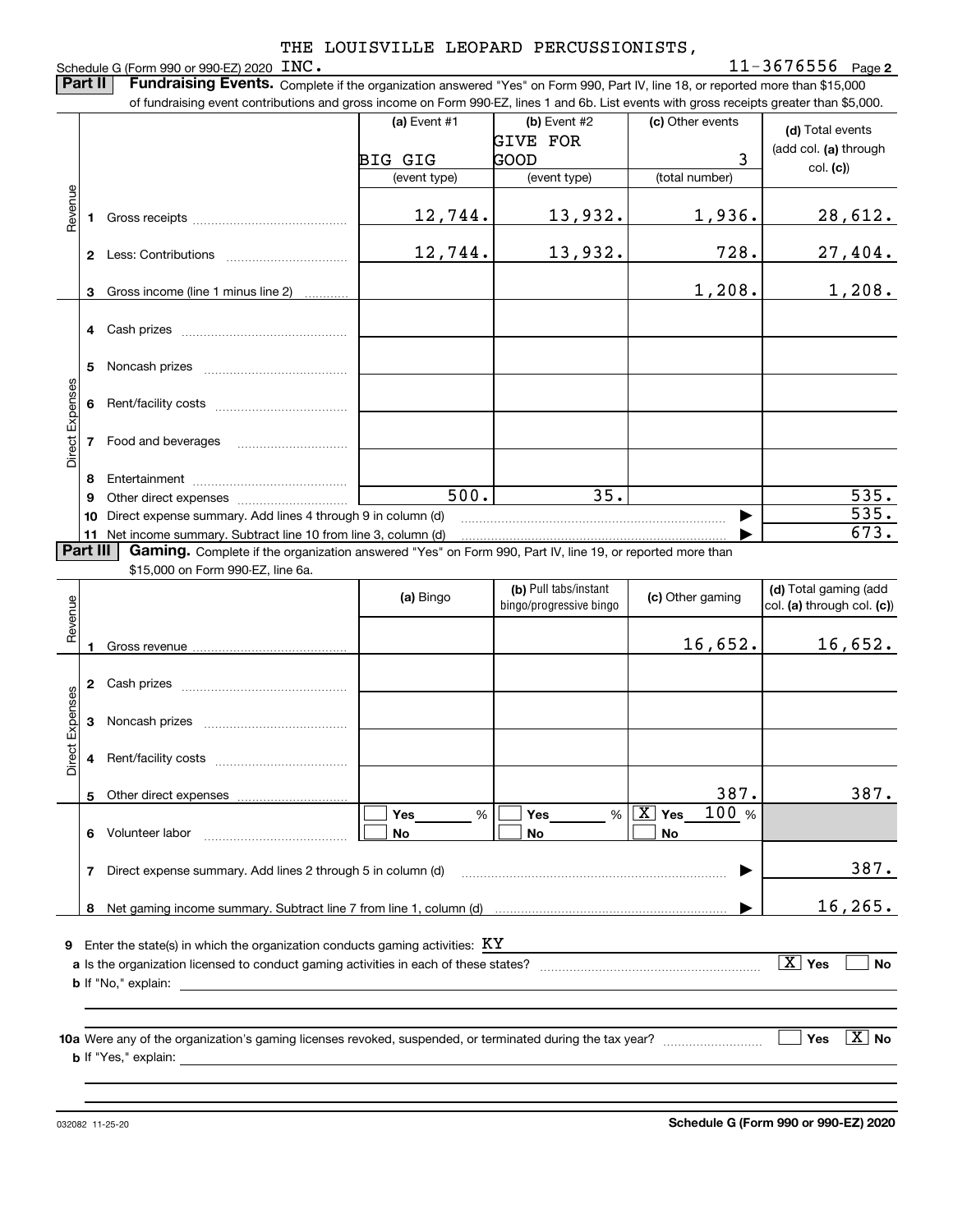| Schedule G (Form 990 or 990-EZ) 2020 $\overline{INC}$ .                                                                                                                                                                                    | 11-3676556             | Page 3                                             |  |  |  |  |  |  |  |  |
|--------------------------------------------------------------------------------------------------------------------------------------------------------------------------------------------------------------------------------------------|------------------------|----------------------------------------------------|--|--|--|--|--|--|--|--|
|                                                                                                                                                                                                                                            | $\boxed{\text{X}}$ Yes | <b>No</b>                                          |  |  |  |  |  |  |  |  |
| 12 Is the organization a grantor, beneficiary or trustee of a trust, or a member of a partnership or other entity formed                                                                                                                   |                        |                                                    |  |  |  |  |  |  |  |  |
|                                                                                                                                                                                                                                            |                        | $\boxed{\phantom{1}}$ Yes $\boxed{\phantom{1}}$ No |  |  |  |  |  |  |  |  |
| 13 Indicate the percentage of gaming activity conducted in:                                                                                                                                                                                |                        |                                                    |  |  |  |  |  |  |  |  |
|                                                                                                                                                                                                                                            |                        | %                                                  |  |  |  |  |  |  |  |  |
| <b>b</b> An outside facility <i>www.communicality www.communicality.communicality www.communicality www.communicality.communicality www.communicality.com</i>                                                                              | $13b$ $100.00$         | %                                                  |  |  |  |  |  |  |  |  |
| 14 Enter the name and address of the person who prepares the organization's gaming/special events books and records:                                                                                                                       |                        |                                                    |  |  |  |  |  |  |  |  |
| Name CAROLINE TAYLOR                                                                                                                                                                                                                       |                        |                                                    |  |  |  |  |  |  |  |  |
| Address > PO BOX 3291 - LOUISVILLE, KY 40201                                                                                                                                                                                               |                        |                                                    |  |  |  |  |  |  |  |  |
|                                                                                                                                                                                                                                            |                        |                                                    |  |  |  |  |  |  |  |  |
|                                                                                                                                                                                                                                            |                        |                                                    |  |  |  |  |  |  |  |  |
|                                                                                                                                                                                                                                            |                        |                                                    |  |  |  |  |  |  |  |  |
| c If "Yes," enter name and address of the third party:                                                                                                                                                                                     |                        |                                                    |  |  |  |  |  |  |  |  |
| <u> Alexandria (h. 1888).</u><br>Alexandria (h. 1888).<br>Name $\blacktriangleright$                                                                                                                                                       |                        |                                                    |  |  |  |  |  |  |  |  |
| Address $\blacktriangleright$                                                                                                                                                                                                              |                        |                                                    |  |  |  |  |  |  |  |  |
| <b>16</b> Gaming manager information:                                                                                                                                                                                                      |                        |                                                    |  |  |  |  |  |  |  |  |
| <u> 1980 - Jan Stein Stein, fransk politik (f. 1980)</u><br>Name $\blacktriangleright$                                                                                                                                                     |                        |                                                    |  |  |  |  |  |  |  |  |
|                                                                                                                                                                                                                                            |                        |                                                    |  |  |  |  |  |  |  |  |
| Gaming manager compensation > \$                                                                                                                                                                                                           |                        |                                                    |  |  |  |  |  |  |  |  |
| $Description of services provided$ $\triangleright$                                                                                                                                                                                        |                        |                                                    |  |  |  |  |  |  |  |  |
|                                                                                                                                                                                                                                            |                        |                                                    |  |  |  |  |  |  |  |  |
| Director/officer<br>Employee<br>Independent contractor                                                                                                                                                                                     |                        |                                                    |  |  |  |  |  |  |  |  |
| <b>17</b> Mandatory distributions:                                                                                                                                                                                                         |                        |                                                    |  |  |  |  |  |  |  |  |
| a Is the organization required under state law to make charitable distributions from the gaming proceeds to                                                                                                                                |                        |                                                    |  |  |  |  |  |  |  |  |
| retain the state gaming license?                                                                                                                                                                                                           |                        | $\boxed{\phantom{1}}$ Yes $\boxed{\phantom{1}}$ No |  |  |  |  |  |  |  |  |
| <b>b</b> Enter the amount of distributions required under state law to be distributed to other exempt organizations or spent in the                                                                                                        |                        |                                                    |  |  |  |  |  |  |  |  |
| organization's own exempt activities during the tax year $\triangleright$ \$<br><b>Part IV</b>                                                                                                                                             |                        |                                                    |  |  |  |  |  |  |  |  |
| Supplemental Information. Provide the explanations required by Part I, line 2b, columns (iii) and (v); and Part III, lines 9, 9b, 10b,<br>15b, 15c, 16, and 17b, as applicable. Also provide any additional information. See instructions. |                        |                                                    |  |  |  |  |  |  |  |  |
|                                                                                                                                                                                                                                            |                        |                                                    |  |  |  |  |  |  |  |  |
|                                                                                                                                                                                                                                            |                        |                                                    |  |  |  |  |  |  |  |  |
|                                                                                                                                                                                                                                            |                        |                                                    |  |  |  |  |  |  |  |  |
|                                                                                                                                                                                                                                            |                        |                                                    |  |  |  |  |  |  |  |  |
|                                                                                                                                                                                                                                            |                        |                                                    |  |  |  |  |  |  |  |  |
|                                                                                                                                                                                                                                            |                        |                                                    |  |  |  |  |  |  |  |  |
|                                                                                                                                                                                                                                            |                        |                                                    |  |  |  |  |  |  |  |  |
|                                                                                                                                                                                                                                            |                        |                                                    |  |  |  |  |  |  |  |  |
|                                                                                                                                                                                                                                            |                        |                                                    |  |  |  |  |  |  |  |  |
|                                                                                                                                                                                                                                            |                        |                                                    |  |  |  |  |  |  |  |  |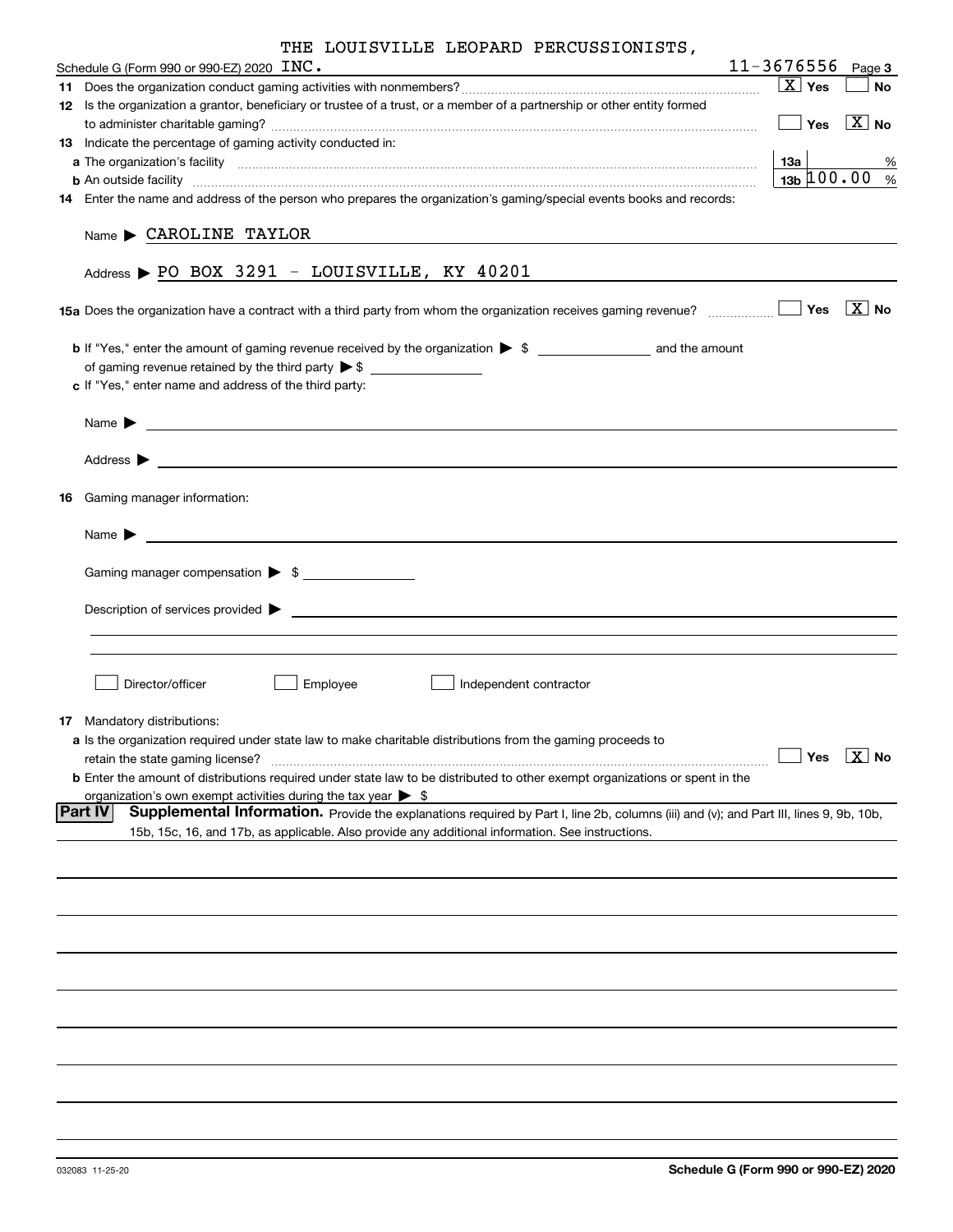|                                                                                                              |  |  | 11-3676556 Page 4 |  |
|--------------------------------------------------------------------------------------------------------------|--|--|-------------------|--|
| Schedule G (Form 990 or 990-EZ)    INC •<br><b>Part IV</b>   Supplemental Information <sub>(continued)</sub> |  |  |                   |  |
|                                                                                                              |  |  |                   |  |
|                                                                                                              |  |  |                   |  |
|                                                                                                              |  |  |                   |  |
|                                                                                                              |  |  |                   |  |
|                                                                                                              |  |  |                   |  |
|                                                                                                              |  |  |                   |  |
|                                                                                                              |  |  |                   |  |
|                                                                                                              |  |  |                   |  |
|                                                                                                              |  |  |                   |  |
|                                                                                                              |  |  |                   |  |
|                                                                                                              |  |  |                   |  |
|                                                                                                              |  |  |                   |  |
|                                                                                                              |  |  |                   |  |
|                                                                                                              |  |  |                   |  |
|                                                                                                              |  |  |                   |  |
|                                                                                                              |  |  |                   |  |
|                                                                                                              |  |  |                   |  |
|                                                                                                              |  |  |                   |  |
|                                                                                                              |  |  |                   |  |
|                                                                                                              |  |  |                   |  |
|                                                                                                              |  |  |                   |  |
|                                                                                                              |  |  |                   |  |
|                                                                                                              |  |  |                   |  |
|                                                                                                              |  |  |                   |  |
|                                                                                                              |  |  |                   |  |
|                                                                                                              |  |  |                   |  |
|                                                                                                              |  |  |                   |  |
|                                                                                                              |  |  |                   |  |
|                                                                                                              |  |  |                   |  |
|                                                                                                              |  |  |                   |  |
|                                                                                                              |  |  |                   |  |
|                                                                                                              |  |  |                   |  |
|                                                                                                              |  |  |                   |  |
|                                                                                                              |  |  |                   |  |
|                                                                                                              |  |  |                   |  |
|                                                                                                              |  |  |                   |  |
|                                                                                                              |  |  |                   |  |
|                                                                                                              |  |  |                   |  |
|                                                                                                              |  |  |                   |  |
|                                                                                                              |  |  |                   |  |
|                                                                                                              |  |  |                   |  |
|                                                                                                              |  |  |                   |  |
|                                                                                                              |  |  |                   |  |
|                                                                                                              |  |  |                   |  |
|                                                                                                              |  |  |                   |  |
|                                                                                                              |  |  |                   |  |
|                                                                                                              |  |  |                   |  |
|                                                                                                              |  |  |                   |  |
|                                                                                                              |  |  |                   |  |